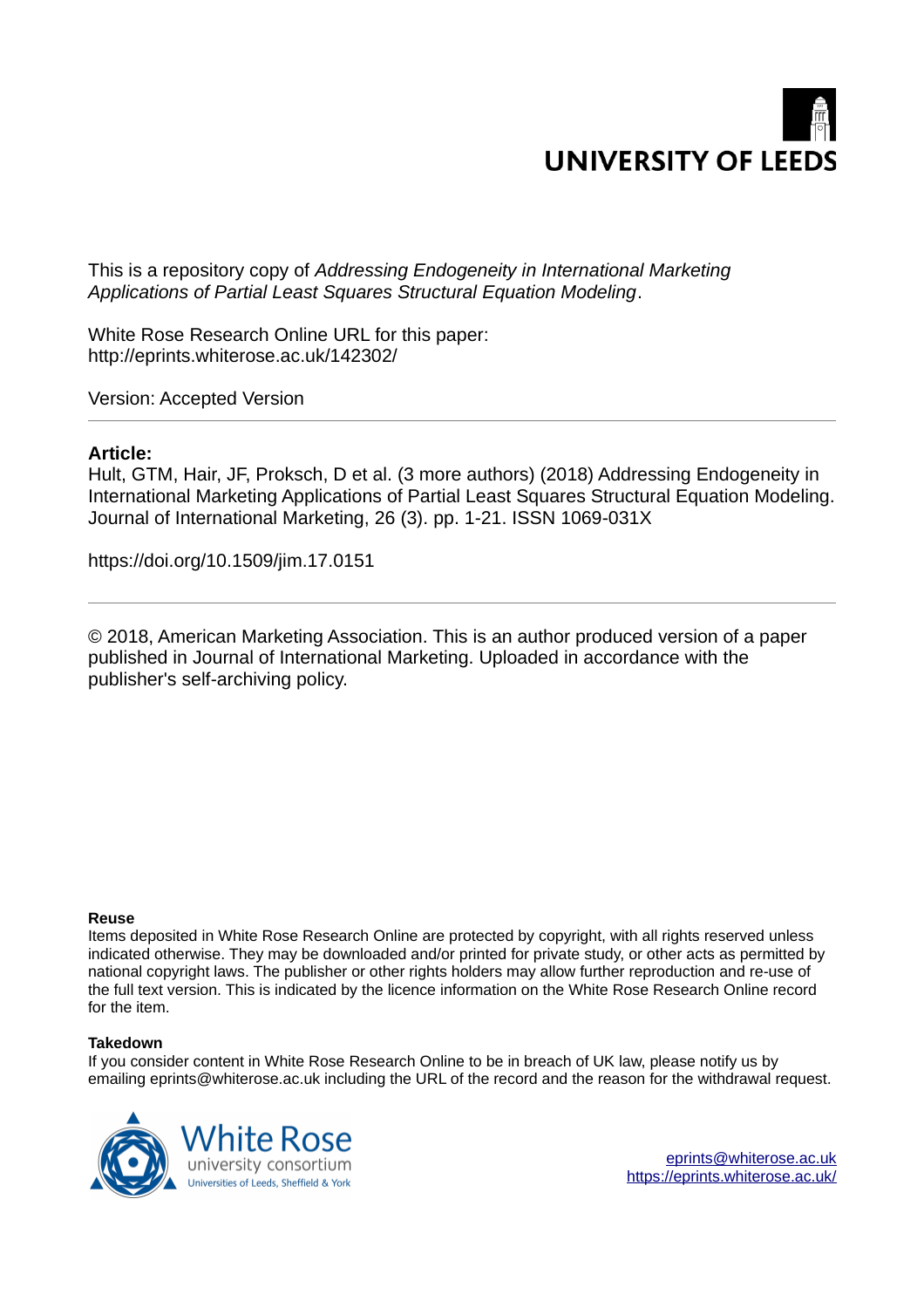# **Addressing Endogeneity in International Marketing Applications of Partial Least Squares Structural Equation Modeling**

# **ABSTRACT**

Partial least squares structural equation modeling (PLS-SEM) has become a key method in international marketing research. Users of PLS-SEM have, however, largely overlooked the issue of endogeneity, which has become an integral component of regression analysis applications. This lack of attention is surprising, given that the PLS-SEM method is grounded in regression analysis for which numerous approaches for handling endogeneity have been proposed. To identify and treat endogeneity, and create awareness of how to deal with this issue, this study introduces a systematic procedure that translates control variables, instrumental variables, and Gaussian copulas into a PLS-SEM framework. We illustrate the procedure's efficacy by means of empirical data, and offer recommendations to guide international marketing researchers on how to effectively address endogeneity concerns in their PLS-SEM analyses.

# **KEYWORDS**

Control variable, endogeneity, Gaussian copula, instrumental variable, omitted variable, PLS-SEM, partial least squares (PLS), structural equation modeling (SEM)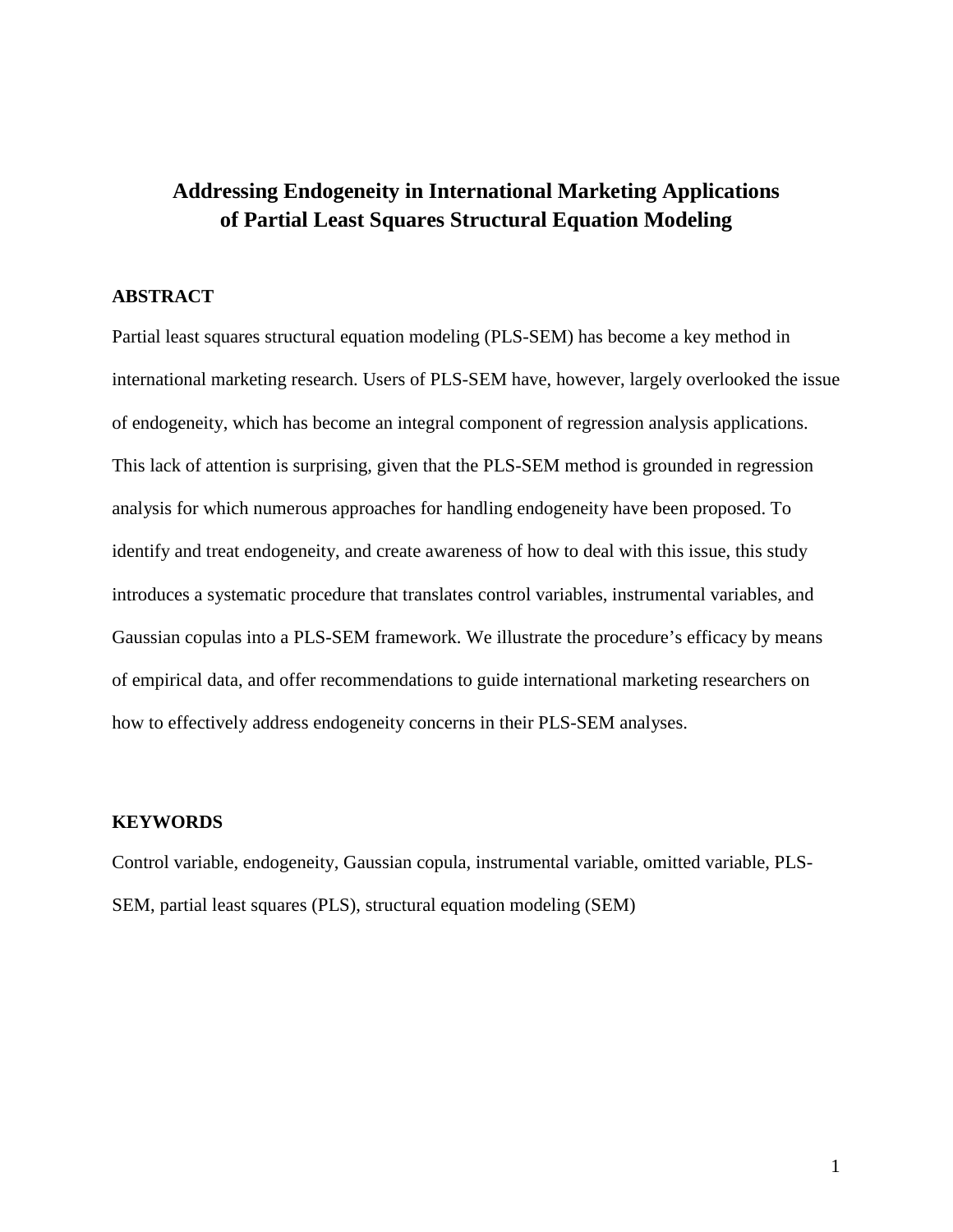# **INTRODUCTION**

The ambition to make causal claims is fundamental to international marketing research. Consider, for example, a sampling of recent research questions addressed in articles published in *Journal of International Marketing*: Is coopetition between foreign and local partners good or bad for international joint venture performance (Shu et al. 2017)? How do strategic fit between host-home country similarity and exploration exploitation strategies impact firm performance (Peng Cui et al. 2014)? Do macroenvironmental factors such as cultural dimensions and globalization forces moderate the relationship between product diversification and market value of large international firms (Qiu et al. 2015; Tianjiao 2014)?

Analyzing such research questions requires a research design that randomly assigns corporations or customers to different experimental conditions, and then tests for differences among the groups (Antonakis et al. 2010). However, like in many other fields of scientific inquiry (e.g., Clougherty et al. 2016; Sande and Ghosh 2018), researchers in international marketing seldom undertake randomized controlled experiments. This is not surprising, given that such experiments are prohibitively expensive, or simply impossible to conduct, due to managers and firms' unwillingness to be randomly assigned to the treatment and control groups (Bascle 2008). As a consequence, researchers typically rely on survey-based primary data or secondary data (e.g., Nakata and Huang 2005) in which independent variables cannot be exogenously manipulated (e.g., Clougherty et al. 2016).

At the same time, opportunities for endogeneity to be present are widespread throughout international marketing empirical research designs and data contexts. As Deng (2016, p. 1) notes, "endogeneity is pervasive and sometimes inevitable in international business and marketing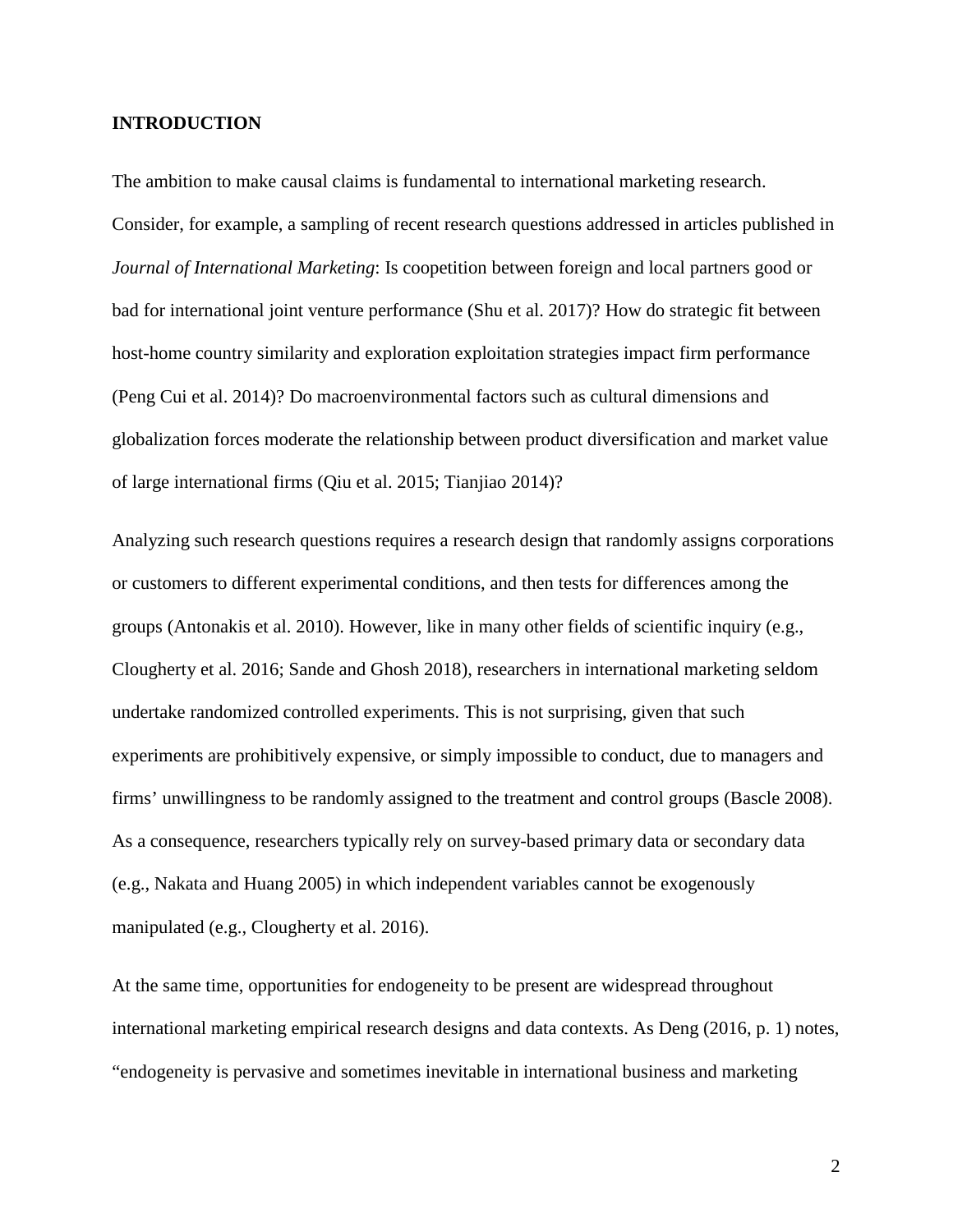studies." Numerous researchers have, therefore, called for a routine consideration of endogeneity in these and related fields (e.g., Hult et al. 2008; Sande and Ghosh 2018).

Endogeneity arises, for example, when a firm's international marketing strategies (e.g., channel selection, entry modes, and advertising spending) are nonrandom and influenced by firm and industry-level factors. These factors may include a firm's corporate culture and organizational capabilities or market forces such as industry growth and competition intensity (Jin et al. 2016). But these factors are typically difficult to measure and include in statistical models (e.g., Hult et al. 2008). Similarly, a multitude of factors, which are difficult to consider in full, potentially influence a firm's international marketing performance (i.e., the outcome of a firm's decisionmaking regarding internationalization activities; Souchon et al. 2016). In these situations, if an omitted construct or variable affects both the dependent variable and one or more independent variable(s) in the regression model, the condition will induce a correlation between the independent variable(s) and the error term (Wooldridge 2013). Hence, variation in the omitted construct or variable will manifest in the error term, thereby violating a key causal modeling assumption of regression analysis—the error term is assumed to have an expected value of zero (Wooldridge 2013). As a consequence, the coefficient estimates from standard regression analyses are biased and inconsistent, thereby becoming causally uninterpretable and potentially triggering type I and type II errors (Papies et al. 2016).

Dealing with endogeneity has been extensively discussed in the marketing literature, especially with respect to different forms of regression and panel models (e.g., Ebbes et al. 2011; Park and Gupta 2012; Rossi 2014), as well as conjoint analysis (e.g., Liu et al. 2007). But little research addresses endogeneity in structural equation modeling (SEM). While several studies have discussed endogeneity in the context of factor-based SEM (e.g., Bollen et al. 2014; Kirby and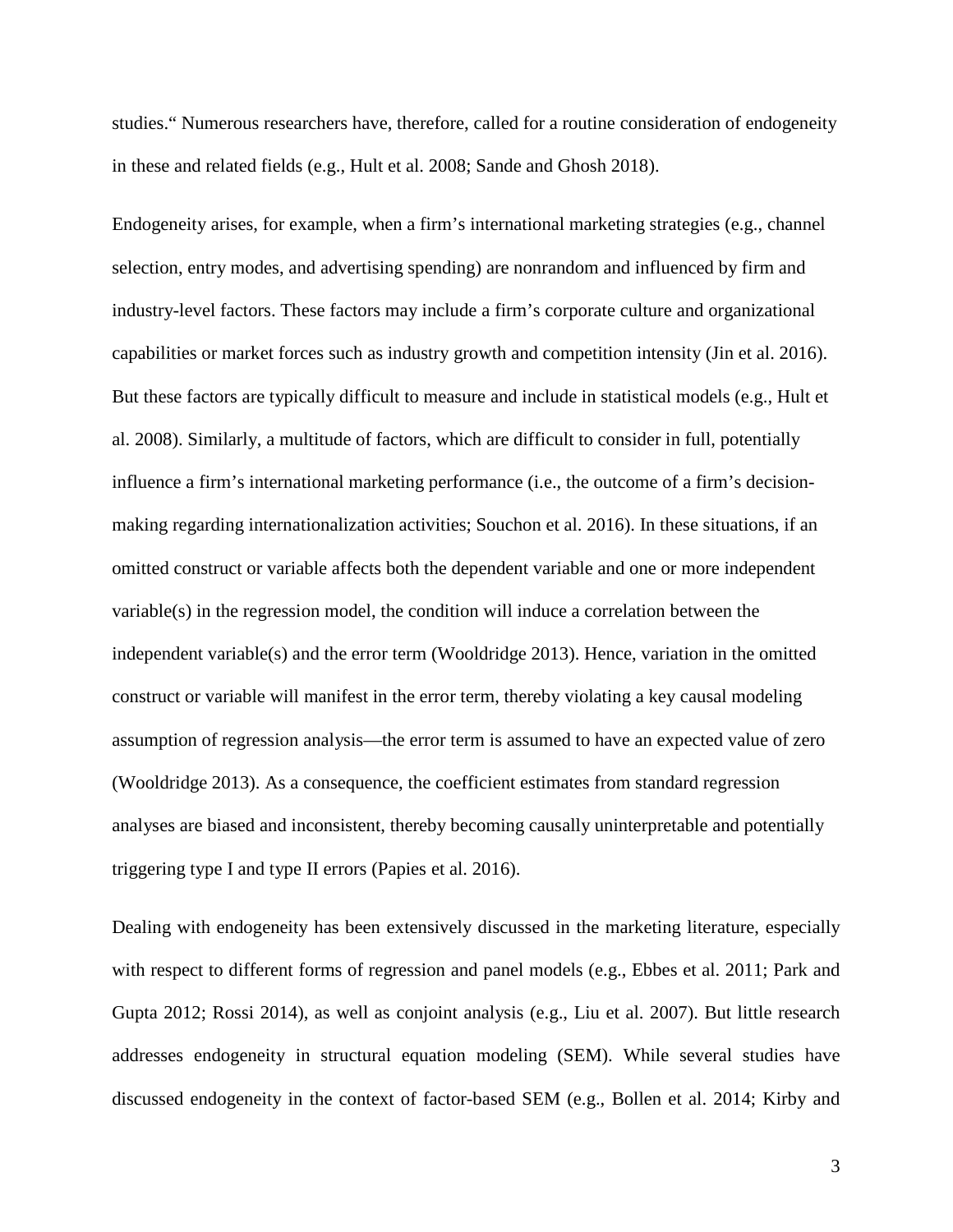Bollen 2009), there is a paucity of research on this topic in partial least squares structural equation modeling (PLS-SEM; Wold 1982) whose usage has recently gained momentum in international marketing (Richter et al. 2016) and business research in general (e.g., Ali et al. 2018; Nitzl 2016; Ringle et al. 2018). Some researchers even claim that PLS-SEM does not allow for addressing endogeneity at all (e.g., Antonakis et al. 2010; McIntosh et al. 2014; Rönkkö and Evermann 2013). This assertion is astonishing and inaccurate given that PLS-SEM is grounded in regression analysis (Lohmöller 1989, Chapter 2), for which numerous approaches for handling endogeneity exist (e.g., Ebbes et al. 2005; Park and Gupta 2012; Staiger and Stock 1997). Indeed, Benitez et al. (2016) recently made an advance in this direction by combining the standard PLS-SEM algorithm with the two-stage least squares (2SLS) method, but did not consider variables that control for endogeneity's sources.

Overall, research has not yet developed a comprehensive framework that (1) considers the multitude of approaches applicable in PLS-SEM and (2) offers guidelines for assessing endogeneity in this context. It is therefore not surprising that PLS-SEM applications do not use approaches for assessing endogeneity. Specifically, our review of articles published in the tenyear period between 2008 and 2017 in the *Journal of International Marketing, International Marketing Review* and the *Journal of International Business Studies*—the three highest ranked international marketing journals in Hult et al.'s (2009) journal ranking—shows that none of the 43 reviewed PLS-SEM studies tested for endogeneity (Table A1 in the Appendix).

Addressing this gap in research, this study explains and illustrates how to deal with endogeneity in PLS-SEM-based international marketing studies. Based on a discussion of endogeneity's roots and consequences, we focus on omitted variables as the principal, and most commonly examined, source of endogeneity (Bascle 2008; Clougherty et al. 20[1](#page-51-0)6).<sup>1</sup> We then describe the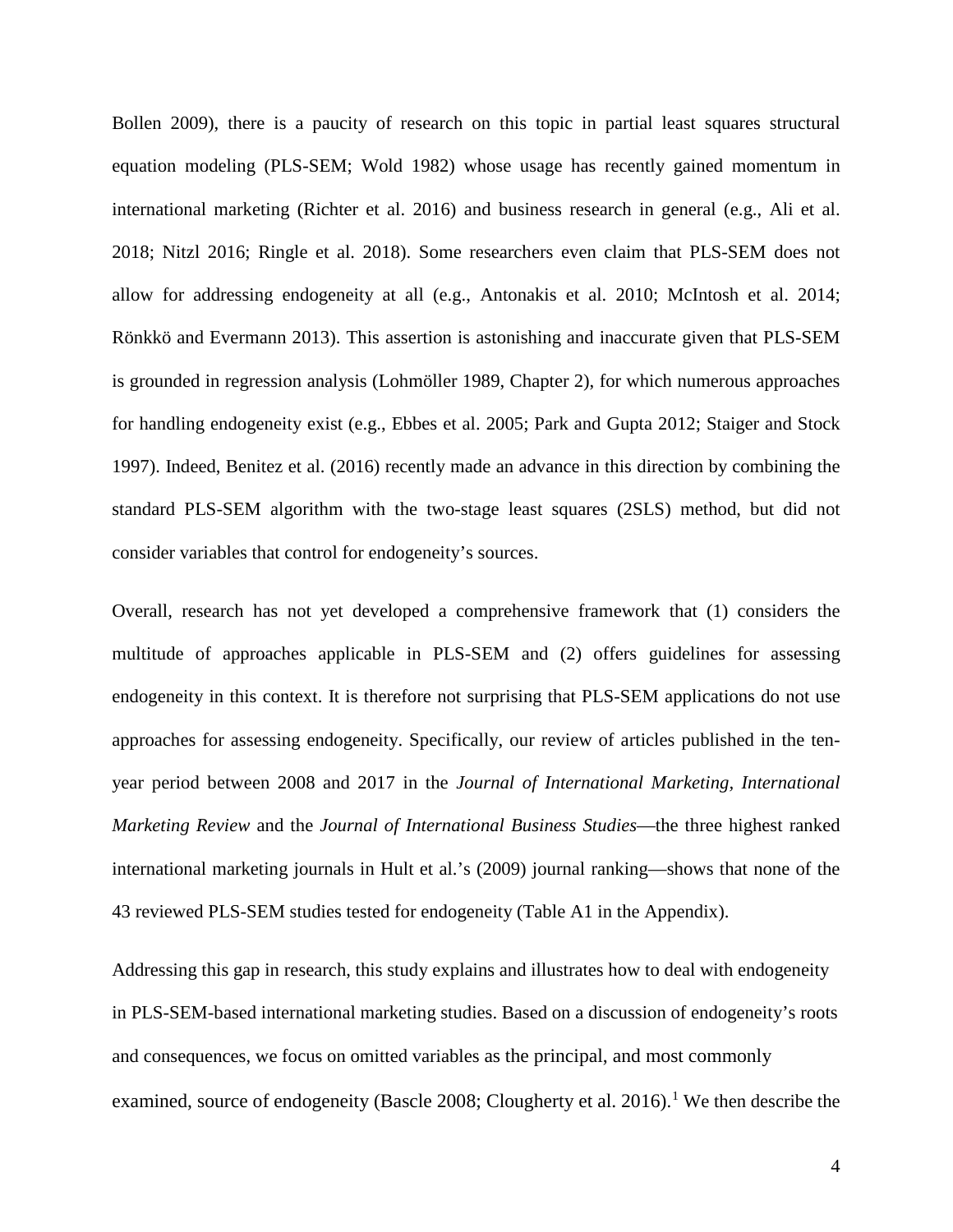different methods of (statistically) responding to endogeneity in regression models and translate these to a PLS-SEM context. Based on the above-mentioned discussion, we offer a systematic procedure for identifying and treating endogeneity in PLS-SEM and illustrate its use in an empirical example of corporate reputation, a concept frequently examined in international marketing and business research.

#### **TREATING ENDOGENEITY IN REGRESSION MODELS**

While endogeneity can have various roots, such as measurement errors, simultaneous causality, common method variance, and (un)observed heterogeneity (Bascle 2008; McIntosh et al. 2014; Papies et al. 2016; Sande and Ghosh 2018), endogeneity problems most often arise from omitted variables that correlate with one or more independent variable(s) and the dependent variable(s) in the regression model (e.g., Bijmolt et al. 2005; Rossi 2014). Omitting such variables induces a correlation between the corresponding independent variables and the dependent variables' error term (Wooldridge 2010). That is, the independent variables then not only explain the dependent variable, but also the error in the model.

Consider the following regression model where  $y$  represents the dependent variable,  $x_1$  and  $x_2$  are independent variables,  $\beta_0$  the intercept,  $\beta_1$  and  $\beta_2$  the regression coefficients of  $x_1$  and  $x_2$ , and  $\varepsilon$ the error term:

$$
y = \beta_0 + \beta_1 x_1 + \beta_2 x_2 + \varepsilon,\tag{1}
$$

Let us assume that the independent variable  $x_2$  is uncorrelated with  $\varepsilon$  (i.e.,  $x_2$  is exogenous), whereas  $x_i$  is endogenous since it is correlated with the error term  $\varepsilon$  (i.e.,  $Cov(x_1, \varepsilon) \neq 0$ ). Hence, endogeneity occurs in this regression model example. Note that this terminology, which is used in the endogeneity literature (Wooldridge 2010), should not be confused with the terms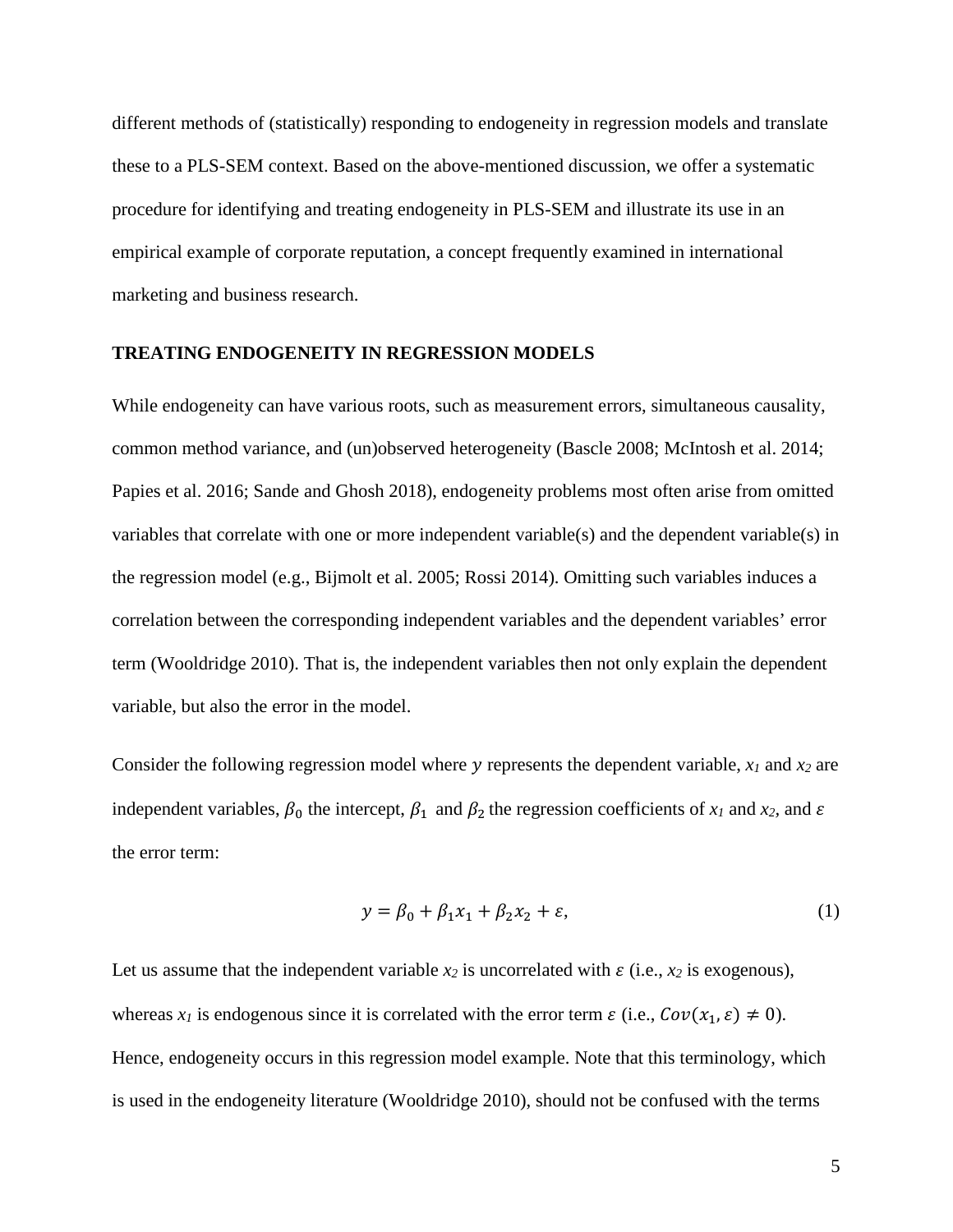used for the explanation of PLS path models with exogenous (i.e., independent) and endogenous (i.e., dependent) constructs (Chin 1998). In the following, and in line with the literature, we refer to endogenous and exogenous to identify variables that endogeneity does (not) impact; we use dependent and independent to identify constructs that explain other constructs in the PLS path model, or are explained by them.

A straightforward way of handling, or at least reducing, endogeneity is to specify a set of control variables (Bernerth and Aguinis 2016) accounting for a part of the dependent variable's variance (Ebbes et al. 2017). While carefully chosen control variables often alleviate endogeneity problems substantially (Papies et al. 2016), the success of this endeavor depends on the researcher's ability to (1) identify relevant control variables, and (2) collect corresponding data. Furthermore, specifying a great number of control variables does not necessarily account for all of endogeneity in the model (Bascle 2008; Reeb et al. 2012) and contradicts the basic philosophy of Occam's razor (i.e., the principle of parsimony) upon which the scientific discipline rests.

Despite their careful selection of control variables, researchers also need to apply a statistical approach to address endogeneity, if there could be a potential endogeneity problem. Two broad statistical approaches have been developed to examine the presence of endogeneity: instrumental variable and instrumental variable-free approaches (Papies et al. 2016).

### **Instrumental Variable Approaches**

In econometrics and other areas of applied research, the instrumental variable (IV) approach is the technique of choice when dealing with endogeneity (e.g., Bound et al. 1995; Staiger and Stock 1997; Villas-Boas and Winer 1999). This approach uses information in additionally specified independent variables (called IVs) to decompose the endogenous independent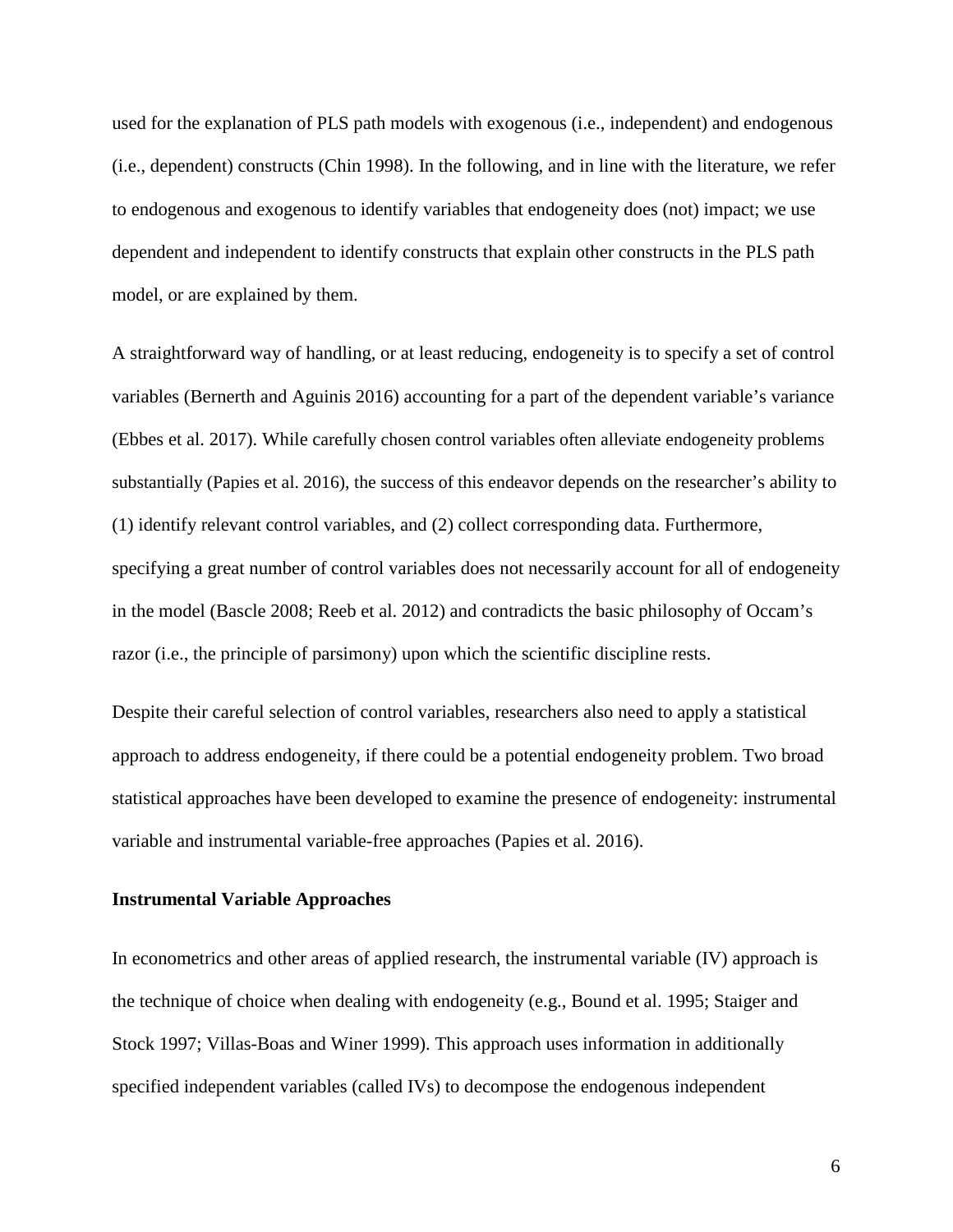variables' variance into two parts (Bascle 2008): The exogenous part, which does not correlate with the error term, and the endogenous part, which still correlates with the error term. The estimation of the regression model then only uses the exogenous part, which endogeneity does not affect, to provide unbiased and consistent regression estimates. The IV approach is usually implemented by means of the 2SLS algorithm. This algorithm's first stage involves regressing an independent variable on an IV, followed by computing the predicted values from this equation and using them as input for re-estimating the original model in the second stage.

To illustrate the approach, consider the regression model example given in Equation 1. Let us assume that the independent variable  $x_I$  is endogenous, whereas  $x_2$  is exogenous. The first stage of the IV approach involves regressing the endogenous variable *x1* on the exogenous variable *x<sup>2</sup>* and the IV *z*:

$$
x_1 = \gamma_0 + \gamma_1 z + \gamma_2 x_2 + \zeta. \tag{2}
$$

Here,  $\gamma_0$  represents the intercept,  $\gamma_1$  the regression coefficient of *z*,  $\gamma_2$  the regression coefficient of  $x_2$ , and  $\zeta$  the error term. Estimating Equation 2 yields predicted values of  $x_1$  (i.e.,  $\hat{x}_1$ ), which express the exogenous part of the independent variable  $x_1$ . In the second stage, we replace  $x_1$  in the original regression model (Equation 1) with  $\hat{x}_1$  to estimate the following:

$$
y = \beta'_{0} + \beta'_{1}\hat{x}_{1} + \beta'_{2}x_{2} + \varepsilon'. \tag{3}
$$

Endogeneity occurs when there is a significant difference between  $\beta_1$  (Equation 1) and  $\beta'_1$ (Equation 3), with the latter representing the influence of the independent variable's exogenous part on *y*. To test for this difference, researchers use the Durbin-Wu-Hausman test (Hausman 1978). If the test indicates a significant difference between the  $\beta$  estimates, researchers should revert to the endogeneity-corrected estimates (Equation 3). If the Durbin-Wu-Hausman test does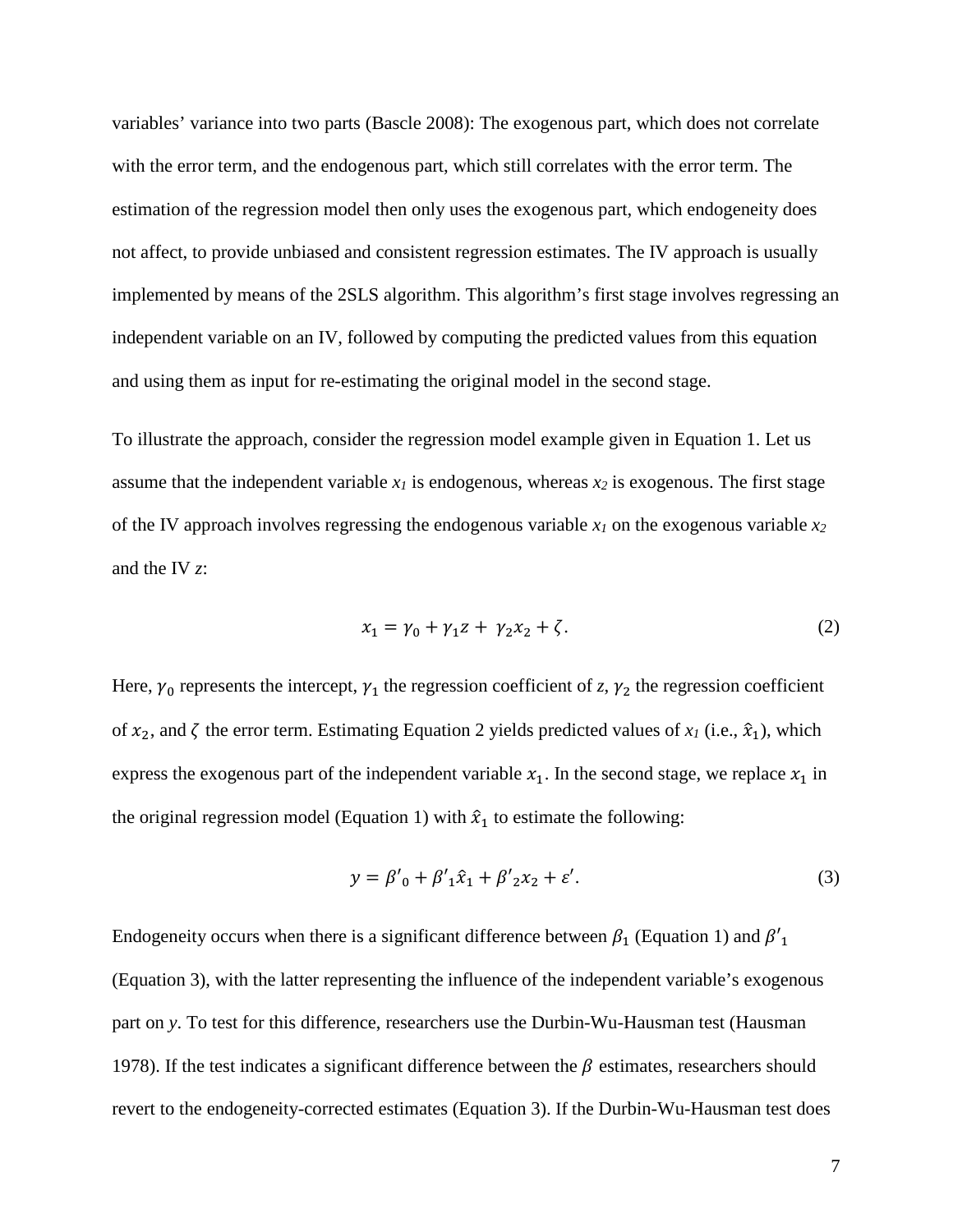not indicate a significant degree of endogeneity, researchers should use the non-corrected estimates from the original regression model (Equation 1).

To work effectively, the IVs must meet two criteria: the instrument relevance criterion and the exclusion restriction. First, according to the instrument relevance criterion, the correlation of each IV with the endogenous variable should be strong, which means that the IV's effect  $\gamma_1$  on the dependent variable  $x_1$  in Equation 2 must be pronounced and significant (Papies et al. 2016). If it is not, the corrected  $\beta$  coefficient estimates (Equation 3) may be considerably biased (Rossi 2014). But as Bound et al. (1993) note, "the cure can be worse than the disease." To further substantiate an IV's relevance and adequacy, researchers need to test whether its inclusion in the first stage regression (Equation 2) improves the model's  $R^2$  value significantly by referring to the *F*-statistic. As a rule of thumb, an *F*-statistic value of 10 and higher is generally viewed as indicative that the IV is adequate (e.g., Staiger and Stock 1997). Alternatively, Stock et al. (2002) provide a table of critical *F*-statistic values for IV models based on the number of instruments used. Note that in situations with only one endogenous variable and one IV, researchers must apply a multivariate *F*-test (e.g., Angrist and Pischke 2009) to test for the IVs' adequacy. In contrast, situations with multiple endogenous variables require considering at least the same number of IVs to ensure that the approach draws on an identified, or over-identified, model (Murray 2006b).

Second, according to the exclusion restriction for evaluating IVs when examining endogeneity, each IV should not be correlated with the error term in the original regression model (Murray 2006b). This requirement cannot be assessed statistically unless the researcher specifies more IVs than endogenous variables. In this case, the Sargan test and the Hansen's J test allow testing for significant correlations between the IVs and the error term (Bascle 2008; Wooldridge 2010).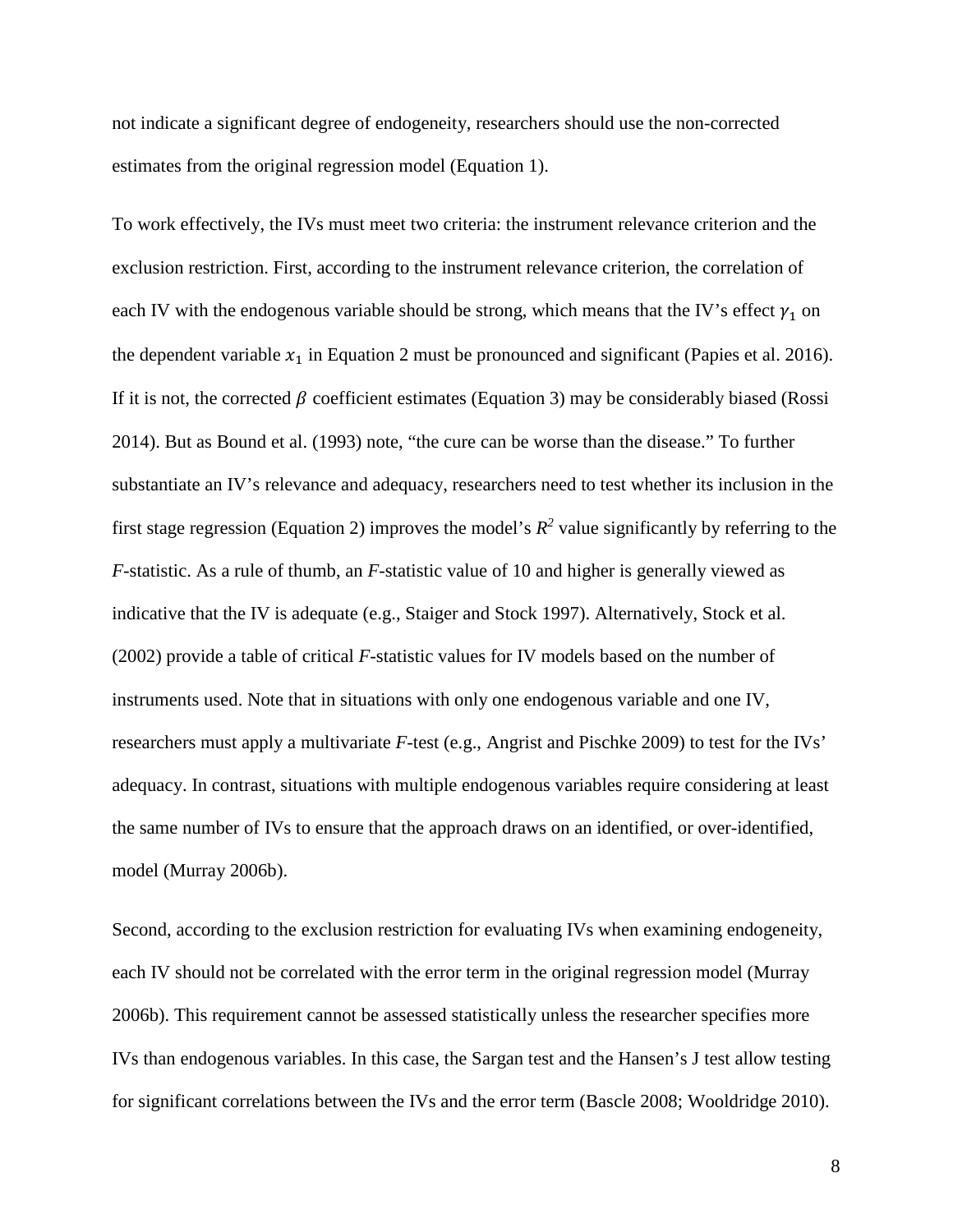Rejecting the null hypothesis of no correlation, however, does not help to verify *which* of the IVs are endogenous (Papies et al. 2016). While this test provides some empirical substantiation when the first stage model is over-identified, researchers should primarily rely on theoretical arguments when assessing the IVs' adequacy (e.g., Murray 2006a).

Research has proposed the control function approach, a modification of the 2SLS method, which also leverages IVs to control for endogeneity. Specifically, the control function approach draws on the first stage regression (Equation 2) to obtain the fitted residuals  $(\hat{x}_1 - x_1)$ , which are then included in the original model to obtain correct(ed) estimates of the coefficients. Furthermore, to interpreting the significance of the fitted residuals requires running the Durbin-Wu-Hausman test (Papies et al. 2016). That is, if a coefficient is significant, researchers should revert to the endogeneity-corrected estimates.

The control function approach is particularly advantageous when estimating regression models with discrete dependent variables (Petrin and Train 2010). However, such model types currently cannot be estimated in PLS-SEM since the standard algorithm requires the dependent constructs to be continuous (Lohmöller 1989, Chapter 4). For linear models as typically estimated in PLS-SEM, the control function approach yields exactly the same results as the 2SLS approach (Papies et al. 2016).

#### **Instrumental Variable-Free Approaches**

When considering the IV approach, identifying conceptually fitting IVs is very challenging (Rossi 2014), especially in light of the data constraints characterizing a typical research project. Research has suggested instrument-free approaches that do not require IVs to be specified as a solution. For example, Park and Gupta (2012) introduced the Gaussian copula approach, which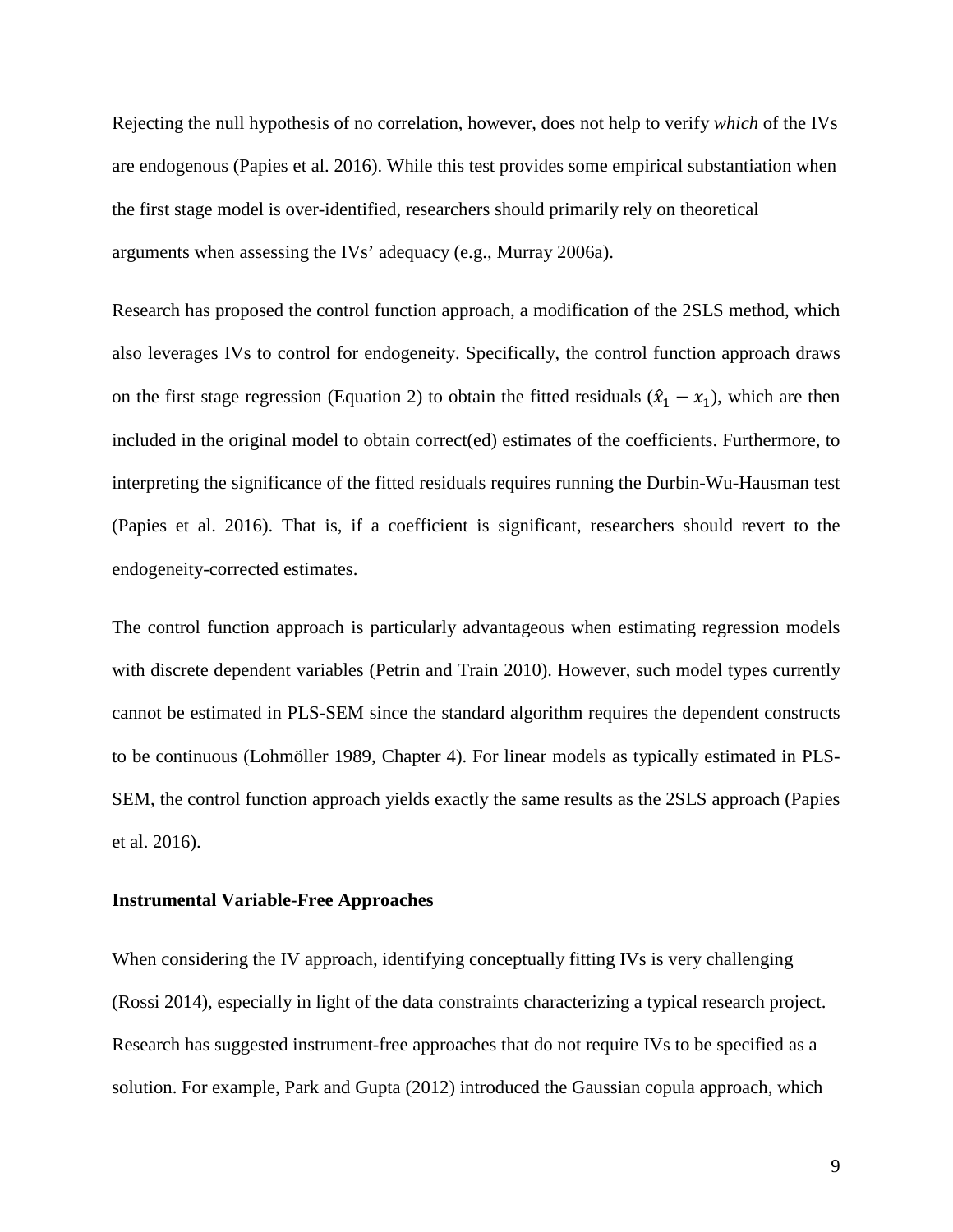controls for endogeneity by directly modeling the correlation between the endogenous variable and the error term by means of a copula. Another instrument-free approach, proposed by Ebbes et al. (2005), is conceptually similar to the IV approach in that it splits an endogenous variable into an exogenous and an endogenous part. However, this latent instrumental variables (LIVs) approach does not draw on an observed variable, but generates an unobserved (i.e., latent) IV. Ebbes et al. (2005) assume that the latent instrument is discrete with at least two categories, separating the sample into *L* latent categories. As such, the LIV approach belongs to the class of normal mixture models with *L* components (Papies et al. 2016) whose model parameters can be identified for  $L > 1$  and non-normality of the endogenous regressor (Ebbes et al. 2005).

The LIV approach can be used in a PLS-SEM context, but a fundamental challenge in its application is the selection of the number of categories *L*. A priori, this number is unknown but has a substantial effect on the results. While Papies et al. (2016, p. 609) suggest that "the researcher fits at least  $L = 2, 3, 4$  and 5," there is no clear guidance regarding the desired stability of the estimates in order to vary *L* and, hence, regarding this parameter's final choice. At the same time, while the statistical software R facilitates the use of the Gaussian copula approach, current software support for the LIV approach is limited because models can only include one independent and one dependent variable (REndo package version 1.3). As these two issues limit the LIV approach's applicability, we focus on the Gaussian Copula approach, which allows correcting for endogeneity in the absence of IVs.

Table 1 provides an overview of the advantages and disadvantages of (1) the control variable approach, (2) the IV approach, and (3) two types of IV-free approaches (i.e., Gaussian copula and LIV) when dealing with endogeneity in PLS-SEM.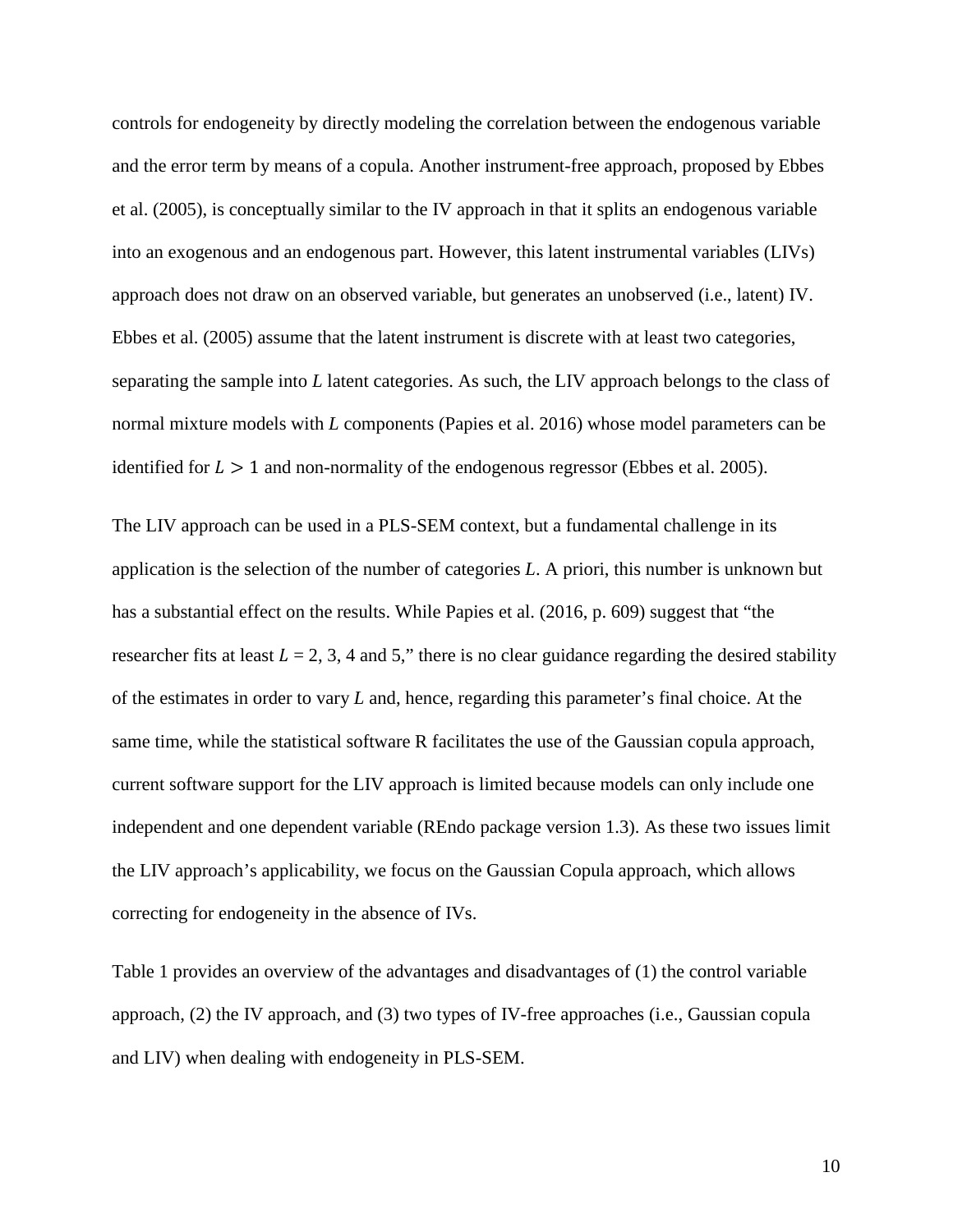$==$  Insert Table 1 about here  $==$ 

# **ADDRESSING ENDOGENEITY IN PLS-SEM**

# **Procedure**

PLS-SEM is a statistical method to estimate path models with latent variables (Lohmöller 1989, Chapter 2; Wold 1982). Unlike factor-based SEM, which considers constructs as common factors that explain the covariation between the associated indicators (Jöreskog 1978), PLS-SEM is a composite-based approach to SEM that uses linear combinations of indicator variables to represent conceptual variables in a statistical model (Henseler et al. 2014; Sarstedt et al. 2016). PLS-SEM estimates the parameters of a set of equations in a structural equation model by combining an approach similar to principal components analysis with regression-based path analysis. Specifically, the PLS-SEM method uses partial regressions to estimate the path coefficients between the latent variables and their indicators in the measurement models, as well as between the latent variables in the structural model; for instance, Lohmöller (1989, Chapter 2) and give an introduction to the PLS-SEM algorithm. Approaches for dealing with endogeneity in regression models can therefore be readily transferred to PLS-SEM. However, contrary to regression analysis, in which the approaches use the (observed) indicator variables as input, their implementation in PLS-SEM draws on the composite scores obtained after the algorithm's convergence (Lohmöller 1989, Chapter 2).[2](#page-51-1) Figure 1 illustrates our systematic procedure for dealing with endogeneity in PLS-SEM. The following sections discuss each step in greater detail.

 $==$  Insert Figure 1 about here  $==$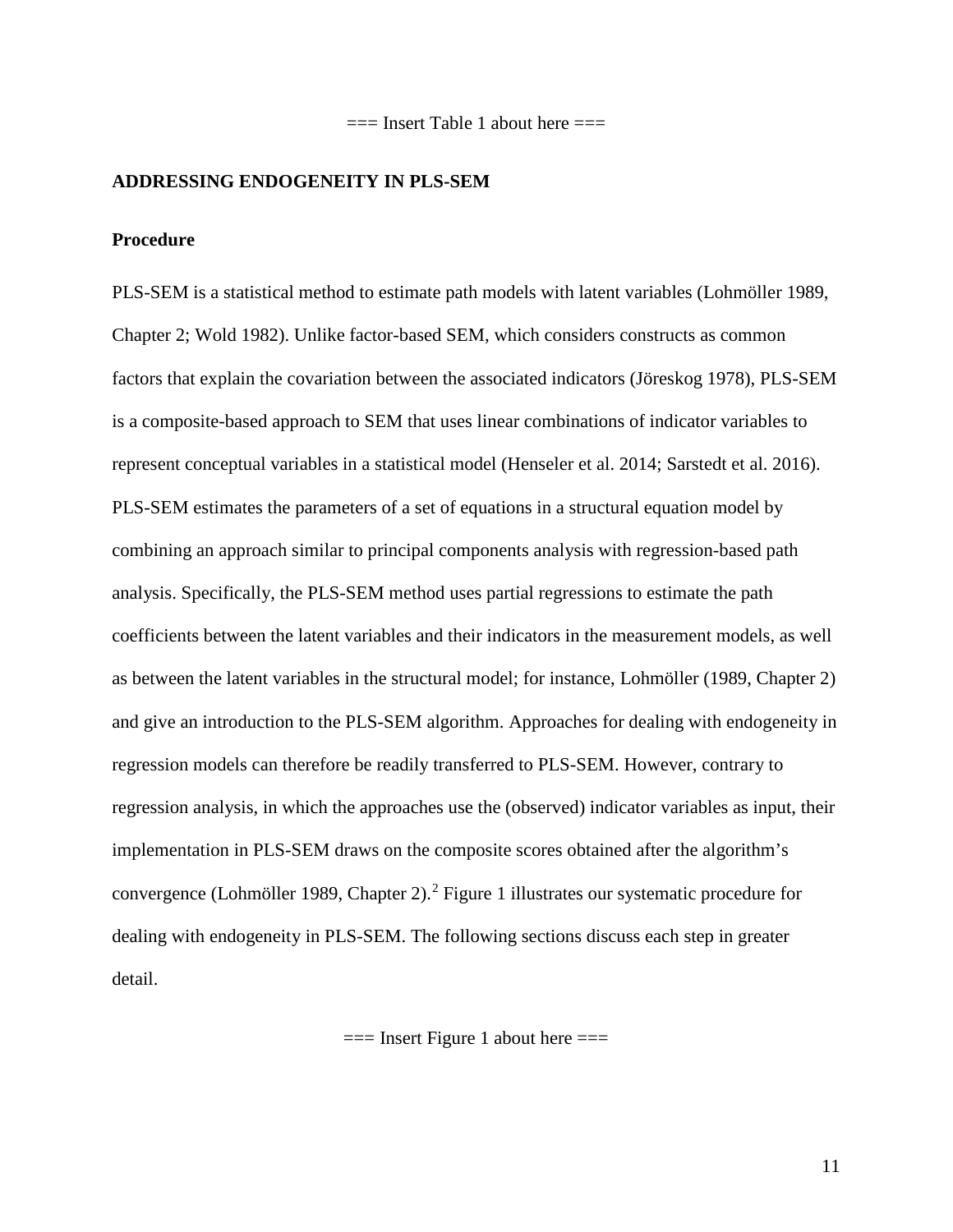Stage 1 of the procedure requires checking if testing for endogeneity is necessary. Specifically, the meaningfulness of considering endogeneity in PLS-SEM depends on whether researchers use the method for predictive or explanatory modeling purposes. In predictive modeling, the purpose of the analysis is to predict new or future observations (Shmueli 2010). Here, the main concern is predicting the case values of the dependent variables, rather than (causally) interpreting the structural paths. Controlling for endogeneity is not useful in this case, as it may reduce the model's predictive power (Ebbes et al. 2005). Conversely, in explanatory modeling, which involves "the use of statistical models for testing causal explanations," (Shmueli 2010, p. 290) controlling for endogeneity is crucial in order to adequately test hypotheses (Papies et al. 2016). In practice, however, researchers using PLS-SEM generally balance prediction and explanation in that they expect their model to have high predictive accuracy, while also being grounded in well-developed causal explanations (Sarstedt et al. 2017a). Gregor (2006; p. 626) refers to this interplay as explanation and prediction theory, noting that this approach "implies both understanding of underlying causes and prediction, as well as description of theoretical constructs and the relationships among them." Such a setting *may* require the consideration of endogeneity, depending on whether explanation (i.e., testing theory) or prediction (e.g., to derive managerial recommendations) prevail in a certain research project.

Stage 2 of the procedure (Figure 1) uses existing theory and prior research findings to identify potential endogeneity issues a priori. If prior research adequately theorized, detected, and treated endogeneity issues in a specific research context, this knowledge should be applied when proposing a PLS path model and collecting data. This typically involves including control variables in the model, or gathering data on IVs for an ex post assessment, using the IV approach (e.g., Ebbes et al. 2017; Reeb et al. 2012). Thus, if prior research suggested that endogeneity is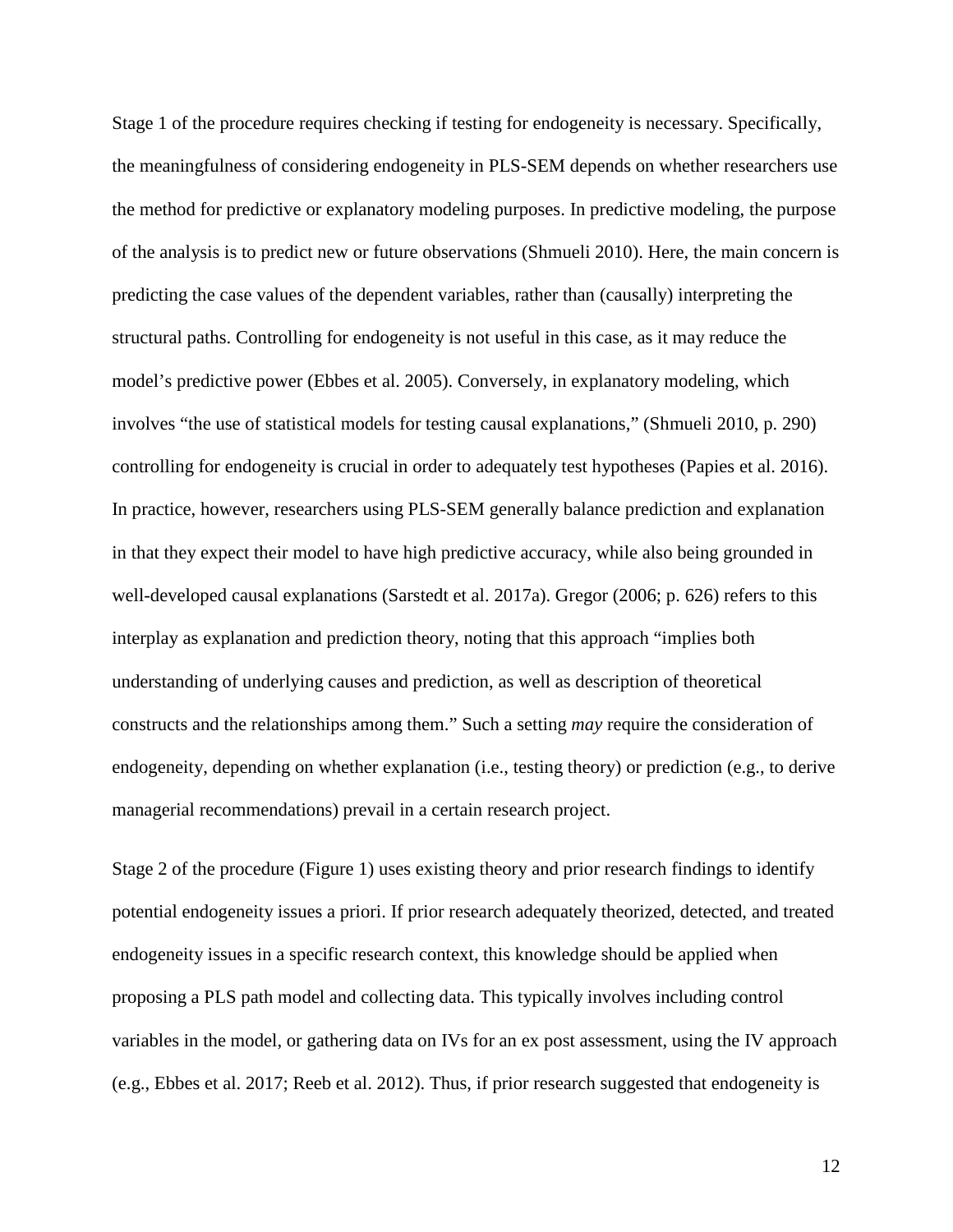an issue, or the results cast doubt that all the endogeneity sources have been detected, researchers should also test whether endogeneity substantially affects the model estimates.

To do so, Stage 3 of the procedure (Figure 1) applies the Gaussian copula approach. If the results do not indicate a problem, researchers can use the original model's estimates. Otherwise, the sources of endogeneity must be further explored and controlled for in the next step of the procedure. Since endogeneity problems in international marketing often arise from omitted variables (Jean et al. 2016), Stage 4 involves conceptually identifying the missing information and adding control variables to the PLS path model (Papies et al. 2016). Including suitable control variables handles, or at least reduces, the impact of endogeneity on the model estimates (Ebbes et al. 2017). In situations where no suitable control variables are available, researchers can draw on the IV approach. If IVs are unavailable, or researchers cannot identify at least one suitable IV for each endogenous variable in a partial regression model, they can use the Gaussian copula results, if available, and report that they cannot identify adequate omitted variables that explain the endogeneity problem. If the Gaussian copula results are not available, because they do not meet the method's requirements, researchers should interpret the original PLS path model estimates and specify the reason(s) for not addressing the potential endogeneity issues as a limitation (Figure 1).

#### **The Gaussian copula approach in PLS-SEM**

To illustrate the Gaussian copula approach in PLS-SEM, consider a simple path model with one dependent latent variable *Y1*, explained by two independent latent variables *X1* and *X2*. Each of the latent variables is measured using three indicators. Figure 2 shows this simple path model. The hexagons represent composites formed by linear combinations of the indicator variables, as indicated by the arrows linking the indicators and the composites. These arrows do not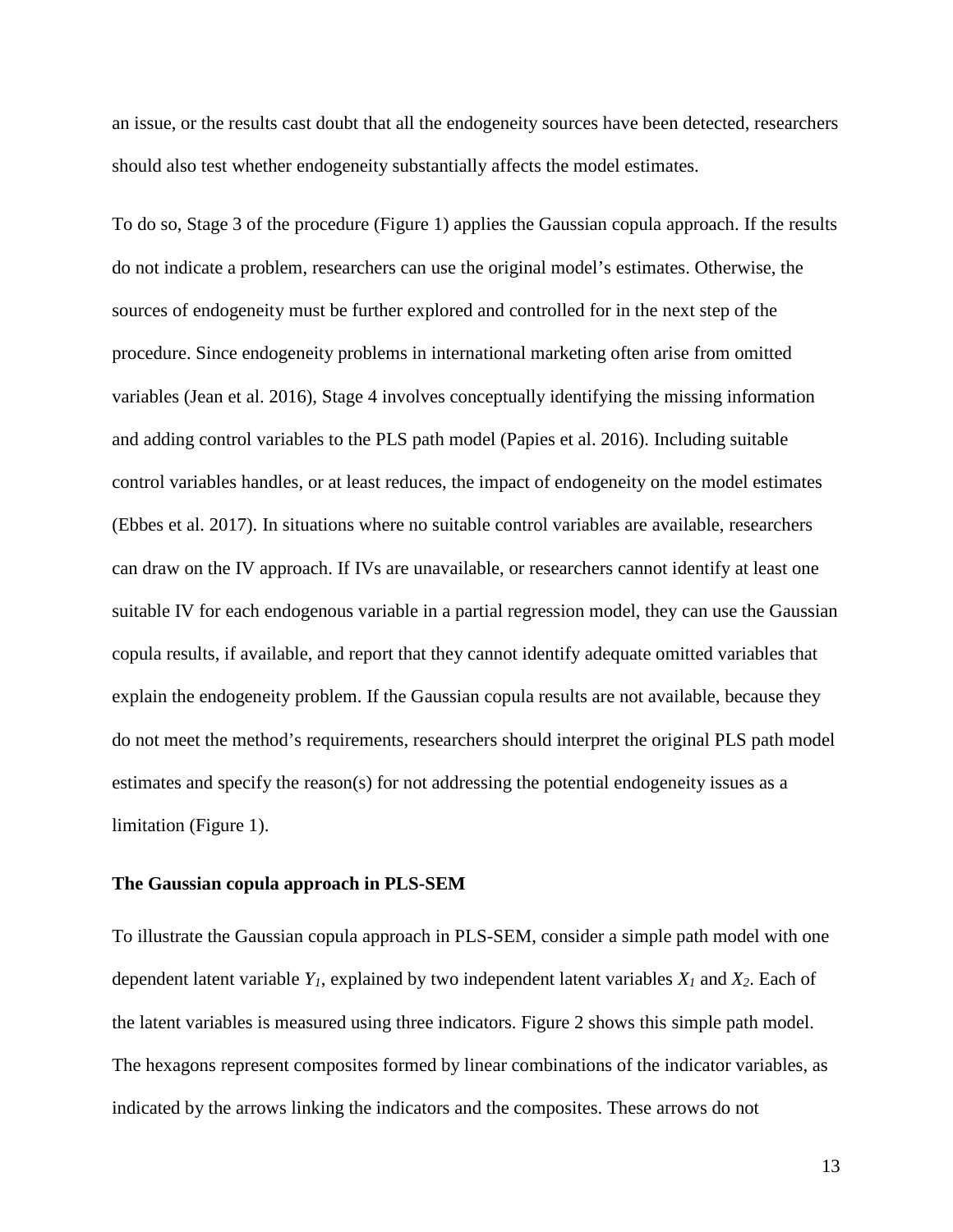necessarily correspond to the measurement model specification, which can be reflective or formative (Sarstedt et al. 2016). However, we use this illustration because PLS-SEM forms composites from the indicator variables to represent the conceptual variables in the model estimation.

$$
=
$$
 Insert Figure 2 about here  $=$ 

Model estimation in PLS-SEM draws on a three-stage approach that belongs to the family of (alternating) least squares algorithms (Mateos-Aparicio 2011). Stage 1 of the PLS-SEM algorithm iteratively determines indicator weights, composite scores, and path coefficients. The algorithm converges when the indicator weights change only marginally from one iteration to the next. Stages 2 and 3 use the final composite scores from Stage 1 as input for a series of ordinary least squares regressions. These regressions produce the final indicator loadings, indicator weights, and path coefficients, as well as related elements, such as the indirect and total effects, and  $R^2$  values (e.g., Sarstedt et al. 2017a). With reference to our example, the final stage of the PLS-SEM algorithm entails regressing *Y* on *X<sup>1</sup>* and *X<sup>2</sup>* to estimate the structural model path coefficients  $\beta_1$  and  $\beta_2$ :

$$
Y = \beta_0 + \beta_1 X_1 + \beta_2 X_2 + \varepsilon \tag{4}
$$

Let us assume that the independent variable  $X_I$  is thought to be correlated with the error term ( $\varepsilon$ ) of the dependent variable *Y*, and may therefore induce an endogeneity problem in the estimation of Equation 4.

The Gaussian copula approach requires the composite scores of the endogenous construct  $X_I$  to be non-normally distributed. If this requirement is met, the Gaussian copula of *X<sup>1</sup>* can be calculated as follows (Papies et al. 2016):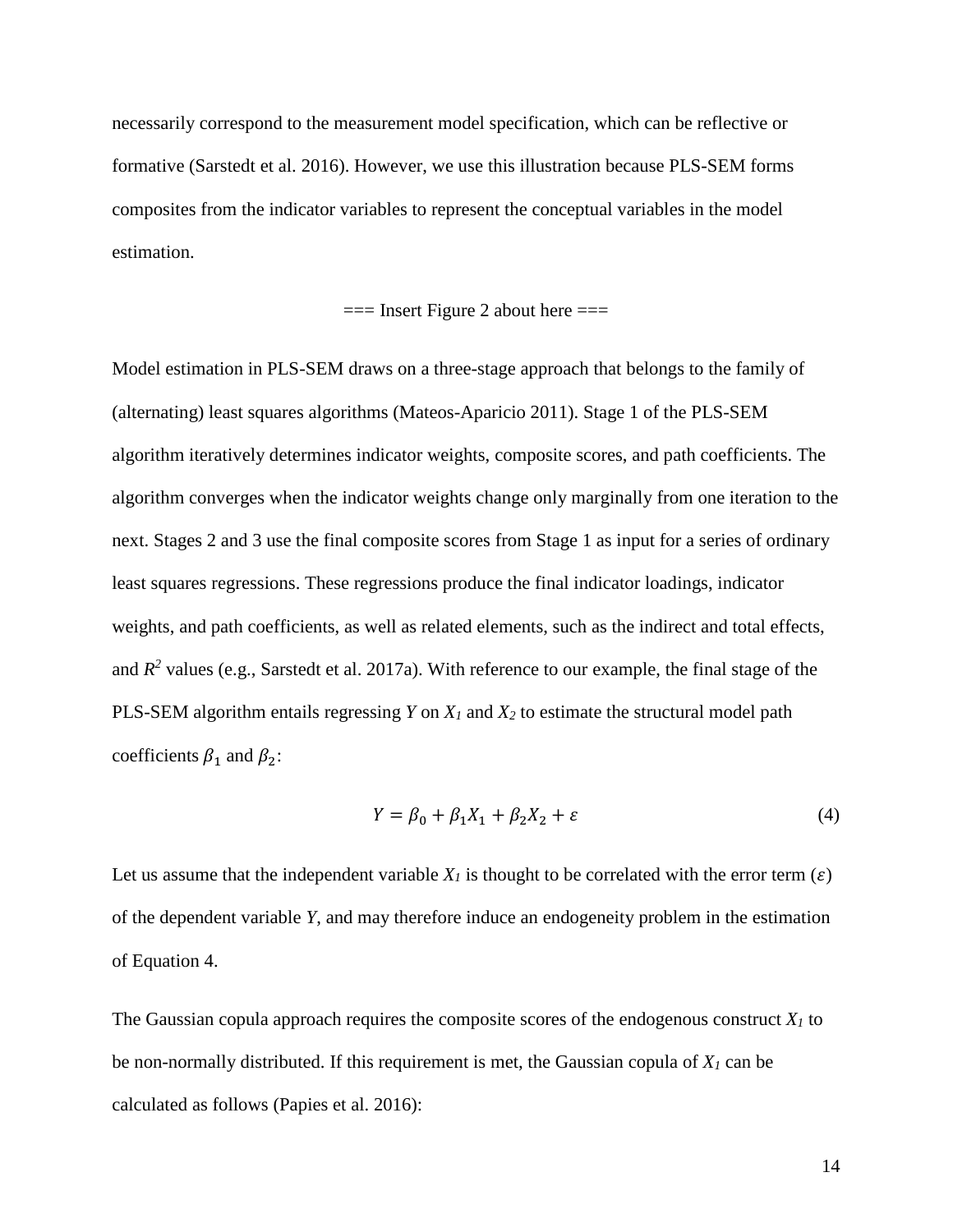$$
c^* = \Phi^{-1}(H(X_1)),
$$
 (5)

where  $H(x)$  is the empirical cumulative density function and  $\Phi^{-1}$  is the inverse normal cumulative density function. Next, the copula is included as an additional independent variable that controls for the correlation between the error term and the endogenous independent construct in the regression model:

$$
y = \beta_0 + \beta_1' x_1 + \beta_2' x_2 + \beta_3 c_1^* + \varepsilon'
$$
 (6)

To attend to the endogeneity problem, estimating Equation 6 yields the new path coefficients  $\beta'_1$ and  $\beta'_2$ .

To determine whether endogeneity is at a critical level, researchers need to assess the copula coefficient's  $(\beta_3)$  significance using bootstrapping (Hausman 1978; Park and Gupta 2012). A significant coefficient indicates a critical level of endogeneity. If the copula coefficient is significant, researchers can assume that an endogeneity issue is present—even though treated by including the copula in the regression model (Equation 6). If the coefficient is not significant, no critical endogeneity issue affects the regression results.

While the standard Gaussian copula approach assumes a single endogenous variable, Park and Gupta (2012) also discuss the case of modeling multiple endogenous variables simultaneously. Doing so requires creating the copula for each individual endogenous variable and adding all copulas to the original model. The procedure separately computes all the Gaussian copulas of the specified endogenous variables (Park and Gupta 2012).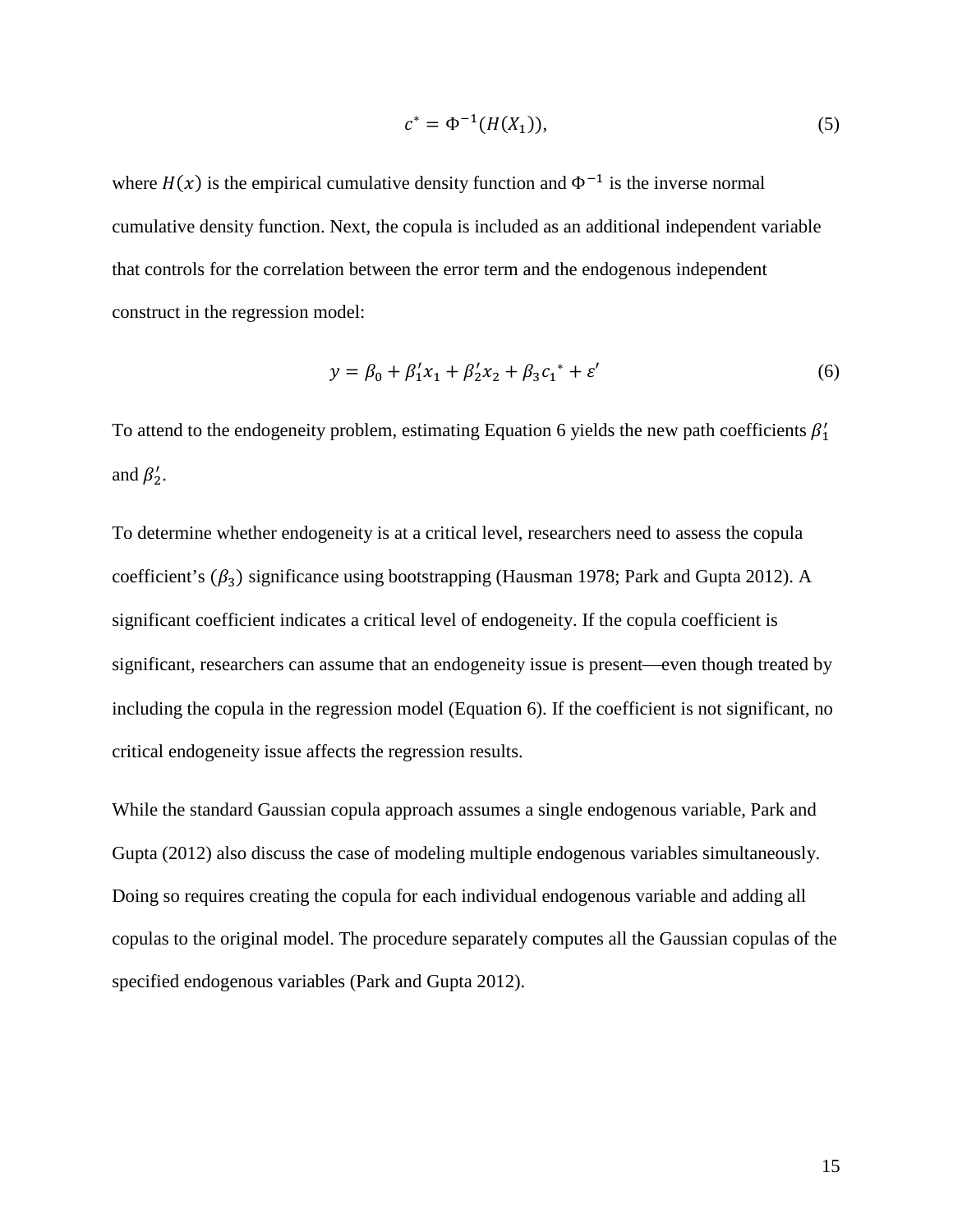#### **Control Variables in PLS-SEM**

If the Gaussian copula approach indicates a significant degree of endogeneity, researchers should use control variables to identify its sources. The introduction of control variables should always be grounded in strong theory (Bernerth and Aguinis 2016). That is, researchers should be explicit (rather than implicit) regarding the role of control variables in the analysis and potentially even match the hypotheses precisely to their choice (Spector and Brannick 2010). Typical examples of control variables used in international marketing models include a company's location, age, size, export experience, years of global experience, percentage of products sold overseas, number of countries entered, and cultural distance (e.g., Peng Cui et al. 2014; Shu et al. 2017).

The use of control variables in PLS-SEM is analogous to regression models. More precisely, control variables are included as single-item constructs in a PLS path model. Each control variable is then linked to the dependent latent variable whose predictor constructs have been identified (or are assumed to be) as possibly exhibiting endogeneity. Note that criticism of the use of single-item constructs (Diamantopoulos et al. 2012) does not apply to control variables, as they usually represent observable characteristics. However, if the control variables represent unobservable concepts (e.g., cultural dimensions), they need to be measured by means of multiple items. Finally, the interpretation of the control variables' effect is also analogous to regression models and depends on each control variable's measurement scale, which can be categorical or metric in PLS-SEM (Hair et al. 2017).

Once specified, researchers need to use bootstrapping to assess the control variables' significance. Similar to the analysis of interaction effects in PLS-SEM (Hair et al. 2017; Chapter 7), the assessment of significant control variables should use the  $f^2$  effect size to also consider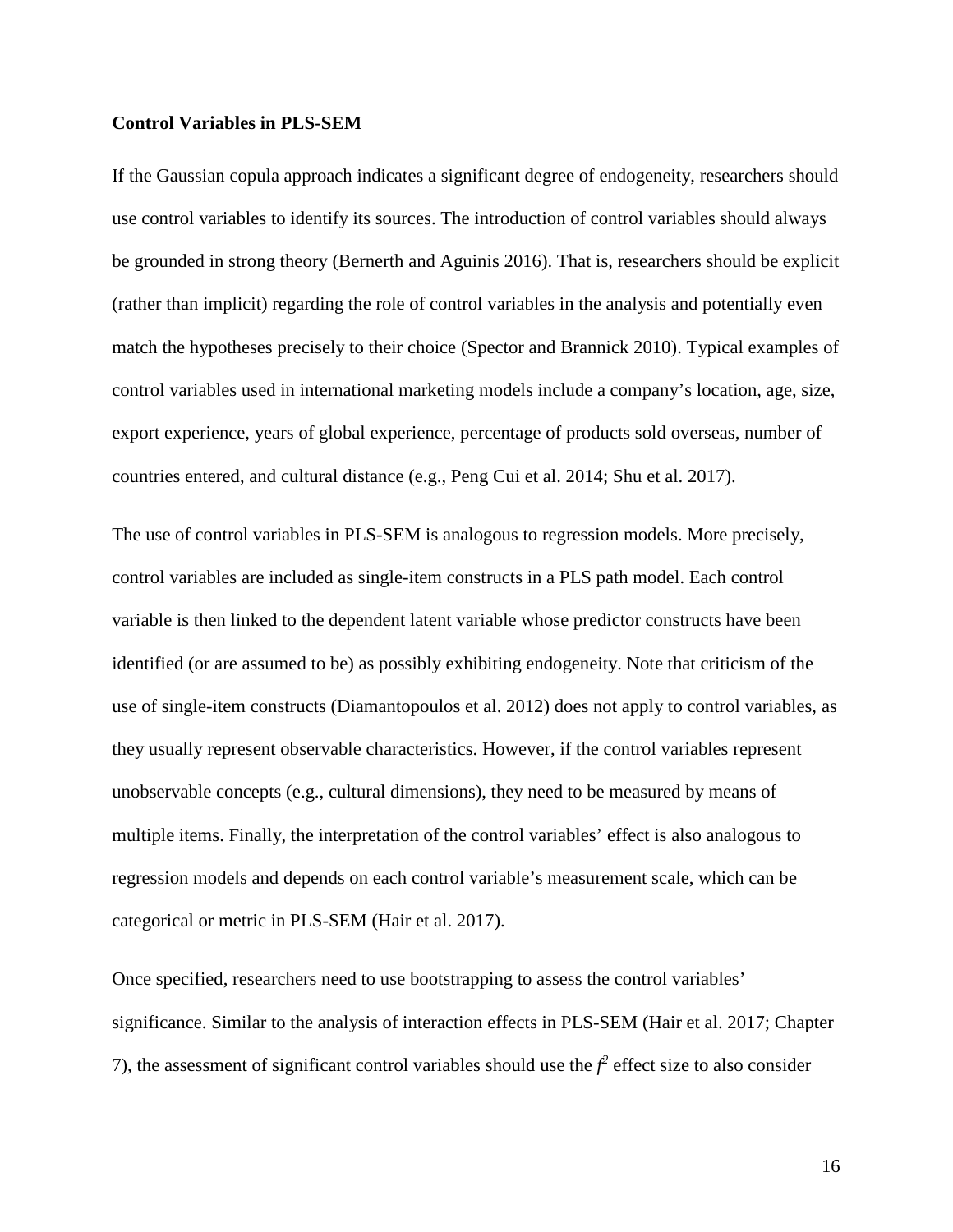their relevance. According to Chin (1998) *f²* values of 0.02, 0.15, and 0.35 suggest small, moderate, and substantial effects.

#### **The Instrumental Variable Approach in PLS-SEM**

Implementing the IV approach in the context of PLS-SEM requires adjusting the final stage of the PLS-SEM algorithm. In its original form, this stage uses the composite scores obtained after convergence as input to run a series of ordinary least squares regressions that estimate the structural model path coefficients. Instead of using ordinary least squares regressions, however, this stage now uses 2SLS (Benitez et al. 2016). When implementing the IV approach in PLS-SEM, researchers need to ensure that they include at least one IV per endogenous variable.

Analogous to regression analysis, the IV approach's implementation requires researchers to find IVs that are highly correlated with the independent variables (instrument relevance), but are uncorrelated with the dependent variable's error term (exclusion restriction). In international marketing, previous regression-based models used IVs such as the organization quality, brand quality, environmental causes, brand strength (Swoboda and Hirschmann 2017), exposure to a multinational companies' marketing (Swoboda and Hirschmann 2016), and export memory (Souchon et al. 2016). However, the identification of suitable IVs is highly context-specific and the most challenging step in the analysis (e.g., Larcker and Rusticus 2010). Angrist and Pischke (2009, p. 17) argue that finding good IVs requires "a combination of institutional knowledge and ideas about processes determining the variable of interest," especially as there is no true test for their quality (Rossi 2014).

To illustrate the implementation of the IV approach in PLS-SEM, consider the simple model in Figure 2 with the construct  $X_I$  possibly exhibiting endogeneity. We now introduce an IV (i.e.,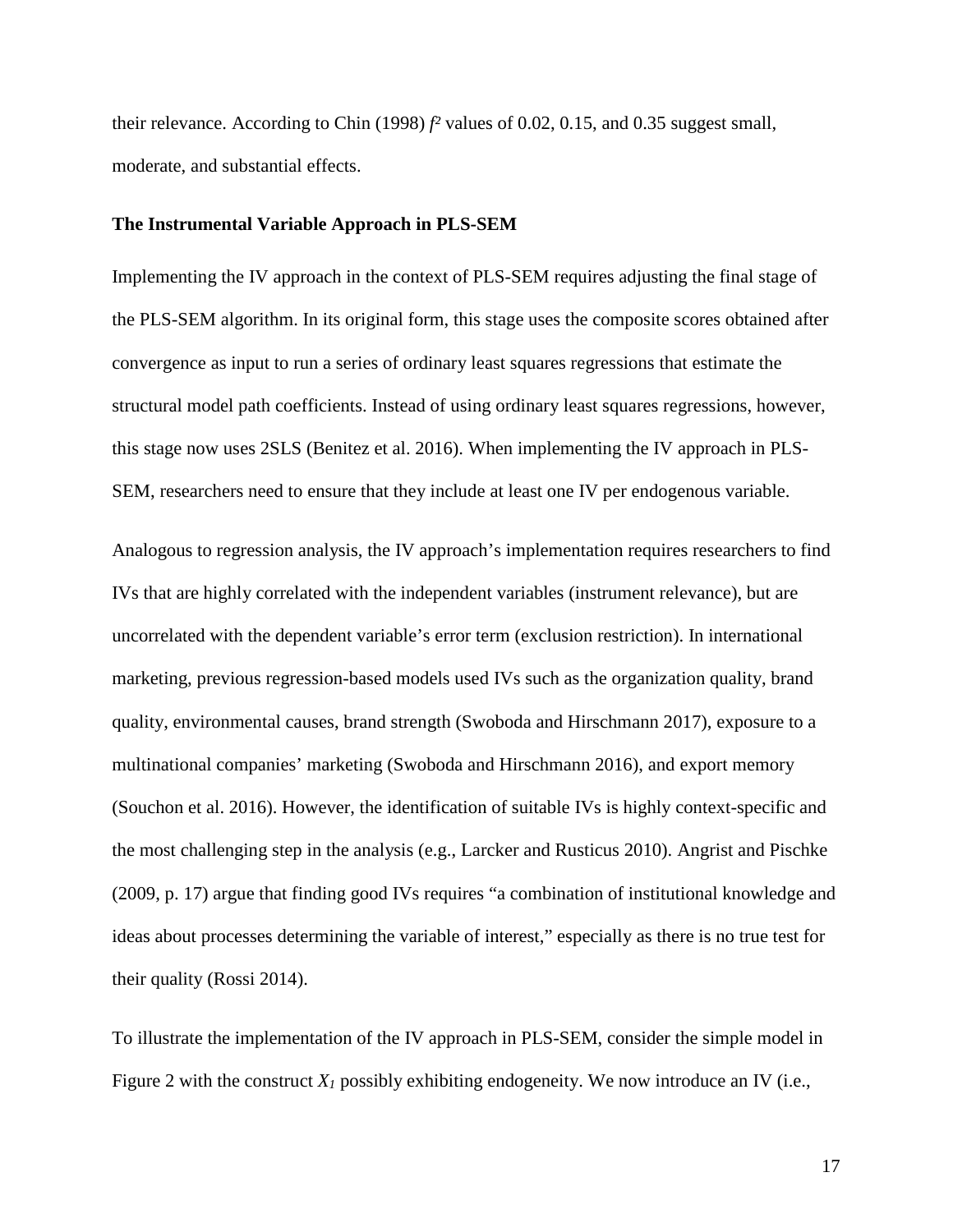$Z_I$ ), measured by three indicators, that correlates strongly with the construct  $X_I$ , but not with the error term of  $Y_I$  in the original model. Thereafter, we create and estimate the model shown in Figure 3.

 $==$  Insert Figure 3 about here  $==$ 

Next, a 2SLS analysis uses the composite scores of *X<sup>1</sup>* and *X2,* obtained from the first model (Figure 2), and the composite scores of *Z1*, derived from the second model (Figure 3). Specifically, we regress  $X_I$  on  $Z_I$  and  $X_2$  to obtain  $\hat{X}_1$ :

$$
\hat{X}_1 = \gamma_0 + \gamma_1 Z_1 + \gamma_2 X_2. \tag{7}
$$

We first assess the IV's strength by comparing the  $R<sup>2</sup>$  values of the first stage regression (Equation 7) with and without the IV. The results of an *F*-test indicate whether the *R²* value of the regression model with and without the IVs differ significantly. If there are significant differences, we continue with the analysis by theoretically substantiating that *Z<sup>1</sup>* is not correlated with the error term of  $Y<sub>1</sub>$  (e.g., Semadeni et al. 2014; Staiger and Stock 1997). In the case of an over-identified model, statistical assessments by means of the Sargan test and the Hansen's J test may support this analysis.

Finally, we re-estimate the original model by regressing *Y* on  $X_2$  and  $\hat{X}_1$  from Equation 7 to obtain the corrected path coefficient estimates  $\beta'_1$  and  $\beta'_2$ :

$$
Y = \beta'_0 + \beta'_1 \hat{X}_1 + \beta'_2 X_2 + \varepsilon'. \tag{8}
$$

The Durbin-Wu-Hausman test (Hausman 1978) allows for testing whether  $\beta'_1$  (Equation 8) differs significantly from  $\beta_1$  (Equation 5). If so, researchers should revert to the IV approach's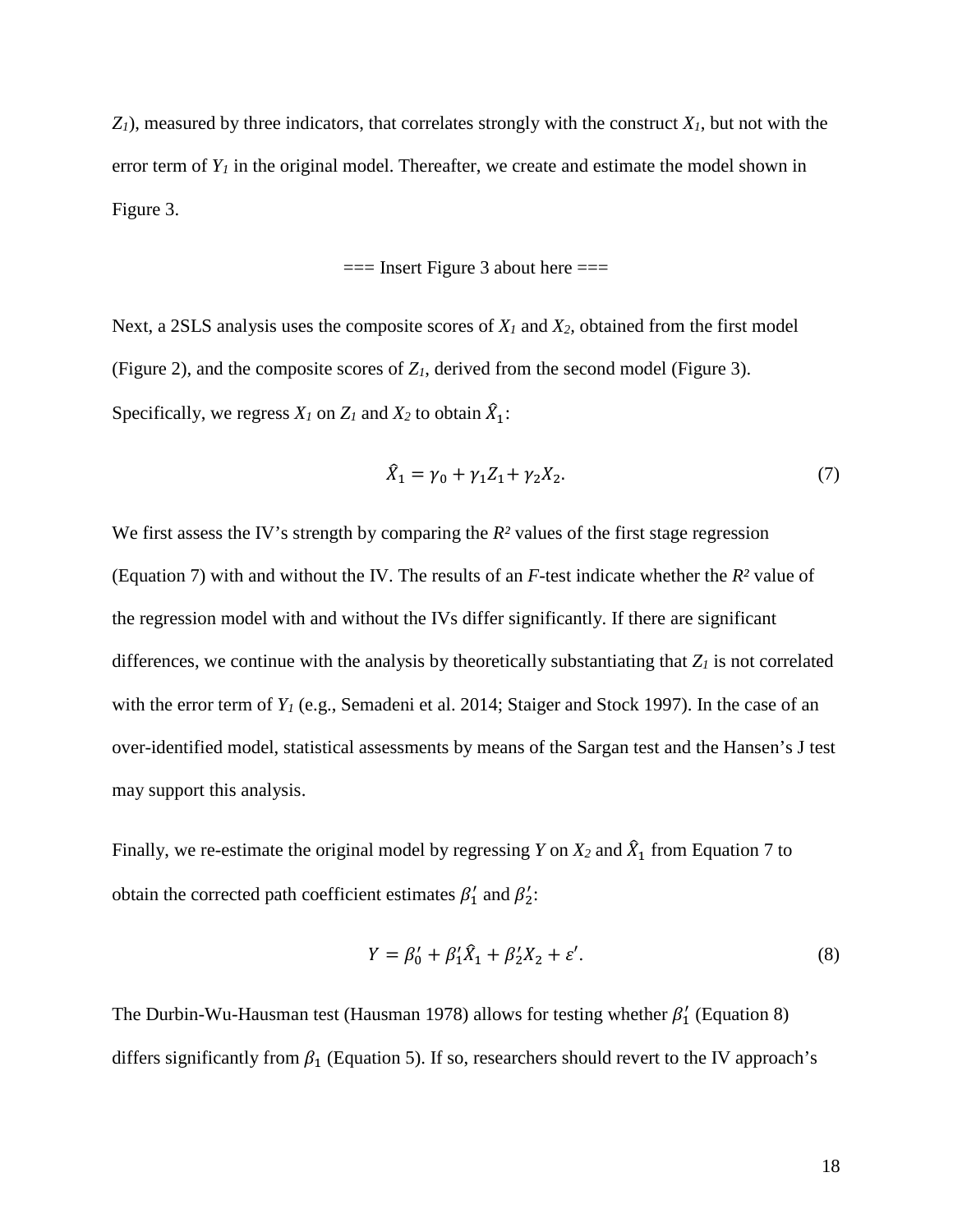coefficients (Equation 8). Otherwise, if the difference is not significant researchers should continue using the results of the partial regression model's original PLS-SEM estimation.

# **EMPIRICAL EXAMPLE TO ADDRESS ENDOGENEITY IN PLS-SEM**

# **Model and Data**

To illustrate our procedure for identifying and treating endogeneity (Figure 1), we draw on a corporate reputation model originally presented by Eberl (2010). The goal of this model is to explain the effects of competence (*COMP*) and likeability (*LIKE*), which represent corporate reputation's two dimensions (Sarstedt et al. 2013; Schwaiger 2004), on customer satisfaction (*CUSA*), and ultimately on customer loyalty (*CUSL*). This model has been used to illustrate aspects of the PLS-SEM method (e.g., Hair et al. 2017; Hair et al. 2018) and has also been frequently applied in an international marketing context. [3](#page-51-2) For example, Zhang and Schwaiger (2012) use this model to study the differentiating effects of corporate social responsibility and other antecedent dimensions on corporate reputation in three Western countries (Germany, the USA, and the UK) and in China. Similarly, Radomir and Alan (2018) apply this model to contrast the effects of service quality and relationship investment on corporate reputation assessments of Romanian and UK consumers. Furthermore, Walsh et al. (2009) developed and validated a variant of this model using cross-country data, which features prominently in the international marketing literature. For example, several researchers have used this model to analyze the moderating effect of institutional country differences (Swoboda et al. 2016) and cultural dimensions (Swoboda and Hirschmann 2017) on the relationship between corporate reputation and customer loyalty.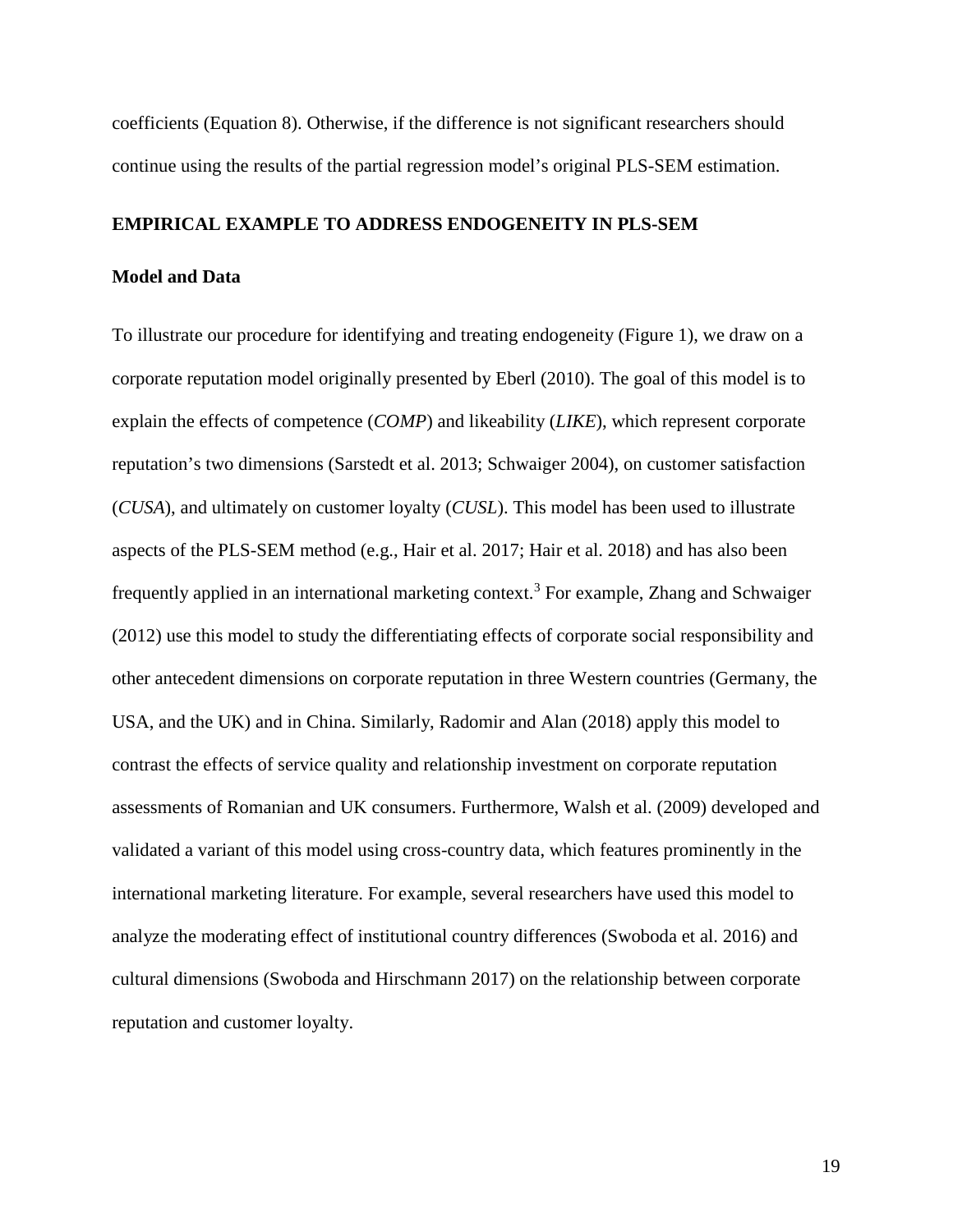Figure 4 shows the original model, which includes two partial regression models: (1) *CUSL* is regressed on *COMP, CUSA,* and *LIKE*, while (2) *CUSA* is regressed on *COMP* and *LIKE*. The following illustrations focus on the first, more complex, regression model. The measurement models of *COMP*, *LIKE*, and *CUSL* draw on three reflective items each, whereas *CUSA* is measured with a single item. The model estimation draws on data from two major German mobile communications network providers and two smaller competitors. A total of 344 respondents rated each item on a seven-point Likert scale. Observations with missing values were deleted, leaving a total sample size of 336. We used the statistical software R (R Core Team 2018), STATA (StataCorp 2015), and SmartPLS 3 (Ringle et al. 2015) for the computations. For the PLS-SEM estimations, we use Mode A for all composites (Sarstedt et al. 2017a). The results of the bootstrap routine with 5,000 samples, applying the no sign changes option, enable us to test for the coefficients' significance. We find that the measurement models meet all the relevant evaluation criteria. In the structural model assessment, all the path coefficient estimates, except *COMP* to *CUSL*, are significant and the model's *R²* values are satisfactory (for this application, Hair et al. 2017 provide further details of the PLS-SEM results and their assessment).

#### $==$  Insert Figure 4 about here  $==$

Most of the corporate reputation model's analyses take a predictive perspective (e.g., Schwaiger 2004). However, in line with Eberl (2010), who elaborates on the causal effects of corporate reputation's two components (i.e., *COMP* and *LIKE*) on *CUSA* and *CUSL*, we consider our analysis primarily explanatory in nature. Hence, following Stage 1 of the procedure (Figure 1), we continue by applying the Gaussian copula approach.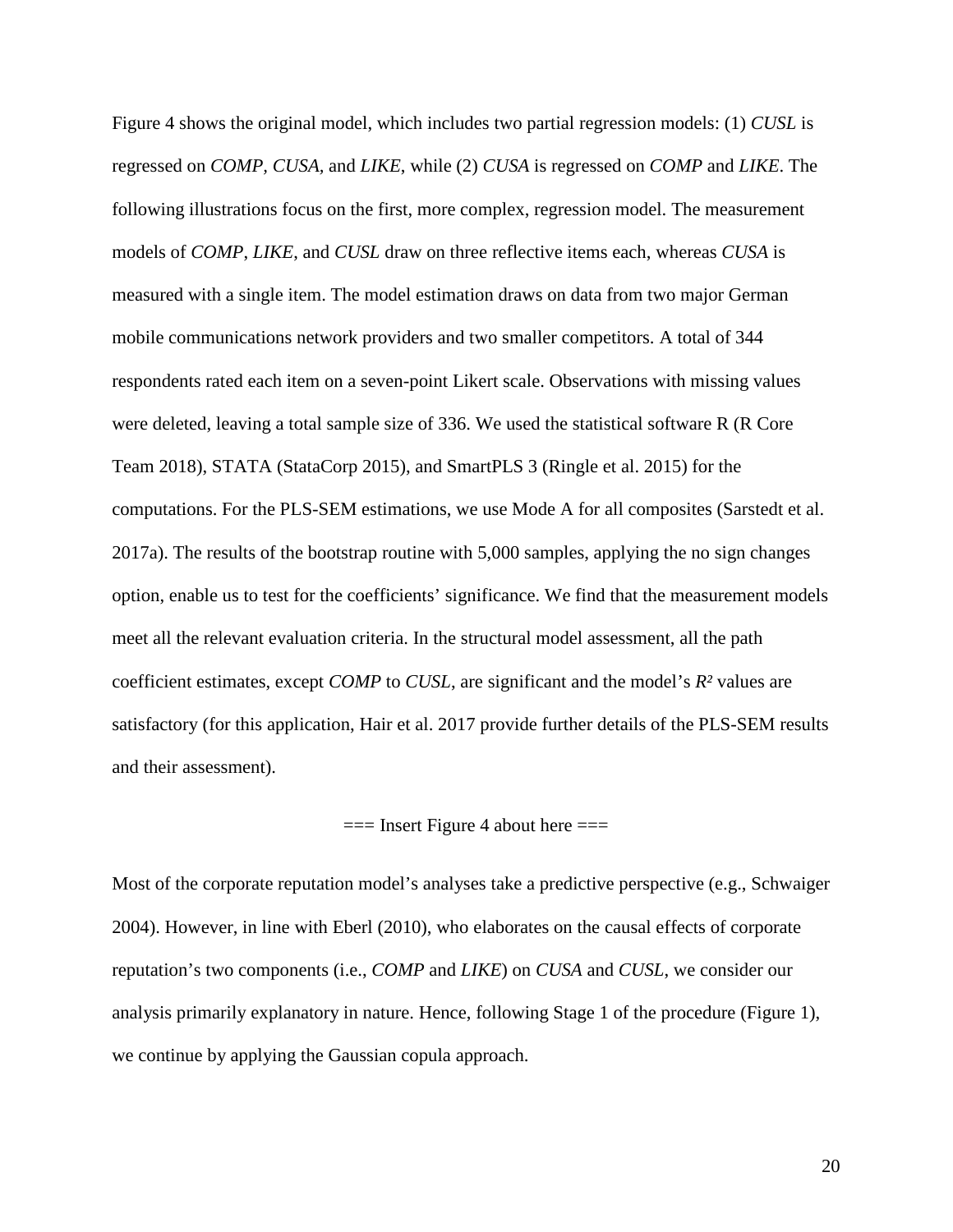#### **Application of the Gaussian copula approach in PLS-SEM**

Before initiating the Gaussian copula approach, to meet its assumptions, we first verify if the variables, which potentially exhibit endogeneity, are non-normally distributed (Figure 1). We do so by running the Kolmogorov–Smirnov test with Lilliefors correction (Sarstedt and Mooi 2014) on the standardized composite scores of *COMP*, *LIKE,* and *CUSA*, which the PLS path model estimation provides. The results show that none of the constructs has normally distributed scores, which allows us to consider them endogenous in the Gaussian copula analysis.

Next, we create three regression models in which we consider the independent constructs *COMP* (model 1), *LIKE* (model 2), and *CUSA* (model 3) as possibly exhibiting endogeneity. In addition, to simultaneously account for multiple endogenous variables when applying the Gaussian copula approach, we create four regression models that include all possible combinations of multiple endogenous variables in this PLS path model example: *LIKE* and *COMP* (model 4), *LIKE* and *CUSA* (model 5), *COMP* and *CUSA* (model 6), and *LIKE*, *COMP*, and *CUSA* (model 7).

We use the constructs' standardized composite scores to compute the Gaussian copula of the partial regressions in the structural model. To cross-validate the results, we used two different statistical software packages, which returned the same results: STATA 14 (StataCorp 2015) and the REndo package of the R program (Gui et al. 2017). To implement STATA, we used specific commands (1) to compute the Gaussian cumulative distribution function, (2) to create the copula as the inverse of the Gaussian normal cumulative distribution function, and (3) to calculate the model that includes the Gaussian copula. Since the REndo package does not currently support the computation bootstrap standard errors, we used our own R code and the boot package (Canty and Ripley 2017) to run this part of the analyses.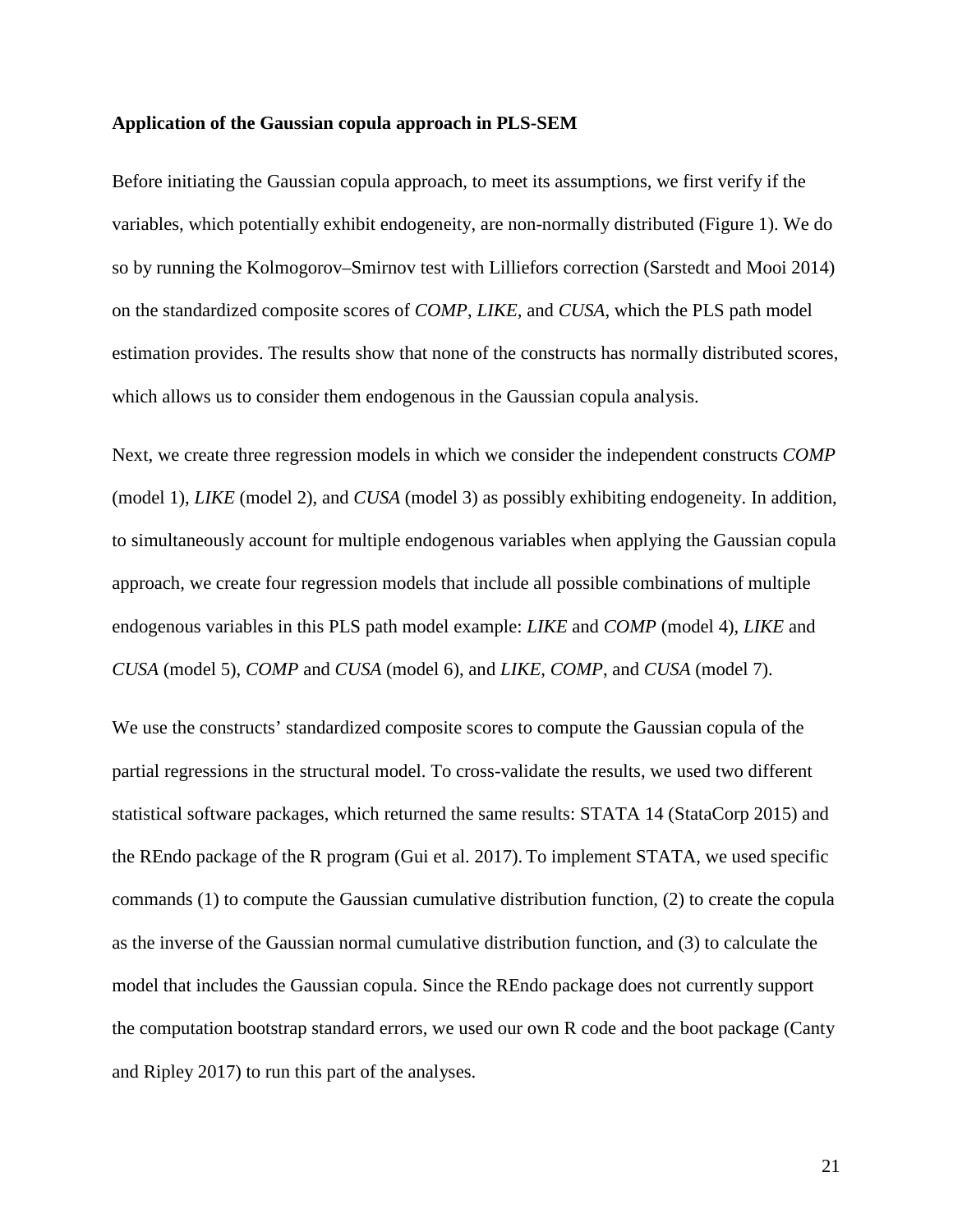$==$  Insert Table 2 about here  $==$ 

The results in Table 2 show that only one Gaussian copula (i.e.,  $c_{CVSA}$ ) is significant ( $p < 0.1$ ) when treating one endogenous variable, which points to a potential endogeneity issue. Including the significant Gaussian copula in the model changes the effect of *CUSA* on *CUSL* by 0.073 units (from 0.509 to 0.582), which points to a potential endogeneity problem for *CUSA* (model 3). Similarly, c*CUSA* is also significant in the *CUSA* models in combination with *LIKE* (model 5, p < 0.1), *COMP* (model 6,  $p < 0.05$ ), and *LIKE* and *COMP* (model 7,  $p < 0.1$ ). This confirms the possibility of *CUSA* being endogenous.[4](#page-51-3)

# **Application of the control variable approach in PLS-SEM**

Following Stage 3 of the procedure for identifying and treating endogeneity (Figure 1), we next include control variables in the model, which from a theoretical perspective, are likely to influence customers' loyalty (Eberl 2010). The first control variable (*serviceprovider*) distinguishes between large, globally operating mobile phone services providers (*serviceprovider*=1; n(1) = 251) and smaller, locally operating competitors (*serviceprovider*=2;  $n_{(2)} = 85$ ). In addition, we include a second control variable (*servicetype*), which is relevant from a service marketing perspective and distinguishes between customers with a contract and those with a prepaid plan.

Analyzing the impact of the two control variables, both separately and jointly, shows that neither has a significant influence on the *CUSL* construct. Specifically, the *servicetype* variable has a -0.003 effect (sig.=0.917; *f²*=0.000), and the *serviceprovider* variable has a -0.038 effect (sig.=0.319; *f²*=0.003) on *CUSL* when included separately. Including both control variables simultaneously changes the results only marginally. As none of the control variables identifies a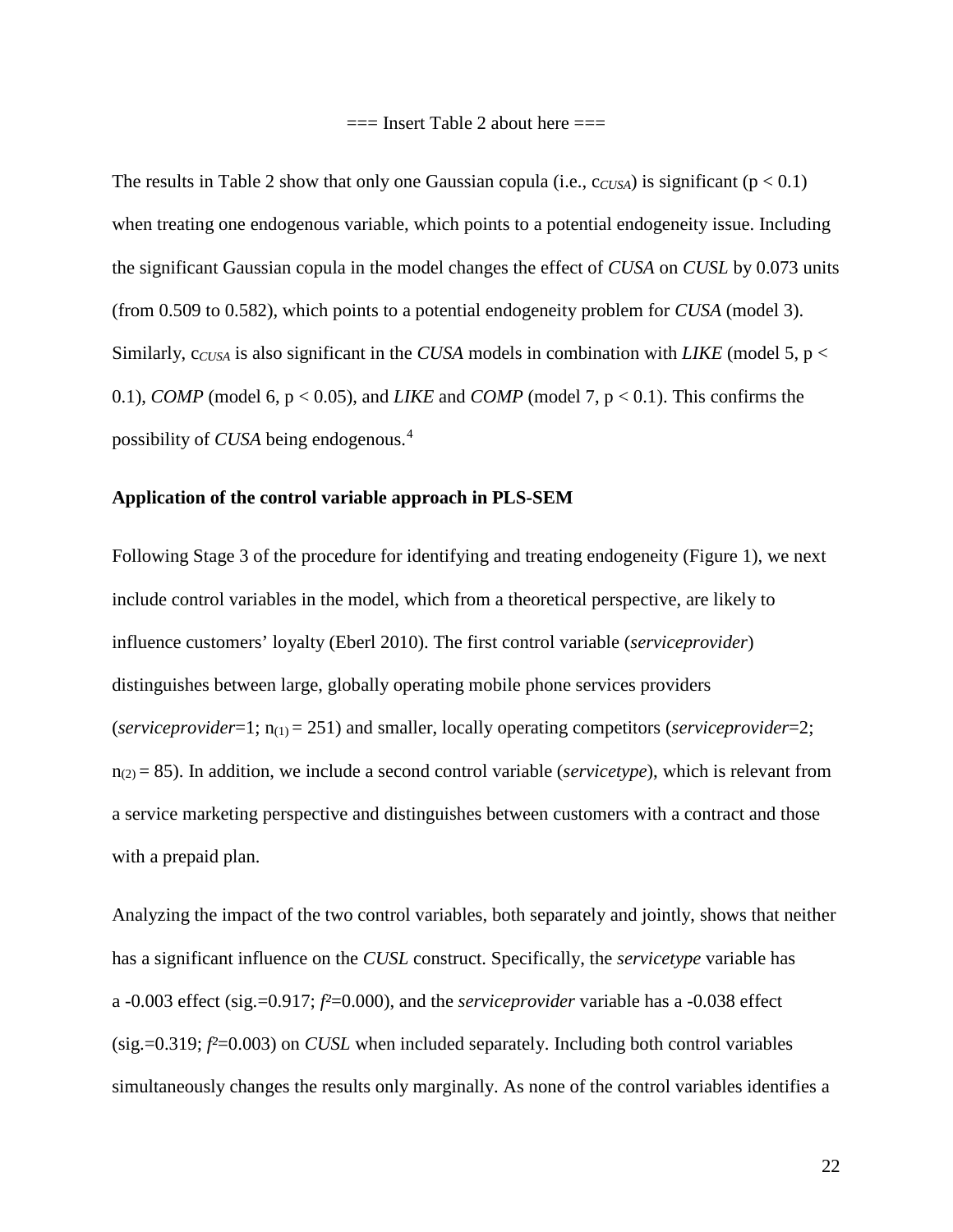source of endogeneity, we continue with the procedure (Figure 1) by running the IV approach on the data.

#### **Application of the IV approach in PLS-SEM**

The application of the IV approach in the context of our model requires selecting an IV that is correlated with *COMP*, *CUSA*, and *LIKE*. At the same time, the IV needs to be uncorrelated with the omitted determinants of customer loyalty and, hence, be uncorrelated with *CUSL*'s error term. Our implementation of the IV approach uses customers' perceived switching costs as an IV. Switching costs comprise the time, money, and effort that consumers expect to expend when changing the service provider. In the mobile phone market, switching costs come primarily in the form of transfer costs (Klemperer 1987) when ending a relationship with one provider and starting a new one with another. Specifically, the implementation and configuration of the new relationship require the customer to invest time, effort, and other assets, while ending an old service may also require procedural tasks (Ray et al. 2012). Hence, in terms of the instrument relevance criterion, it is reasonable to assume that the perceived switching costs correlate with the customers' satisfaction and reputation assessments, because significant transfer costs limit their freedom to configure the business relationship. Given the manifold factors that influence loyalty, arguing that perceived switching costs are uncorrelated with omitted variables that affect customer loyalty (exclusion restriction) is more difficult. However, research has identified customers' variety seeking tendency—that is, the "tendency of individuals to seek diversity in their choices of services or goods" (Kahn 1995, p. 139)—as a major determinant of customer loyalty (e.g., Berné et al. 2001). Since this tendency is a psychological trait that is independent of individuals' preference structures and is stable over time (Menon and Kahn 1995), variety seeking is probably unrelated to customers' perception of the switching costs. Network quality is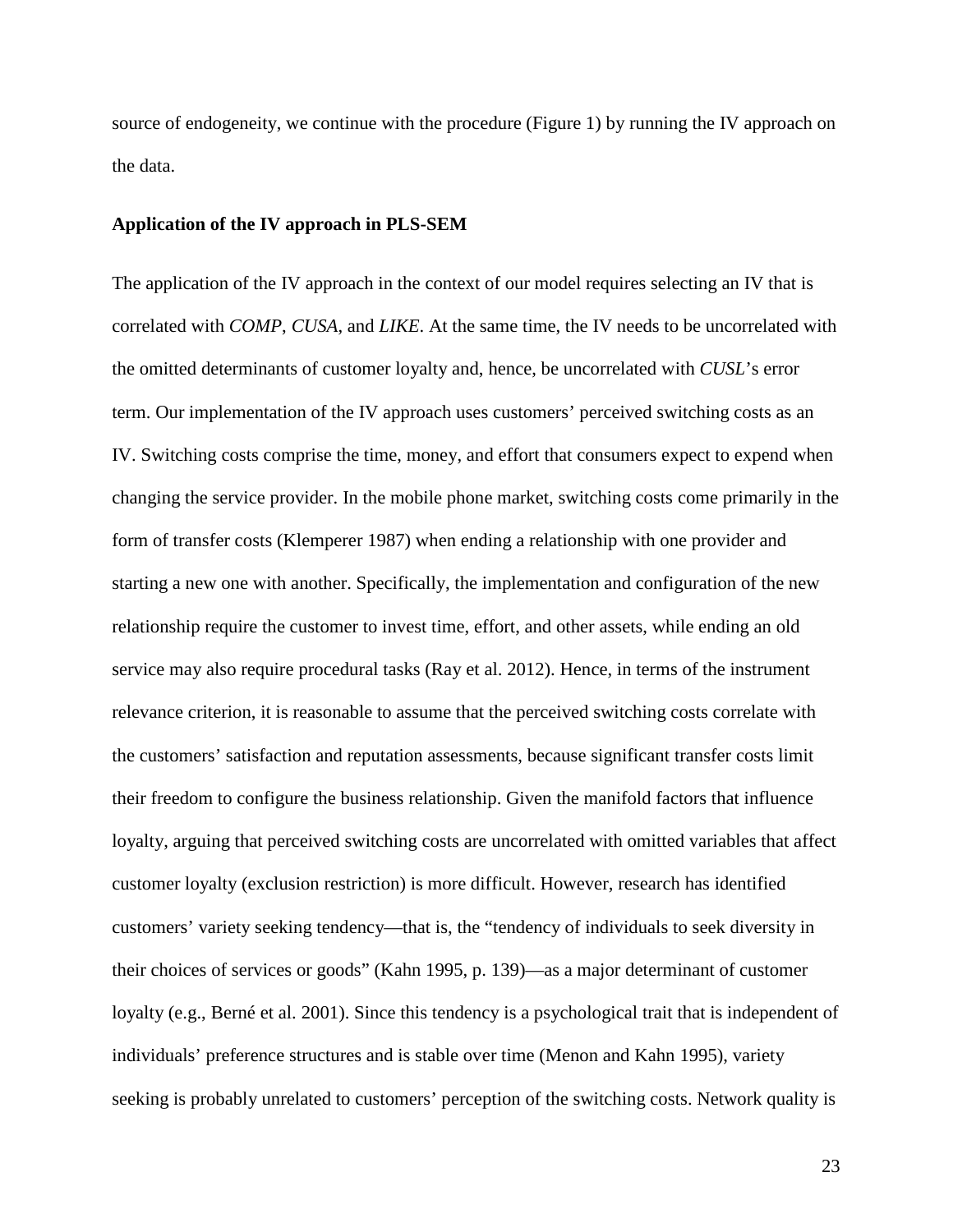another key determinant of customer loyalty that is relevant for the context of our study (e.g., in terms of coverage, stability, and voice quality; Lim et al. 2006). Network quality can differ substantially, especially in rural areas, and cannot be fully observed a priori. Poor network coverage will have a strong negative effect on customer loyalty, independent of the customers' perception of the switching costs.<sup>[5](#page-51-4)</sup>

We use an extended version of Jones et al.'s (2000) scale and measure the switching costs by using four reflective indicators (*switch1* to *switch4*), each measured on a five-point Likert scale. For our analysis, we extract all (standardized) composite scores from the SmartPLS 3 software. We subsequently run the IV approach by using STATA's ivregress method (StataCorp 2017), as well as the statistical software R with its AER package (Kleiber and Zeileis 2017), to validate the results. Both programs provide the same results. Table 3 shows the results of the analysis for the IVs.

To assess if the IV is strong (Figure 1), we use the weakID test's *F*-value, which compares the *R²* values of the first stage regression with and without the IV. We consider three models, each of which considers another predictor construct of *CUSL* as likely to exhibit endogeneity (i.e., *LIKE*, *COMP*, and *CUSA*). The results in Table 3 show that including the IV significantly increases the 1<sup>st</sup> stage  $R^2$  value when considering *COMP* and *LIKE* as endogenous, as evidenced by the weakID test values well above 10. Conversely, the model's  $R^2$  value only increases marginally when considering *CUSA* as likely to exhibit endogeneity. Hence, in the following step, we use the Wu-Hausman test to assess whether the coefficients of the IV approach differ significantly from the original coefficients. The results in Table 3 show that, in our analysis, the original and IV coefficients do not differ significantly. When considering *LIKE* and *COMP* as endogenous, the Wu-Hausman test specifically returns *p*-values of 0.216.[6](#page-51-5)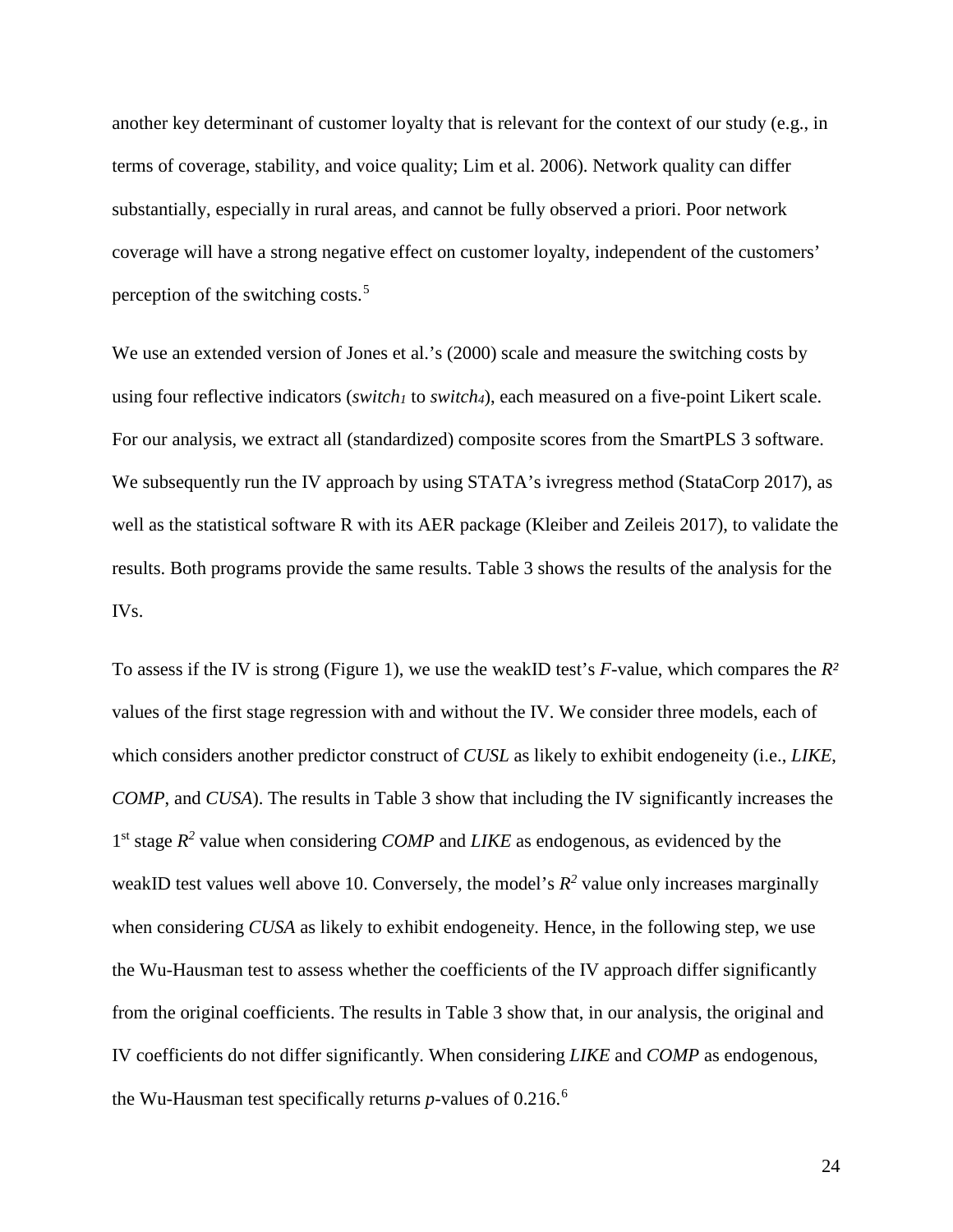$==$  Insert Table 3 about here  $==$ 

Including switching costs as an IV does not explain the endogeneity problem's origin. More specifically, the IV correction of *CUSA* increases the corresponding point estimate to above one, further indicating that the switching costs construct is not a suitable IV.

Following the procedure in Figure 3, we should therefore examine the results of the Gaussian copula approach. Specifically, researchers should reinterpret the results that assume *CUSA* is endogenous, since including *CUSA*'s significant Gaussian copula in the model changes the relationship of *CUSA* on *CUSL* from 0.509 to 0.582 (Table 3). This finding is in line with prior research, which has theoretically and empirically substantiated endogeneity problems with customer satisfaction, especially its relationship to customer loyalty (Ivanov et al. 2013). Nevertheless, this analysis also illustrates that, in the context of our empirical example, considering endogeneity does not, from a theory testing perspective, change any conclusions drawn from the model estimation.

To summarize, by carrying out the procedure shown in Figure 1, we identified a potential endogeneity issue based on the Gaussian Copula results. However, we have not been able to explain the problem by the available control and instrumental variables. Thus, in this kind of situation the researcher should report the Gaussian Copula approach's solution, acknowledging that the findings do not reveal the origins of the endogeneity.

# **SUMMARY AND CONCLUSIONS**

While addressing endogeneity has become an integral component of regression-based analyses in international marketing (Jean et al. 2016), users of the PLS-SEM method have overlooked this issue. A potential reason for this disregard is the predictive nature of PLS-SEM, which, if taken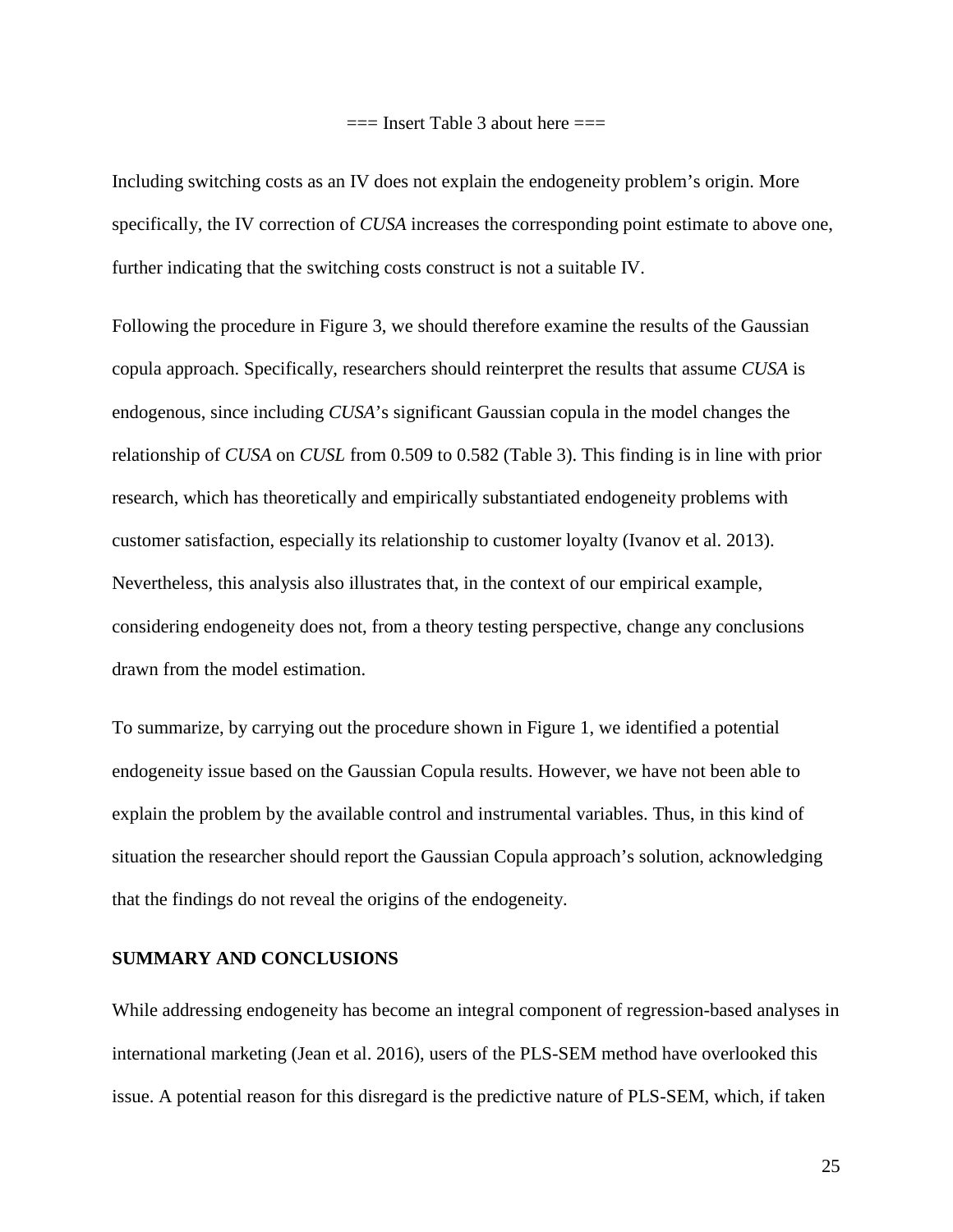into full consideration when using the method, renders endogeneity irrelevant (Ebbes et al. 2011). However, researchers conventionally use PLS-SEM to test formal hypotheses, which corresponds to an explanation perspective, while simultaneously deriving managerial implications, which follows a prediction perspective. Endogeneity becomes an important concern, therefore, depending on whether researchers emphasize explanation or prediction in their analyses.

Similar to scholars who have applied PLS-SEM in international marketing and other disciplines, methodological researchers have also failed to consider endogeneity in PLS-SEM, with some authors suggesting that endogeneity cannot be accounted for in a PLS-SEM framework (e.g., Antonakis et al. 2010; Rönkkö and Evermann 2013). Such notions are astonishing, since PLS-SEM is a regression-based technique, which makes common approaches for identifying and treating endogeneity accessible in this specific methodological context. Benitez et al. (2016) took a first step in this direction by combining the standard PLS-SEM algorithm with the 2SLS method without, however, considering actual IVs that allow for decomposing the independent variables' variance into endogenous and exogenous parts. Broadening the scope of their research, this study introduces a systematic procedure for identifying and treating endogeneity in PLS-SEM that takes into account the most recent statistical developments in the literature on endogeneity. Specifically, implementing the Gaussian copula approach addresses the significant concerns associated with identifying strong and valid IVs. Moreover, combining this novel approach with the inclusion of control variables and the classic IV approach enables a comprehensive assessment of endogeneity when applying PLS-SEM for explanatory purposes.

Our application of the procedure to empirical data discloses endogeneity in Eberl's (2010) corporate reputation model, which has been frequently used in different variations in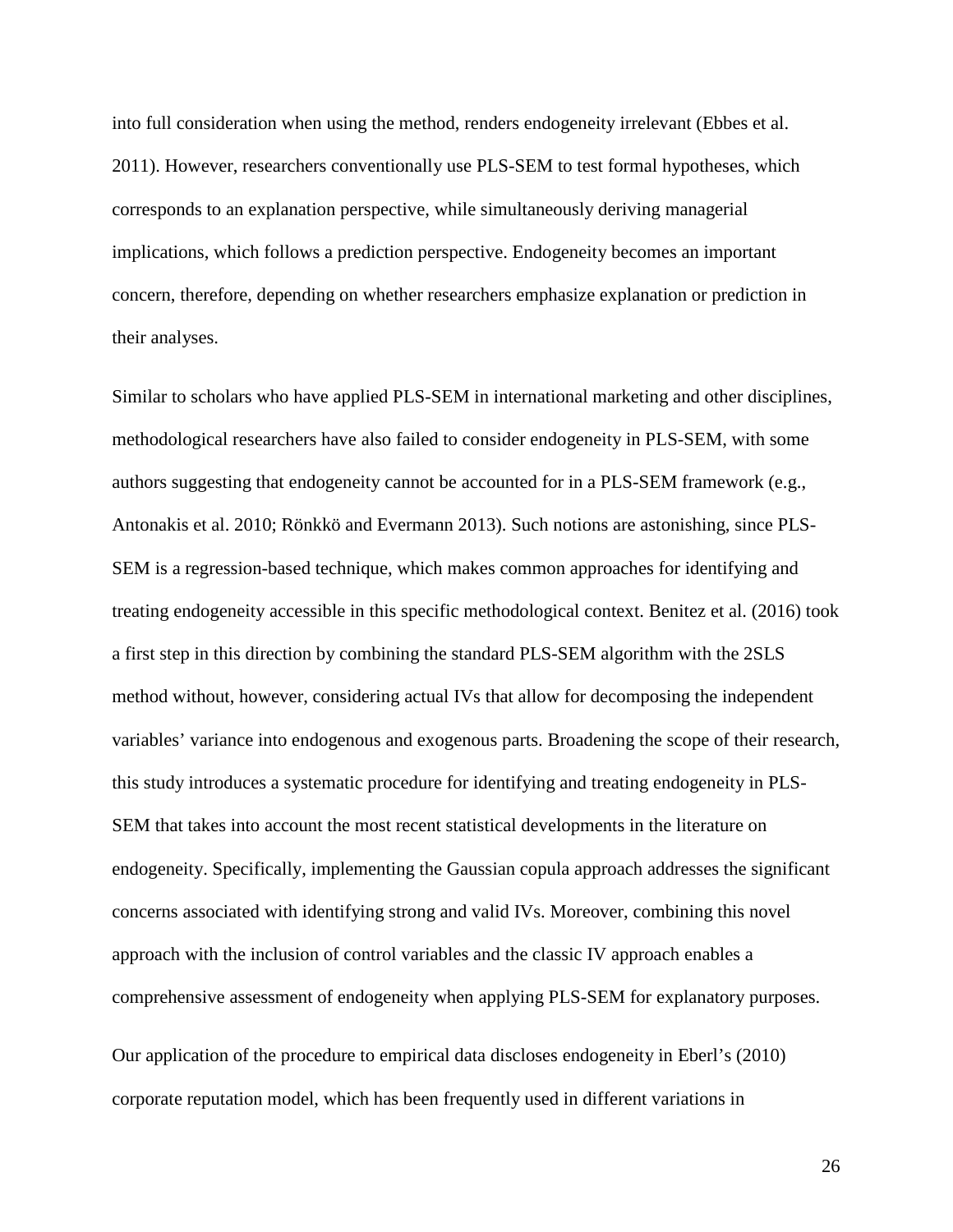international marketing and international business research (e.g., Swoboda et al. 2016; Zhang and Schwaiger 2012). Our analysis suggests that the *CUSA* construct is subject to endogeneity but control variables or IVs were not able to handle this problem. Correcting for endogeneity using the Gaussian copula approach leads to a pronounced change in the model estimates, while nevertheless leaving the general conclusions intact.

We hope this article will be the starting point for future PLS-SEM research on endogeneity. Researchers may endeavor to introduce bootstrapping-based approaches to test the strength of an IV, its validity, and relevance in PLS-SEM. Further, the weakID test and Wu-Hausman test are parametric tests and therefore violate the nonparametric nature of PLS-SEM, thus requiring other tests to be identified. Moreover, further research should advance the understanding and applicability of IV-free approaches, such as Gaussian copulas or Ebbes et al.'s (2005) LIV method. For example, simulation study results could provide researchers with thresholds for deciding if a significant Gaussian copula entails a rather negligible, or a substantial, endogeneity problem. Future research should also identify ways to parametrize the LIV approach, which our study did not consider due to its strong dependency on the selection of the number of latent instrument categories (Papies et al. 2016) and lack of software support. Such a step would open ways for a benchmarking study of the Gaussian copula and LIV approaches in the context of PLS-SEM. In these regards, a Monte Carlo simulation study, in which prespecified levels of endogeneity bias the parameter estimates, would allow for comparing the IV and IV-free approaches' efficacy regarding identifying and treating endogeneity.

Recent PLS-SEM developments, such as the consistent PLS-SEM approach (Dijkstra and Henseler 2015), which allows for mimicking factor-based SEM results, and the introduction of model fit criteria into PLS-SEM (e.g., Henseler et al. 2014) may help researchers with specific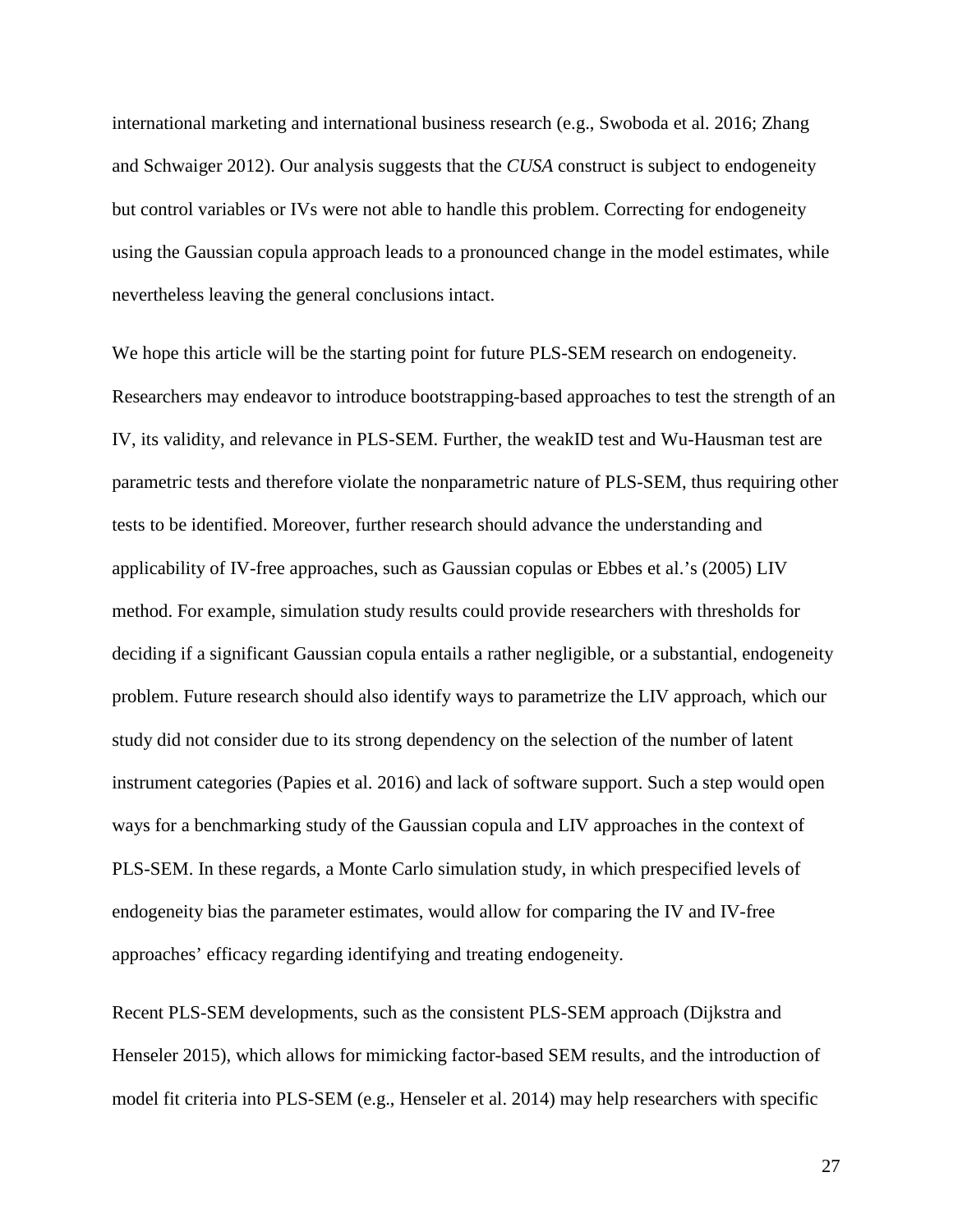explanatory research goals. The next logical step is to extend PLS-SEM's capabilities to address endogeneity issues in empirical international marketing research when using consistent PLS-SEM to estimate models on the grounds of common factor model data (Rigdon et al. 2017; Sarstedt et al. 2016). This kind of advancement should be straightforward in terms of our research findings, since the consistent PLS-SEM method uses the composite scores obtained from a standard PLS-SEM-based estimation as input.

Future research should also explore other approaches to detect endogeneity problems in PLS-SEM. Research has brought forward a number of latent class techniques such as finite mixture PLS (Hair et al. 2018), PLS prediction oriented segmentation (Becker et al. 2013), and PLS iterative reweighted regression segmentation (Schlittgen et al. 2016) to uncover unobserved heterogeneity. Sarstedt et al. (2017b) recently introduced a systematic procedure for identifying and treating unobserved heterogeneity in PLS path models. Combining several latent class techniques, the procedure enables researchers to (1) check if unobserved heterogeneity has a critical impact on the results, (2) decide on the number of latent segments to retain from the data, and (3) recover the segment-specific model estimates. However, future research needs to assess the interplay between the various sources of heterogeneity on the one hand and endogeneity on the other and develop guidelines to assess if endogeneity is at a non-critical level in the segmentspecific solutions.

It would be particularly interesting to also consider the fuzzy-set qualitative comparative analysis of regression models (fsQCA; Woodside 2013). A joint consideration of these techniques may allow researchers to better assess and control for endogeneity embedded in unobserved heterogeneity (Ivanov et al. 2013; Schlittgen et al. 2016). Moreover, in this study we did not address how to deal with endogeneity issues in PLS path models that include interaction terms,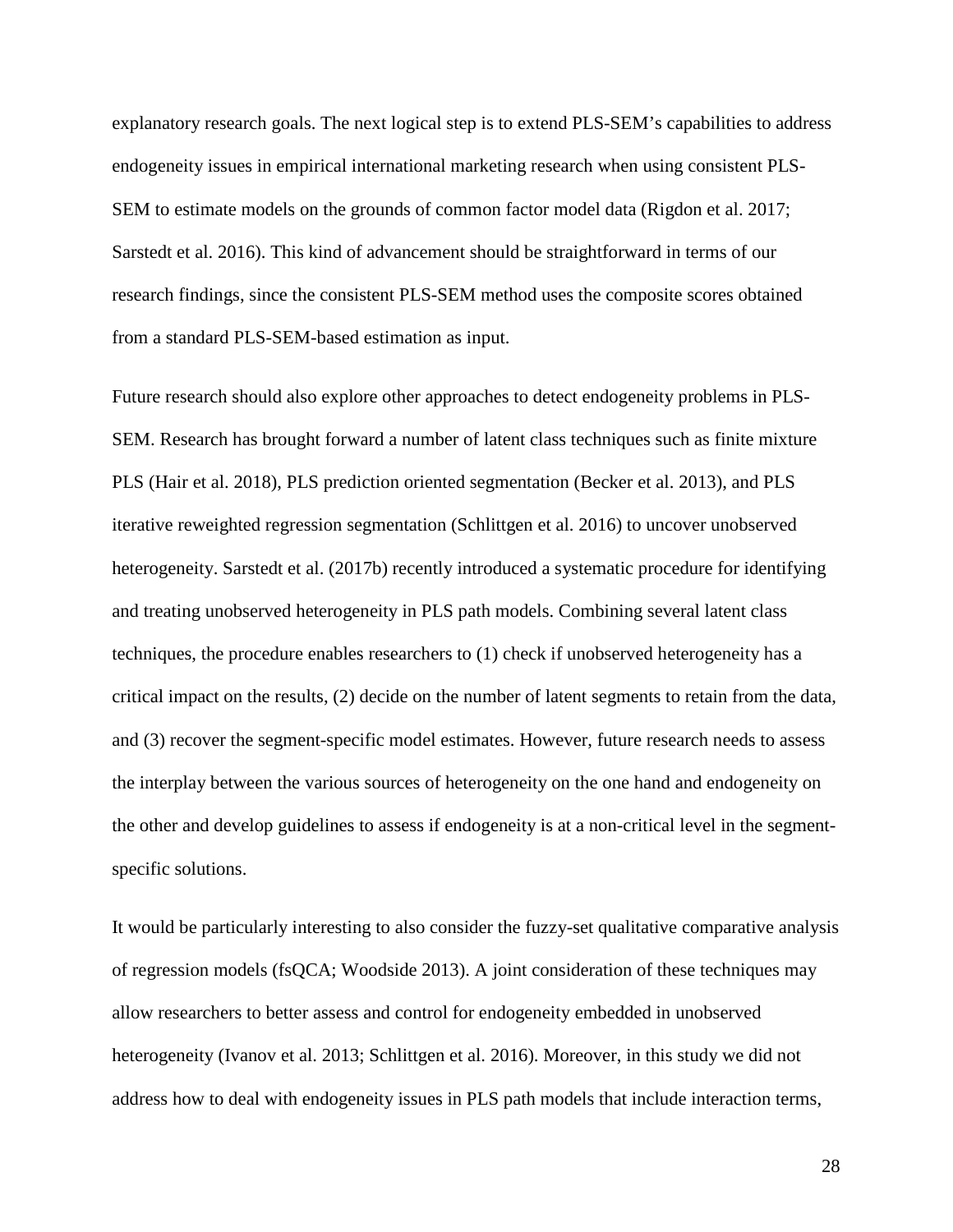which are used, for example, in PLS-SEM-based moderator analyses (Hair et al. 2017; Henseler and Chin 2010). As international marketing researchers frequently apply such analyses (e.g., Jin et al. 2016; Leonidou et al. 2017), future studies should use insights from research on regression analysis (e.g., by using special 2SLS analyses to account for interaction terms and IVs or the control function approach; see, for example, Sande and Ghosh 2018) to furnish recommendations on how to adequately address this issue in PLS-SEM.

Finally, in its standard form PLS-SEM does not support estimating longitudinal or panel data without limitations (Roemer 2016). Once the PLS-SEM method advances in these directions, assessing the efficacy of other approaches for handling endogeneity, such as the lagged variable approach (Jean et al. 2016), the cross-lagged correlation procedure (Tyagi and Wotruba 1993), the Arellano–Bond (1991) estimator (Kumar and Pansari 2016), and the Granger causality test (Filipescu et al. 2013), would be particularly interesting. Relatedly, extending the PLS-SEM algorithm to accommodate binary dependent variables would provide an opportunity to consider endogeneity methods specific to such model settings, such as the control function approach and its extensions (e.g., Garen 1984; Wooldridge 2015). These kinds of advances would be particularly beneficial for international marketing research, which frequently relies on longitudinal and panel data (e.g., Kumar and Pansari 2016), as well as binary outcome variables (e.g., Obadia et al. 2017; Westjohn et al. 2017).

# **REFERENCES**

Ali, Faizan, S. Mostafa Rasoolimanesh, Marko Sarstedt, Christian M. Ringle, and Kisang Ryu (2018), "An Assessment of the Use of Partial Least Squares Structural Equation Modeling (PLS-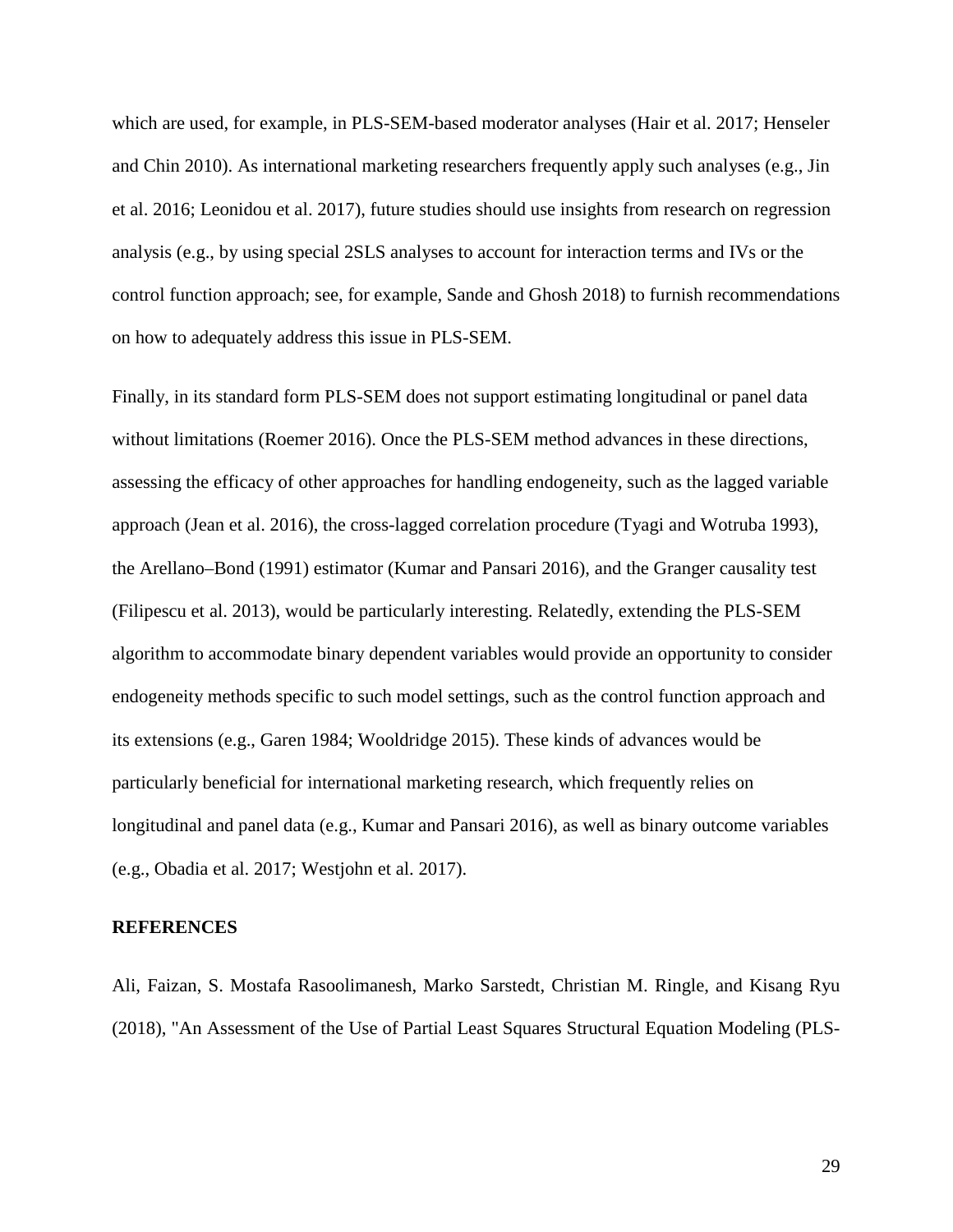SEM) in Hospitality Research," International Journal of Contemporary Hospitality Management, 30 (1), 514-38.

Angrist, Joshua D. and Jörn-Steffen Pischke (2009), Mostly Harmless Econometrics: An Empiricist's Companion. Princeton, NY: Princeton University Press.

Antonakis, John, Samuel Bendahan, Philippe Jacquart, and Rafael Lalive (2010), "On Making Causal Claims: A Review and Recommendations," The Leadership Quarterly, 21 (6), 1086-120.

Arellano, Manuel and Stephen Bond (1991), "Some Tests of Specification for Panel Data: Monte Carlo Evidence and an Application to Employment Equation," The Review of Economic Studies, 58 (2), 277-97.

Bascle, Guilhem (2008), "Controlling for Endogeneity with Instrumental Variables in Strategic Management Research," Strategic Organization, 6 (3), 285-327.

Becker, Jan-Michael, Arun Rai, Christian M. Ringle, and Franziska Völckner (2013), "Discovering Unobserved Heterogeneity in Structural Equation Models to Avert Validity Threats," MIS Quarterly, 37 (3), 665-94.

Benitez, Jose, Jörg Henseler, and José L. Roldán (2016), "How to Address Endogeneity in Partial Least Squares Path Modeling," in 22nd Americas Conference on Information Systems (ACIS). San Diego, CA.

Berné, Carmen, José M. Múgica, and M. Jesús Yagüe (2001), "The Effect of Variety-seeking on Customer Retention in Services," Journal of Retailing and Consumer Services, 8 (6), 335-45.

Bernerth, Jeremy B. and Herman Aguinis (2016), "A Critical Review and Best-Practice Recommendations for Control Variable Usage," Personnel Psychology, 69 (1), 229-83.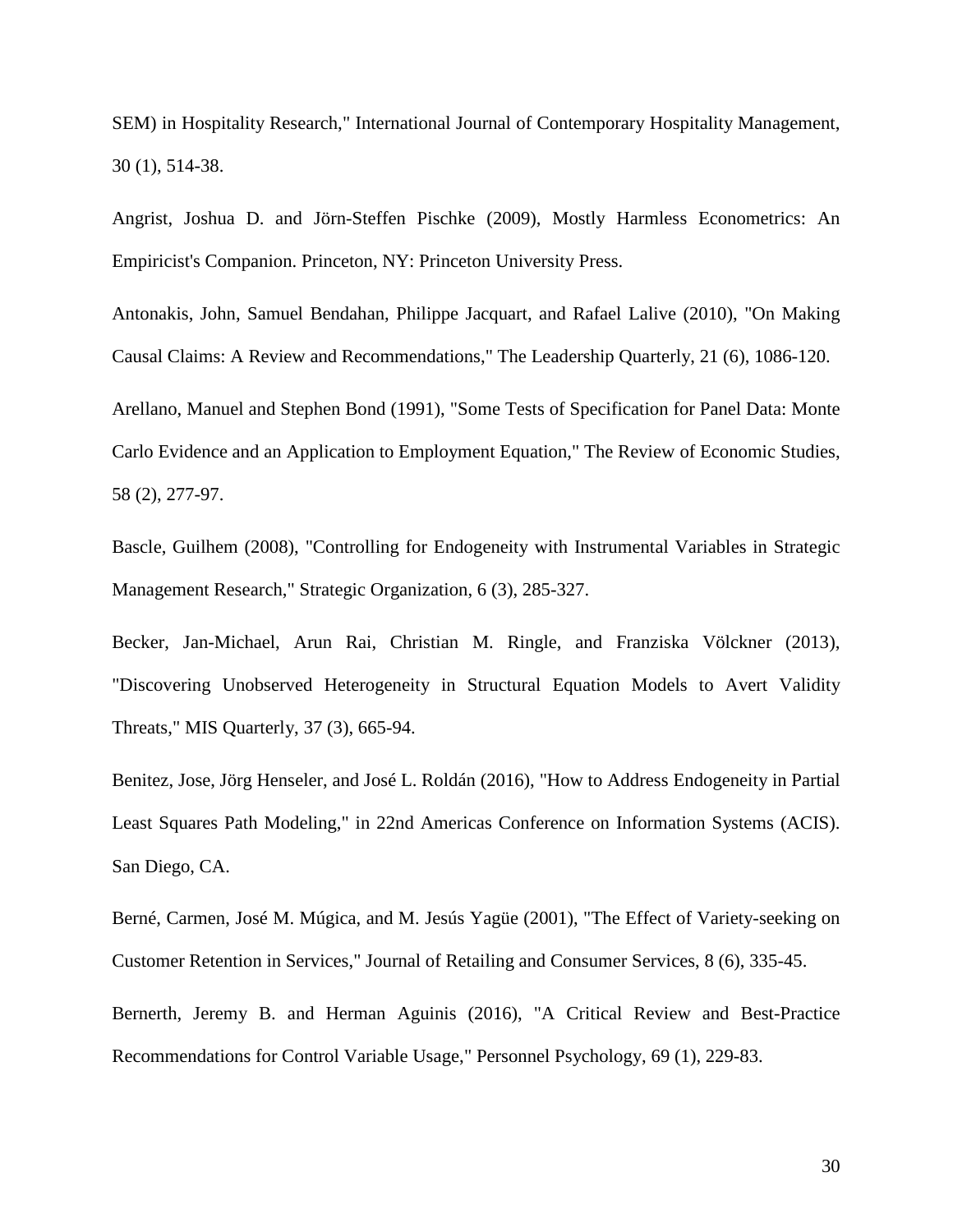Bijmolt, Tammo H. A., Harald J. van Heerde, and Rik G. M. Pieters (2005), "New Empirical Generalizations on the Determinants of Price Elasticity," Journal of Marketing Research, 42 (2), 141-56.

Bollen, Kenneth A., Stanislav Kolenikov, and Shawn Bauldry (2014), "Model-Implied Instrumental Variable—Generalized Method of Moments (MIIV-GMM) Estimators for Latent Variable Models," Psychometrika, 79 (1), 20-50.

Bound, John, David A. Jaeger, and Regina M. Baker (1993), "The Cure Can Be Worse than the Disease: A Cautionary Tale Regarding Instrumental Variables," in NBER Technical Working Paper No. 137. Cambridge, MA: National Bureau of Economic Research.

---- (1995), "Problems with Instrumental Variables Estimation: When the Correlation Between the Instruments and the Endogeneous Explanatory Variable is Weak," Journal of the American Statistical Association, 90 (430), 443-50.

Canty, Angelo and Brian Ripley (2017), "R Package Boot: Bootstrap Functions (Version 1.3- 20)," [https://cran.r-project.org/web/packages/boot/.](https://cran.r-project.org/web/packages/boot/)

Chin, Wynne W. (1998), "The Partial Least Squares Approach to Structural Equation Modeling," in *Modern Methods for Business Research*, George A. Marcoulides, ed. Mahwah: Erlbaum.

Clougherty, Joseph A., Tomaso Duso, and Johannes Muck (2016), "Correcting for Self-selection Based Endogeneity in Management Research:Review, Recommendations and Simulations," Organizational Research Methods, 19 (2), 286-347.

Deng, Ziliang (2016), "Endogeneity in International Marketing Research, 1995-2014," (accessed 20 March 2018, [available at [http://en.paper.edu.cn/en\\_releasepaper/content/4687265\]](http://en.paper.edu.cn/en_releasepaper/content/4687265).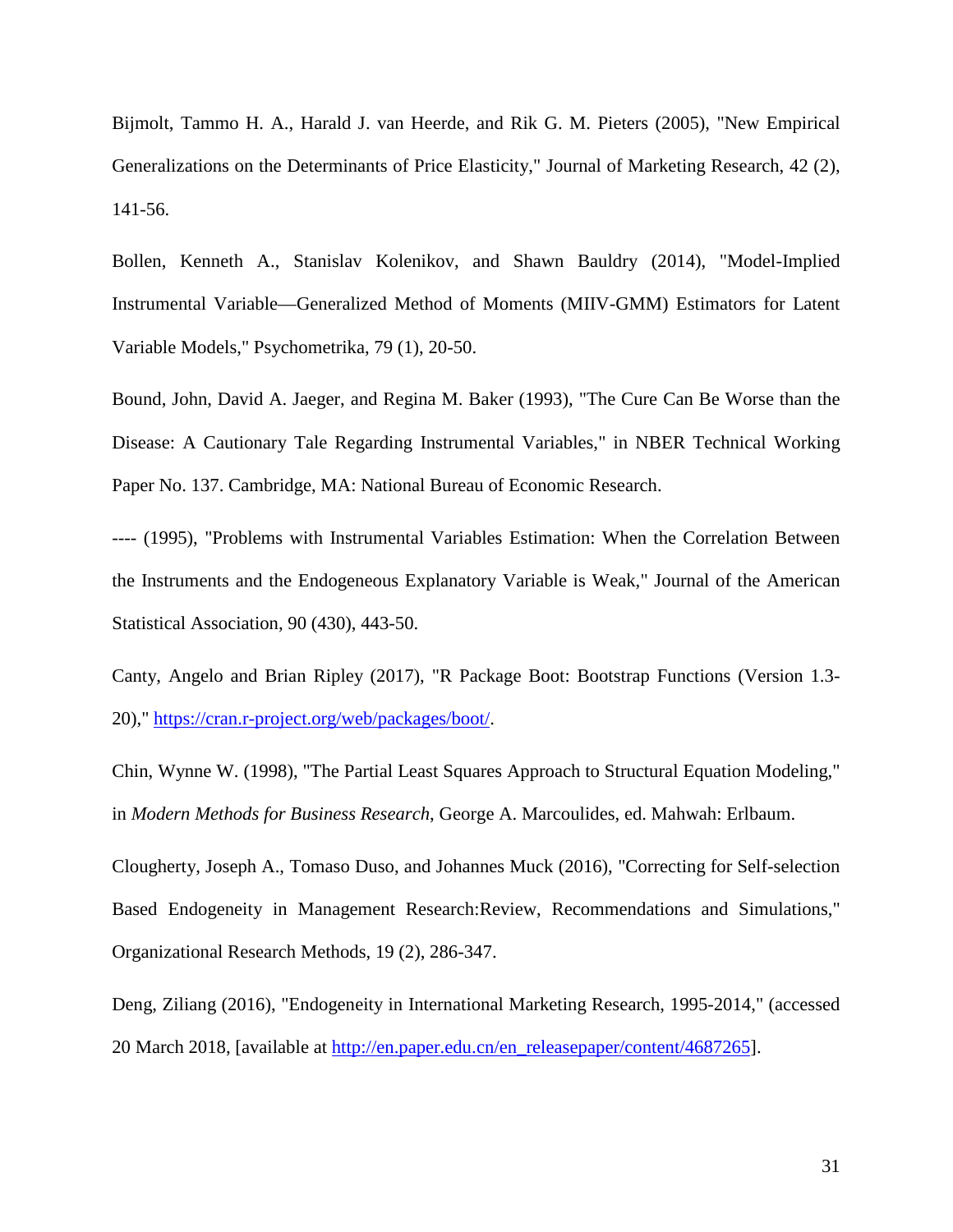Diamantopoulos, Adamantios, Marko Sarstedt, Christoph Fuchs, Petra Wilczynski, and Sebastian Kaiser (2012), "Guidelines for choosing between multi-item and single-item scales for construct measurement: a predictive validity perspective," Journal of the Academy of Marketing Science, 40 (3), 434-49.

Dijkstra, Theo K. and Jörg Henseler (2015), "Consistent Partial Least Squares Path Modeling," MIS Quarterly, 39 (2), 297-316.

Ebbes, P., D. Papies, and H. J. van Heerde (2017), "Dealing with Endogeneity: A Nontechnical Guide for Marketing Researchers," in *Handbook of Market Research*, Christian Homburg and Martin Klarmann and Arnd Vomberg, eds. Cham: Springer International Publishing.

Ebbes, Peter, Dominik Papies, and Harald J. van Heerde (2011), "The Sense and Non-Sense of Holdout Sample Validation in the Presence of Endogeneity," Marketing Science, 30 (6), 1115- 22.

Ebbes, Peter, Michel Wedel, Ulf Böckenholt, and Ton Steerneman (2005), "Solving and Testing for Regressor-Error (in)Dependence When no Instrumental Variables are Available: With New Evidence for the Effect of Education on Income," Quantitative Marketing and Economics, 3 (4), 365-92.

Eberl, Markus (2010), "An Application of PLS in Multi-Group Analysis: The Need for Differentiated Corporate-Level Marketing in the Mobile Communications Industry," in *Handbook of Partial Least Squares: Concepts, Methods and Applications (Springer Handbooks of Computational Statistics Series, vol. II)*, Vincenzo Esposito Vinzi and Wynne W. Chin and Jörg Henseler and Huiwen Wang, eds. Heidelberg, Dordrecht, London, New York: Springer.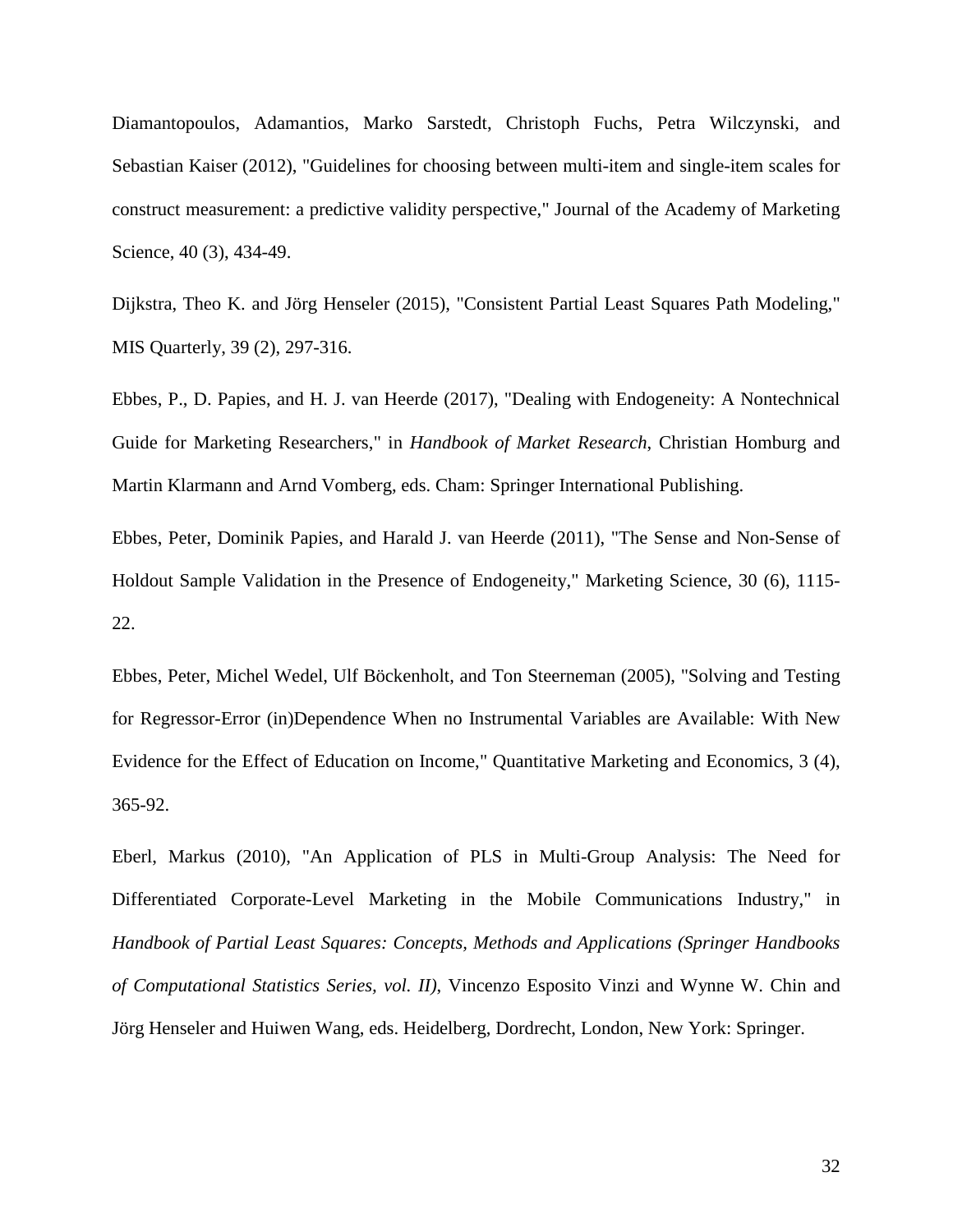Filipescu, Diana A., Shameen Prashantham, Alex Rialp, and Josep Rialp (2013), "Technological Innovation and Exports: Unpacking Their Reciprocal Causality," Journal of International Marketing, 21 (1), 23-38.

Garen, John (1984), "The Returns to Schooling: A Selectivity Bias Approach with a Continuous Choice Variable " Econometrica, 52 (5), 1199-218.

Gregor, Shirley (2006), "The Nature of Theory in Information Systems," MIS Quarterly, 30 (3), 611-42.

Gui, Raluca, Markus Meierer, and Rene Algesheimer (2017), "R Package REndo: Fitting Linear Models with Endogenous Regressors using Latent Instrumental Variables (Version 1.2)," [https://cran.r-project.org/web/packages/REndo/.](https://cran.r-project.org/web/packages/REndo/)

Hair, Joseph F., G. Tomas M. Hult, Christian M. Ringle, and Marko Sarstedt (2017), A Primer on Partial Least Squares Structural Equation Modeling (PLS-SEM) (2 ed.). Thousand Oaks, CA: Sage.

Hair, Joseph F., Marko Sarstedt, Christian M. Ringle, and Siegfried P. Gudergan (2018), Advanced Issues in Partial Least Squares Structural Equation Modeling (PLS-SEM). Thousand Oaks, CA: Sage.

Hausman, Jerry A. (1978), "Specification Tests in Econometrics," Econometrica, 46 (6), 1251- 71.

Henseler, Jörg and Wynne W. Chin (2010), "A Comparison of Approaches for the Analysis of Interaction Effects Between Latent Variables Using Partial Least Squares Path Modeling," Structural Equation Modeling, 17 (1), 82-109.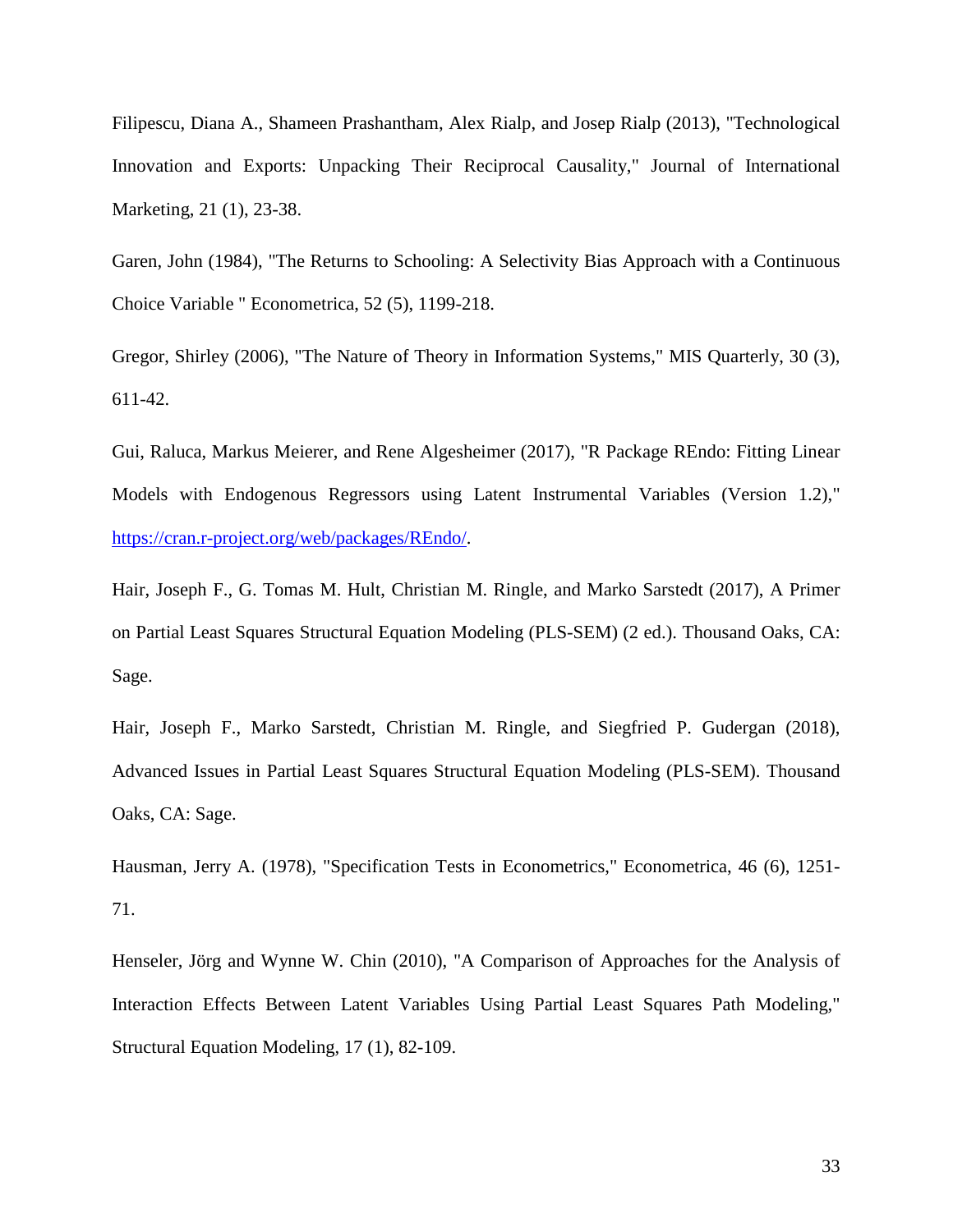Henseler, Jörg, Theo K. Dijkstra, Marko Sarstedt, Christian M. Ringle, Adamantios Diamantopoulos, Detmar W. Straub, David J. Ketchen, Joseph F. Hair, G. Tomas M. Hult, and Roger J. Calantone (2014), "Common Beliefs and Reality about Partial Least Squares: Comments on Rönkkö & Evermann (2013)," Organizational Research Methods, 17 (2), 182-209.

Hult, G. Tomas M., David J. Ketchen, David A. Griffith, Brian R. Chabowski, Mary K. Hamman, Bernadine Johnson Dykes, Wesley A. Pollitte, and S. Tamer Cavusgil (2008), "An Assessment of the Measurement of Performance in International Business Research," Journal of International Business Studies, 39 (6), 1064-80.

Hult, G. Tomas M., Martin Reimann, and Oliver Schilke (2009), "Worldwide Faculty Perceptions of Marketing Journals: Rankings, Trends, Comparisons, and Segmentations," globalEDGE Business Review, 3 (3), 1-10.

Ivanov, Vladimir, Kissan Joseph, and M. Babajide Wintoki (2013), "Disentangling the Market Value of Customer Satisfaction: Evidence from Market Reaction to the Unanticipated Component of ACSI Announcements," International Journal of Research in Marketing, 30 (2), 168-78.

Jean, Ruey-Jer "Bryan", Ziliang Deng, Daekwan Kim, and Xiaohui Yuan (2016), "Assessing Endogeneity Issues in International Marketing Research," International Marketing Review, 33 (3), 483-512.

Jin, Jason Lu, Kevin Zheng Zhou, and Yonggui Wang (2016), "Exploitation and Exploration in International Joint Ventures: Moderating Effects of Partner Control Imbalance and Product Similarity," Journal of International Marketing, 24 (4), 20-38.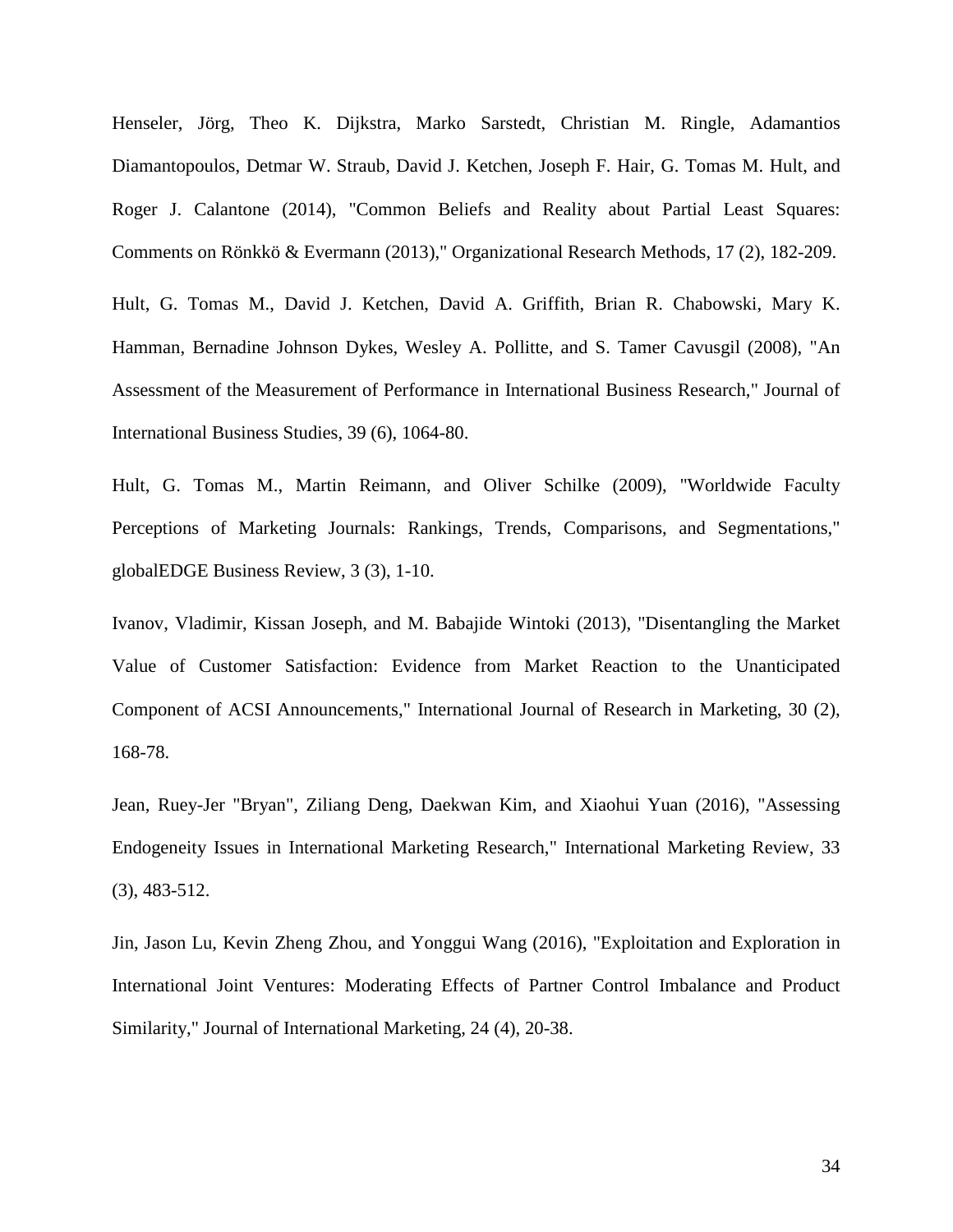Jones, Michael A., David L. Mothersbaugh, and Sharon E. Beatty (2000), "Switching barriers and repurchase intentions in services," Journal of Retailing, 76 (2), 259-74.

Jöreskog, Karl G. (1978), "Structural Analysis of Covariance and Correlation Matrices," Psychometrika, 43 (4), 443-77.

Kahn, Barbara E. (1995), "Consumer Variety-seeking Among Goods and Services: An Integrative Review," Journal of Retailing and Consumer Services, 2 (3), 139-48.

Kirby, James B. and Kenneth A. Bollen (2009), "Using Instrumental Variable Tests to Evaluate Model Specification in Latent Variable Structural Equation Models," Sociological Methodology, 39, 327-55.

Kleiber, Christian and Achim Zeileis (2017), "R Package AER: Applied Econometrics with R (Version 1.2-5)," [https://cran.r-project.org/web/packages/AER/.](https://cran.r-project.org/web/packages/AER/)

Klemperer, Paul (1987), "Markets with Consumer Switching Costs," The Quarterly Journal of Economics, 102 (2), 375-94.

Kumar, V. and Anita Pansari (2016), "National Culture, Economy, and Customer Lifetime Value: Assessing the Relative Impact of the Drivers of Customer Lifetime Value for a Global Retailer," Journal of International Marketing, 24 (1), 1-110.

Larcker, David F. and Tjomme O. Rusticus (2010), "On the Use of Instrumental Variables in Accounting Research," Journal of Accounting and Economics, 49 (3), 186-205.

Leonidou, Leonidas C., Bilge Aykol, Thomas A. Fotiadis, and Paul Christodoulides (2017), "Antecedents and Consequences of Infidelity in Cross-Border Business Relationships," Journal of International Marketing, 25 (1), 46-71.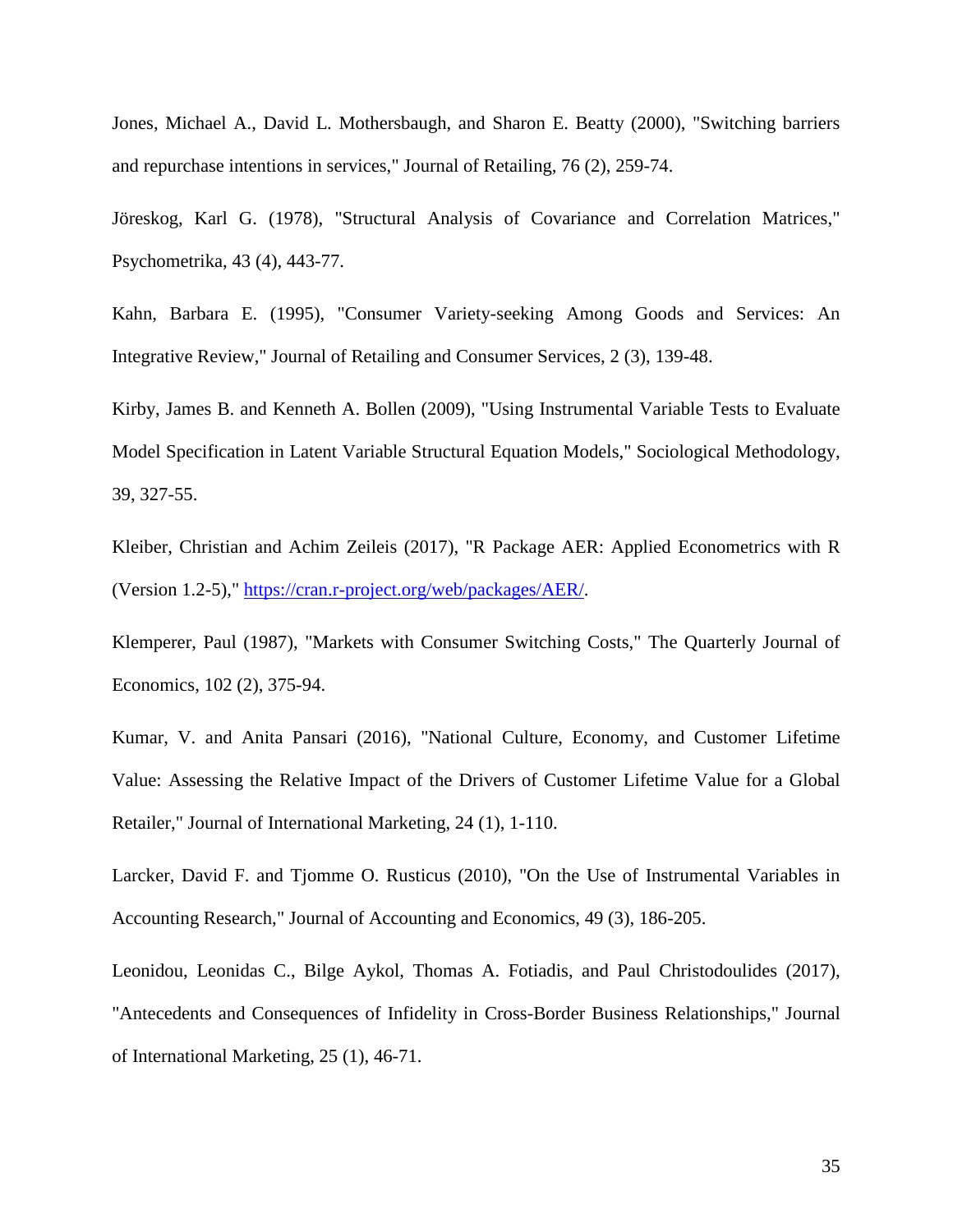Lim, Heejin, Richard Widdows, and Jungkun Park (2006), "M-loyalty: Winning Strategies for Mobile Carriers," Journal of Consumer Marketing, 23 (4), 208-18.

Liu, Qing, Thomas Otter, and Greg M. Allenby (2007), "Investigating Endogeneity Bias in Marketing," Marketing Science, 26 (5), 642-50.

Lohmöller, Jan-Bernd (1989), Latent Variable Path Modeling with Partial Least Squares. Heidelberg: Physica.

Mateos-Aparicio, Gregoria (2011), "Partial Least Squares (PLS) Methods: Origins, Evolution, and Application to Social Sciences," Communications in Statistics - Theory and Methods 40 (13), 2305-17.

McIntosh, Cameron. N., Jeffery R. Edwards, and John Antonakis (2014), "Reflections on Partial Least Squares Path Modeling," Organizational Research Methods, 17 (2), 210-51.

Menon, Satya and Barbara E. Kahn (1995), "The Impact of Context on Variety Seeking in Product Choices," Journal of Consumer Research, 22 (3), 285-95.

Murray, Michael P. (2006a), "Avoiding Invalid Instruments and Coping with Weak Instruments," The Journal of Economic Perspectives, 20 (4), 111-32.

---- (2006b), "The Bad, the Weak, and the Ugly: Avoiding the Pitfalls of Instrumental Variables Estimation." SSRN: [http://dx.doi.org/10.2139/ssrn.843185.](http://dx.doi.org/10.2139/ssrn.843185)

Nakata, Cheryl and Yili Huang (2005), "Progress and Promise: The Last Decade of International Marketing rResearch," Journal of Business Research, 58 (5), 611-18.

Nitzl, Christian (2016), "The Use of Partial Least Squares Structural Equation Modelling (PLS-SEM) in Management Accounting Research: Directions for Future Theory Development," Journal of Accounting Literature, 37 (December), 19-35.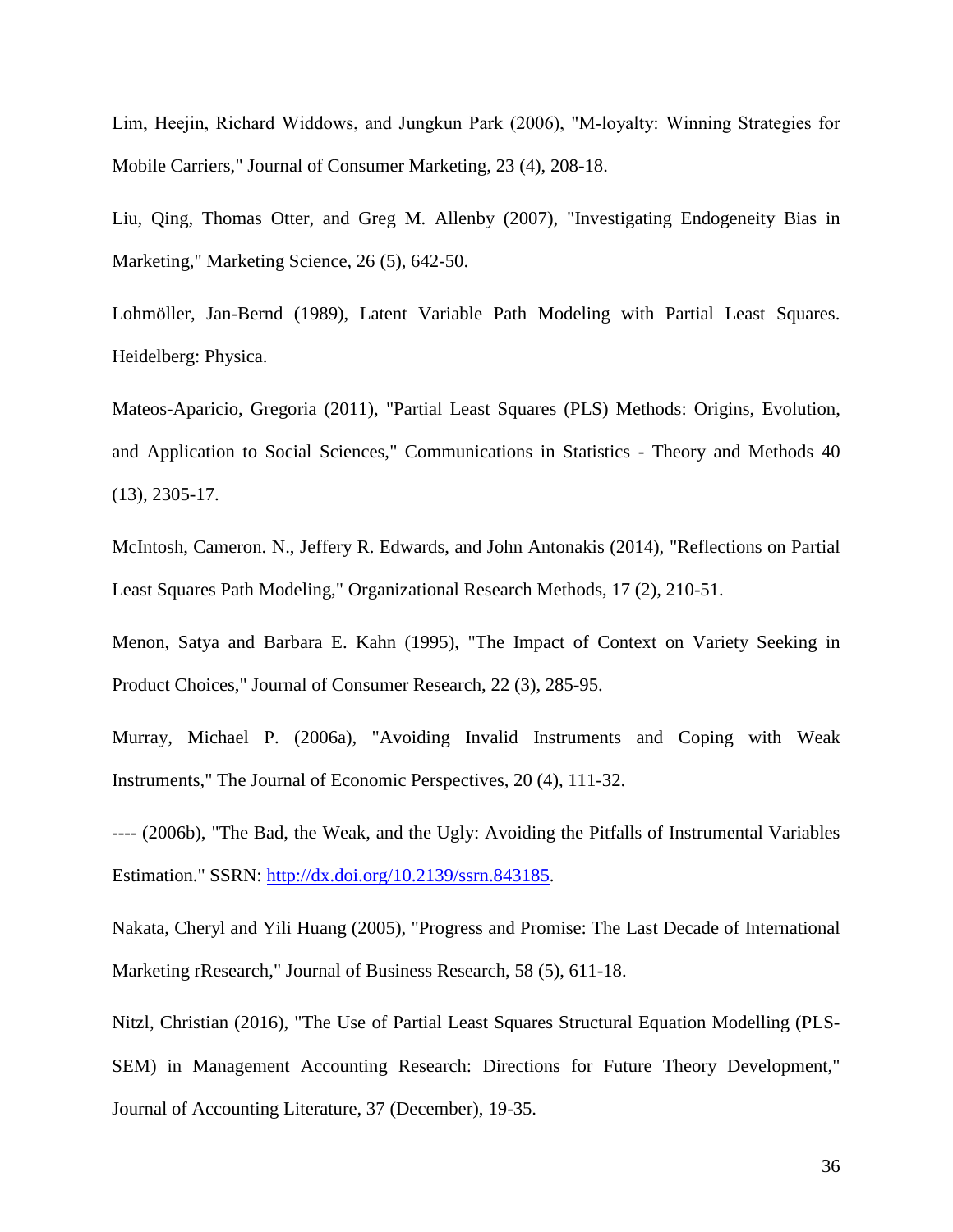Obadia, Claude, Irena Vida, and José Pla-Barber (2017), "Differential Effects of Bilateral Norms on SMEs' Export Relationships: A Dynamic Perspective," Journal of International Marketing, 25 (3), 21-41.

Papies, Dominik, Peter Ebbes, and Harald J. van Heerde (2016), "Addressing Endogeneity in Marketing Models," in *Advanced Methods in Modeling Markets*, Peter S.H. Leeflang and Jaap E. Wieringa and Tammo H.A. Bijmolt and Koen H. Pauwels, eds.

Park, Sungho and Sachin Gupta (2012), "Handling Endogenous Regressors by Joint Estimation Using Copulas," Marketing Science, 31 (4), 567-86.

Peng Cui, Annie, Michael F. Walsh, and Zou Shaoming (2014), "The Importance of Strategic Fit Between Host: Home Country Similarity and Exploration Exploitation Strategies on Small and Medium-Sized Enterprises' Performance: A Contingency Perspective," Journal of International Marketing, 22 (4), 67-85.

Petrin, Amil and Kenneth Train (2010), "A Control Function Approach to Endogeneity in Consumer Choice Models," Journal of Marketing Research, 47 (1), 3-13.

Qiu, Hanqin, Ben Haobin Ye, Billy Bai, and Wei Heng Wang (2015), "Do the Roles of Switching Barriers on Customer Loyalty Vary for Different Types of Hotels?," International Journal of Hospitality Management, 46, 89-98.

R Core Team (2018), "R: A Language and Environment for Statistical Computing." Vienna, Austria: R Foundation for Statistical Computing [\(https://www.R-project.org\)](https://www.r-project.org/).

Radomir, Lacramioara and Wilson Alan (2018), "Corporate Reputation: The Importance of Service Quality and Relationship Investment," in *Partial Least Squares Structural Equation*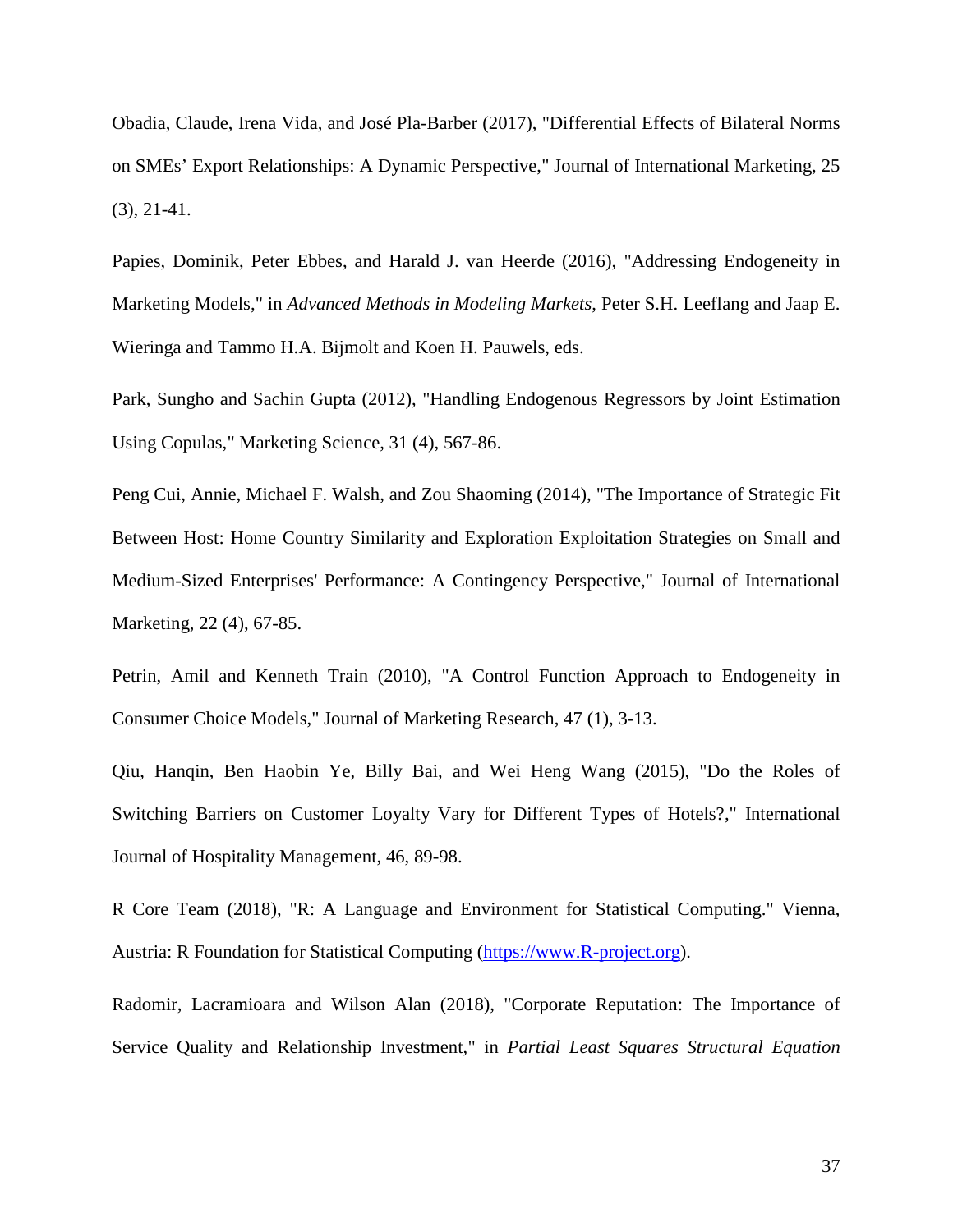*Modeling: Recent Advances in Banking and Finance*, Necmi K. Avkiran and Christian M. Ringle, eds. Heidelberg: Springer.

Raithel, Sascha and Manfred Schwaiger (2015), "The Effects of Corporate Reputation Perceptions of the General Public on Shareholder Value," Strategic Management Journal, 36 (6), 945-56.

Ray, Soumya, Sung S. Kim, and James G. Morris (2012), "Research Note: Online Users' Switching Costs: Their Nature and Formation," Information Systems Research, 23 (1), 197-213.

Reeb, David, Mariko Sakakibara, and Ishtiaq P. Mahmood (2012), "From the Editors: Endogeneity in International Business Research," Journal of International Business Studies, 43 (3), 211-18.

Richter, Nicole F., Rudolf R. Sinkovics, Christian M. Ringle, and Christopher Schlägel (2016), "A Critical Look at the Use of SEM in International Business Research " International Marketing Review, 33 (3), 376-404.

Rigdon, Edward E., Marko Sarstedt, and Christian M. Ringle (2017), "On Comparing Results from CB-SEM and PLS-SEM. Five Perspectives and Five Recommendations," Marketing ZFP, 39 (3), 4-16.

Ringle, Christian M., Marko Sarstedt, Rebecca Mitchell, and Siegfried P. Gudergan (2018), "Partial Least Squares Structural Equation Modeling in HRM Research," The International Journal of Human Resource Management, forthcoming.

Ringle, Christian M., Sven Wende, and Jan-Michael Becker (2015), "SmartPLS 3." Bönningstedt: SmartPLS.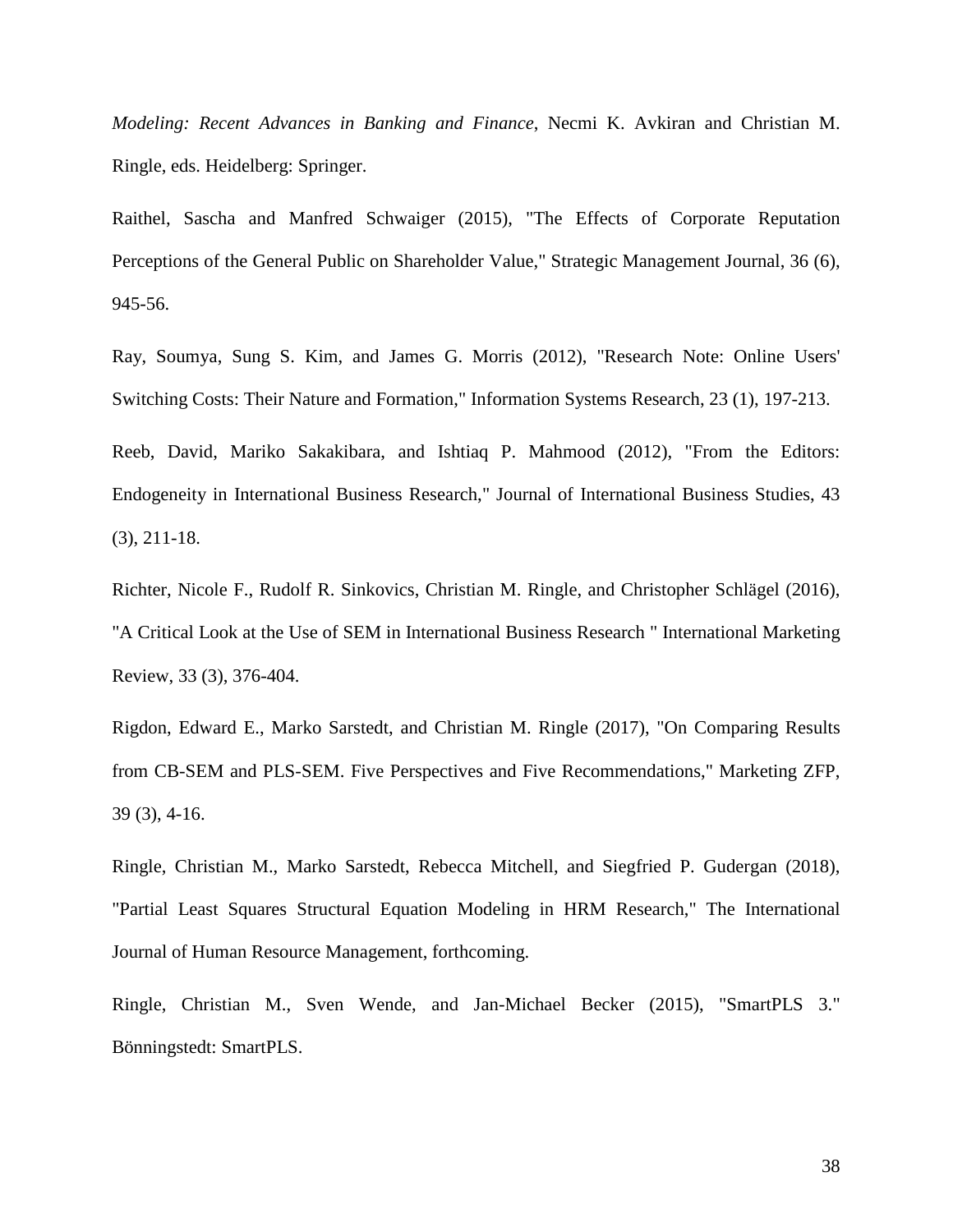Roemer, Ellen (2016), "A Tutorial on the Use of PLS Path Modeling in Longitudinal Studies," Industrial Management & Data Systems, 116 (9), 1901-21.

Rönkkö, Mikko and Joerg Evermann (2013), "A Critical Examination of Common Beliefs About Partial Least Squares Path Modeling," Organizational Research Methods, 16 (3), 425-48.

Rossi, Peter E. (2014), "Even the Rich Can Make Themselves Poor: A Critical Examination of IV Methods in Marketing Applications," Marketing Science, 33 (5), 655-72.

Sande, Jon Bingen and Mrinal Ghosh (2018), "Endogeneity in Survey Research," International Journal of Research in Marketing, forthcoming.

Sarstedt, Marko, Joseph F. Hair, Christian M. Ringle, Kai O. Thiele, and Siegfried P. Gudergan (2016), "Estimation Issues with PLS and CBSEM: Where the Bias Lies!," Journal of Business Research, 69 (10), 3998-4010.

Sarstedt, Marko and Erik A. Mooi (2014), A Concise Guide to Market Research: The Process, Data, and Methods Using IBM SPSS Statistics. Heidelberg et al.: Springer.

Sarstedt, Marko, Christian M. Ringle, and Joseph F. Hair (2017a), "Partial Least Squares Structural Equation Modeling," in *Handbook of Market Research*, Christian Homburg and Martin Klarmann and Arndt Vomberg, eds. Heidelberg: Springer.

---- (2017b), "Treating Unobserved Heterogeneity in PLS-SEM: A Multi-Method Approach," in *Partial Least Squares Structural Equation Modeling: Basic Concepts, Methodological Issues and Applications*, Richard Noonan and Hengky Latan, eds. Heidelberg: Springer.

Sarstedt, Marko, Petra Wilczynski, and T. C. Melewar (2013), "Measuring Reputation in Global Markets: A Comparison of Reputation Measures' Convergent and Criterion Validities " Journal of World Business, 48 (3), 329-39.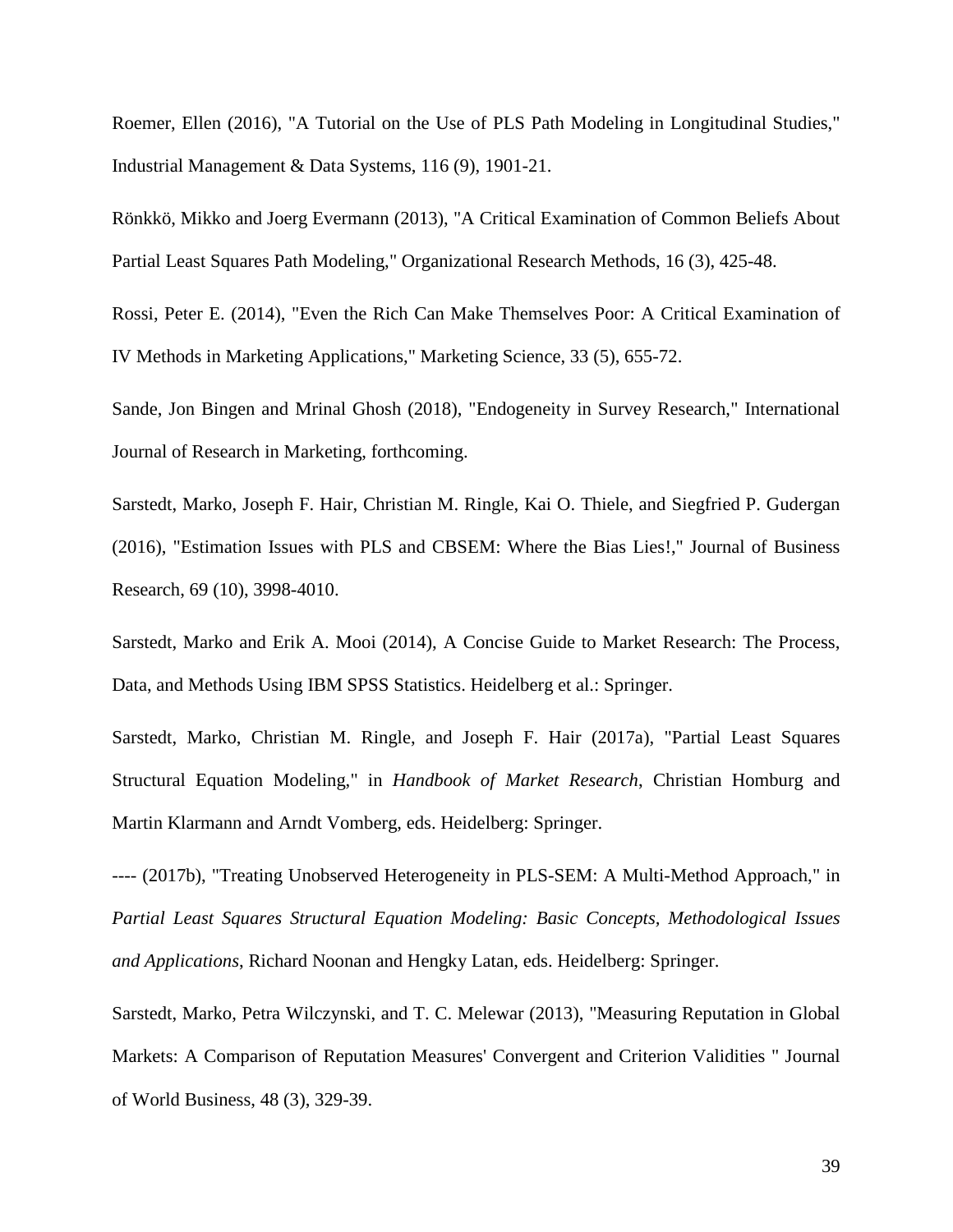Schlittgen, Rainer, Christian M. Ringle, Marko Sarstedt, and Jan-Michael Becker (2016), "Segmentation of PLS Path Models by Iterative Reweighted Regressions," Journal of Business Research, 69 (10), 4583-92.

Schwaiger, Manfred (2004), "Components and Parameters of Corporate Reputation: An Empirical Study," Schmalenbach Business Review, 56 (1), 46-71.

Semadeni, Matthew, Michael C. Withers, and S. Trevis Certo (2014), "The Perils of Endogeneity and Instrumental Variables in Strategy Research: Understanding through Simulations," Strategic Management Journal, 35 (7), 1070-79.

Shmueli, Galit (2010), "To Explain or to Predict?," Statistical Science, 25 (3), 289-310.

Shu, Chengli, Jason Lu Jin, and Kevin Zheng Zhou (2017), "A Contingent View of Partner Coopetition in International Joint Ventures," Journal of International Marketing, 25 (3), 42-60.

Souchon, Anne L., Paul Hughes, Andrew M. Farrell, Ekaterina Nemkova, and João S. Oliveira (2016), "Spontaneity and International Marketing Performance," International Marketing Review, 33 (5), 671-90.

Spector, Paul E. and Michael T. Brannick (2010), "Common Method Issues: An Introduction to the Feature Topic in Organizational Research Methods," Organizational Research Methods, 13 (3), 403-06.

Staiger, Douglas and James H. Stock (1997), "Instrumental Variables Regression with Weak Instruments," Econometrica, 65 (3), 557-86.

StataCorp (2017), "ivregress: Single-equation Instrumental-variables Regression," in Technical Report. College Station, TX: StataCorp LP.

---- (2015), "Stata Statistical Software: Release 14." College Station, TX: StataCorp LP.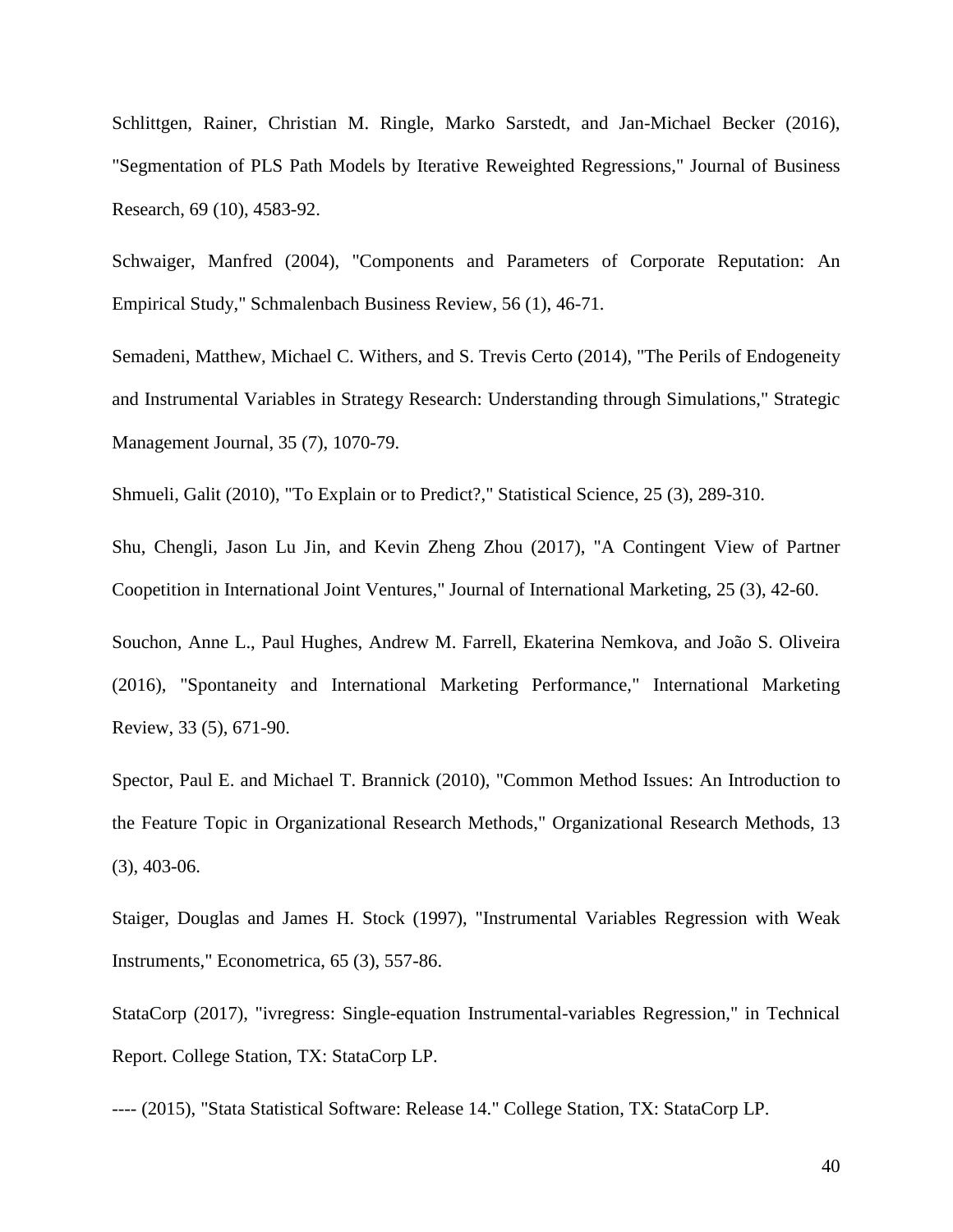Stock, James H., Jonathan H. Wright, and Motohiro Yogo (2002), "A Survey of Weak Instruments and Weak Identification in Generalized Method of Moments," Journal of Business & Economic Statistics, 20 (4), 518-29.

Swoboda, Bernhard and Johannes Hirschmann (2016), "Does Being Perceived as Global Pay Off? An Analysis of Leading Foreign and Domestic Multinational Corporations in India, Japan, and the United States," Journal of International Marketing, 24 (3), 1-30.

---- (2017), "Perceptions and Effects of Cross-National Corporate Reputation: The Role of Hofstede's Cultural Value Approach," International Marketing Review, 34 (6), 909-44.

Swoboda, Bernhard, Cathrin Puchert, and Dirk Morschett (2016), "Explaining the Differing Effects of Corporate Reputation Across Nations: A Multilevel Analysis," Journal of the Academy of Marketing Science, 44 (4), 454-73.

Tianjiao, Qiu (2014), "Product Diversification and Market Value of Large International Firms: A Macroenvironmental Perspective," Journal of International Marketing, 22 (4), 86-107.

Tyagi, Pradeep K. and Thomas R. Wotruba (1993), "An Exploratory Study of Reverse Causality Relationships Among Sales Force Turnover Variables," Journal of the Academy of Marketing Science, 21 (2), 143-53.

Villas-Boas, J. Miguel and Russell S. Winer (1999), "Endogeneity in Brand Choice Models," Management Science, 45 (10), 1324-38.

Walsh, Gianfranco, Sharon E. Beatty, and Edward M. K. Shiu (2009), "The Customer-based Corporate Reputation Scale: Replication and Short Form," Journal of Business Research, 62 (10), 924-30.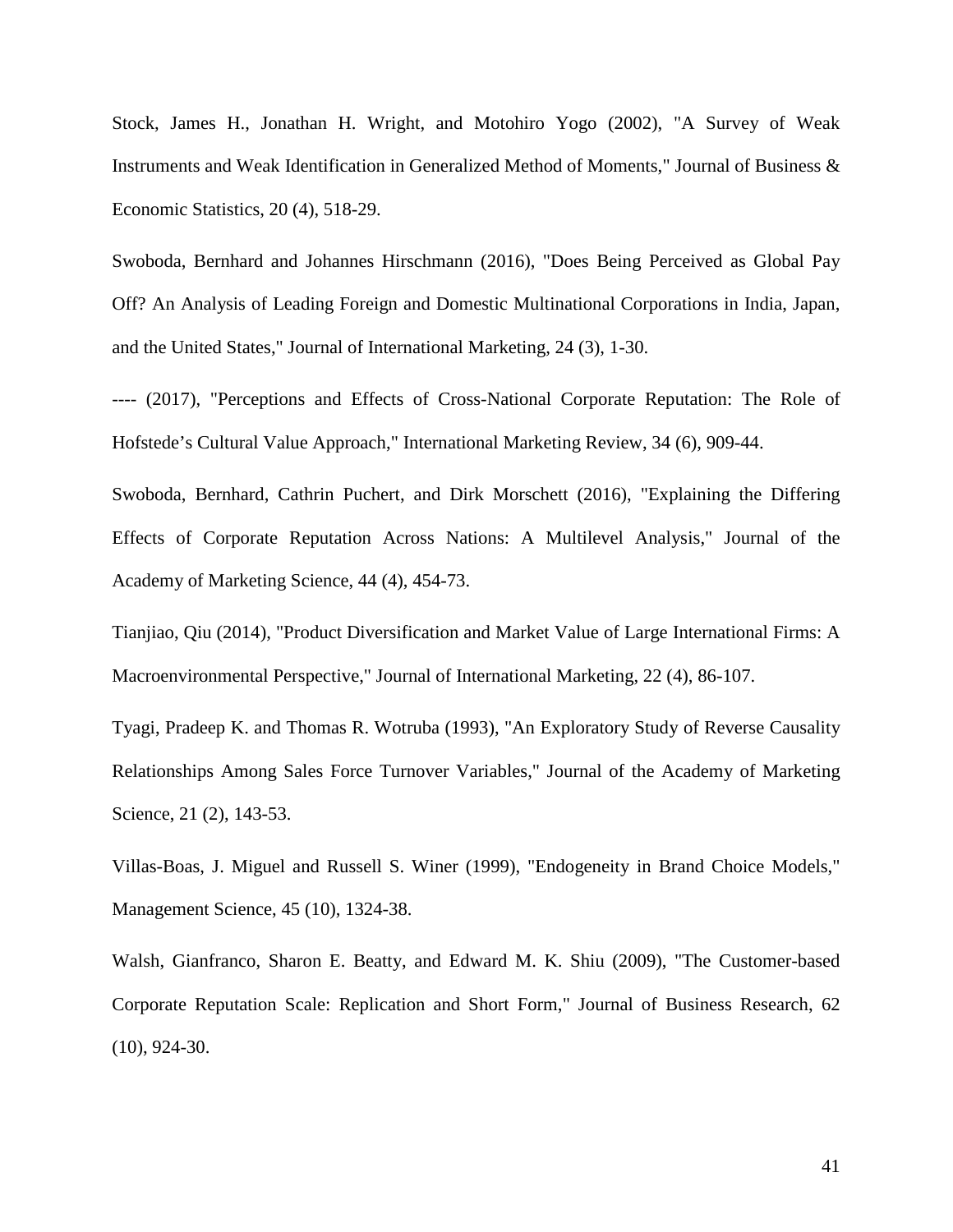Westjohn, Stanford A., Holger Roschk, and Peter Magnusson (2017), "Eastern Versus Western Culture Pricing Strategy: Superstition, Lucky Numbers, and Localization," Journal of International Marketing, 25 (1), 72-90.

Wold, Herman O. A. (1982), "Soft Modeling: The Basic Design and Some Extensions," in *Systems Under Indirect Observations: Part II*, Karl G. Jöreskog and Herman O. A. Wold, eds. Amsterdam: North-Holland.

Woodside, Arch G. (2013), "Moving Beyond Multiple Regression Analysis to Algorithms: Calling for Adoption of a Paradigm Shift from Symmetric to Asymmetric Thinking in Data Analysis and Crafting Theory," Journal of Business Research, 66 (4), 463-72.

Wooldridge, Jeffrey M. (2015), "Control Function Methods in Applied Econometrics," Journal of Human Resources, 50 (2), 420-45.

---- (2010), Econometric Analysis of Cross Section and Panel Data (2 ed.). Cambridge, MA: MIT Press.

---- (2013), Introductory Econometrics. A Modern Approach (5 ed.). Mason, OH: South Western, Cengage Learning.

Zhang, Yang and Manfred Schwaiger (2012), "A Comparative Study of Corporate Reputation between China and Developed Western Countries," in *Handbook of Research in International Advertising*, Shintaro Okazaki, ed. Cheltenham: Edward Elgar Publishing.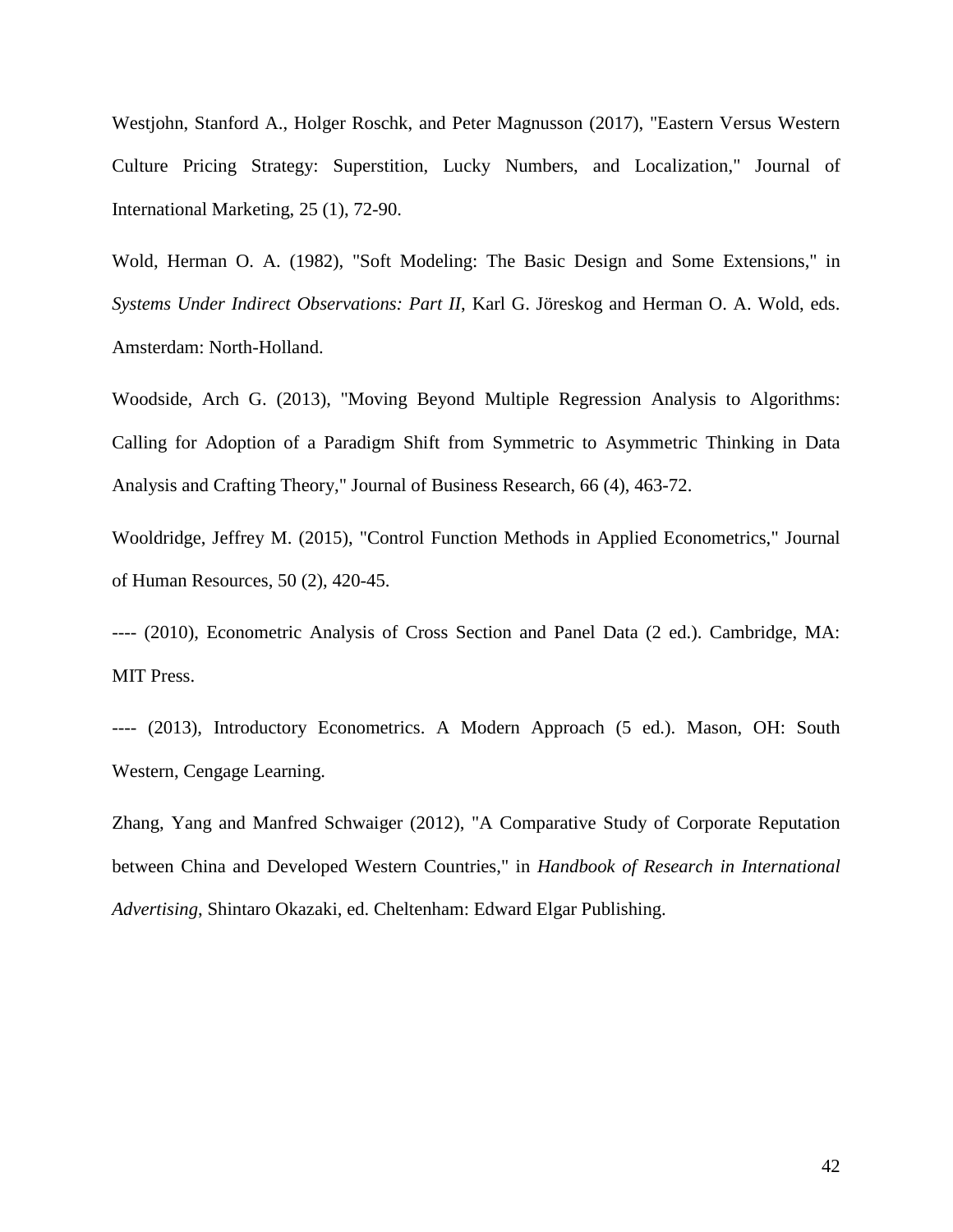# **APPENDIX**

 $==$  Insert Table A1 about here  $==$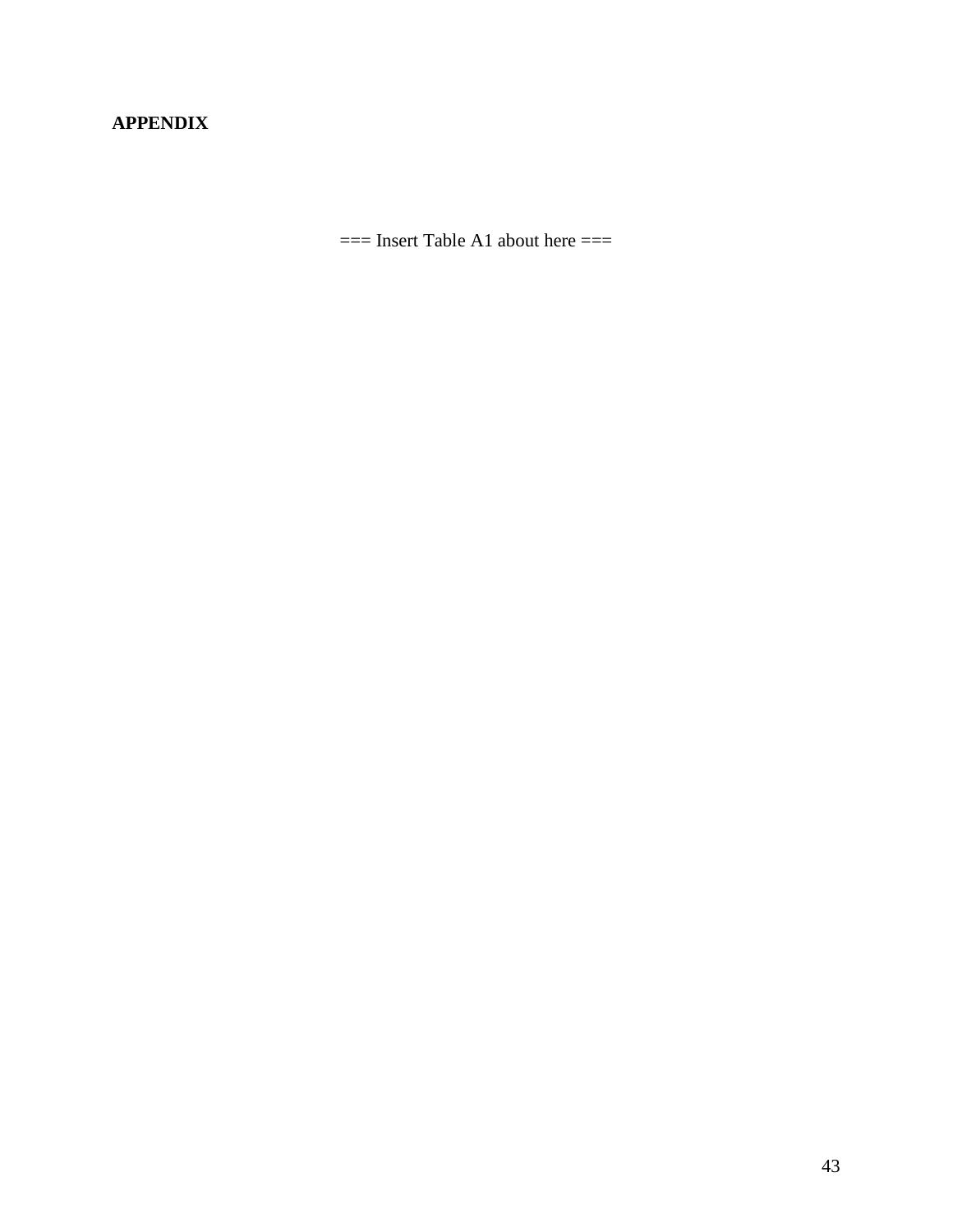# **TABLES**

# **Table 1:** Comparison of Approaches to Deal with Endogeneity

| <b>Methods</b>            | <b>Control variable</b> | Instrumental variable     | Instrumental variable-free approaches    |                                     |  |
|---------------------------|-------------------------|---------------------------|------------------------------------------|-------------------------------------|--|
| Criteria                  | approach                | (IV) approach             | Gaussian copula                          | Latent instrumental variable        |  |
|                           |                         |                           |                                          | (LIV)                               |  |
| Number of variables       | Data on additional      | Instrumental variables    | No additional variables needed           | No additional variables needed      |  |
|                           | variables must be       | have to be identified and |                                          |                                     |  |
|                           | collected               | data has to be collected  |                                          |                                     |  |
| Distribution of variables | No assumptions          | No assumptions required   | Endogenous variables have to be non-     | Endogenous variables have to be     |  |
|                           | required                |                           | normally distributed                     | non-normally distributed            |  |
| Nature of dependent       | Discrete or continuous  | Continuous                | Discrete or continuous                   | Continuous                          |  |
| variable                  |                         |                           |                                          |                                     |  |
| <b>Statistical tests</b>  | Not necessary           | Test for significance     | Test for significance                    | Test for significance               |  |
|                           |                         | and relevance             |                                          |                                     |  |
| Acceptance in scientific  | Widely accepted and     | Widely accepted and       | Relatively new and therefore rarely used | Relatively new and therefore rarely |  |
| community                 | commonly used           | commonly used             |                                          | used                                |  |
| Implementation in         | No additional           | Supported by, for         | The REndo (Gui et al. 2017) package      | The REndo (Gui et al. 2017)         |  |
| software                  | implementation          | example, SPSS, STATA,     | supports the Gaussian copula approach    | package supports LIV model with     |  |
|                           | necessary               | and R software packages   |                                          | one dependent and one independent   |  |
|                           |                         |                           |                                          | variables                           |  |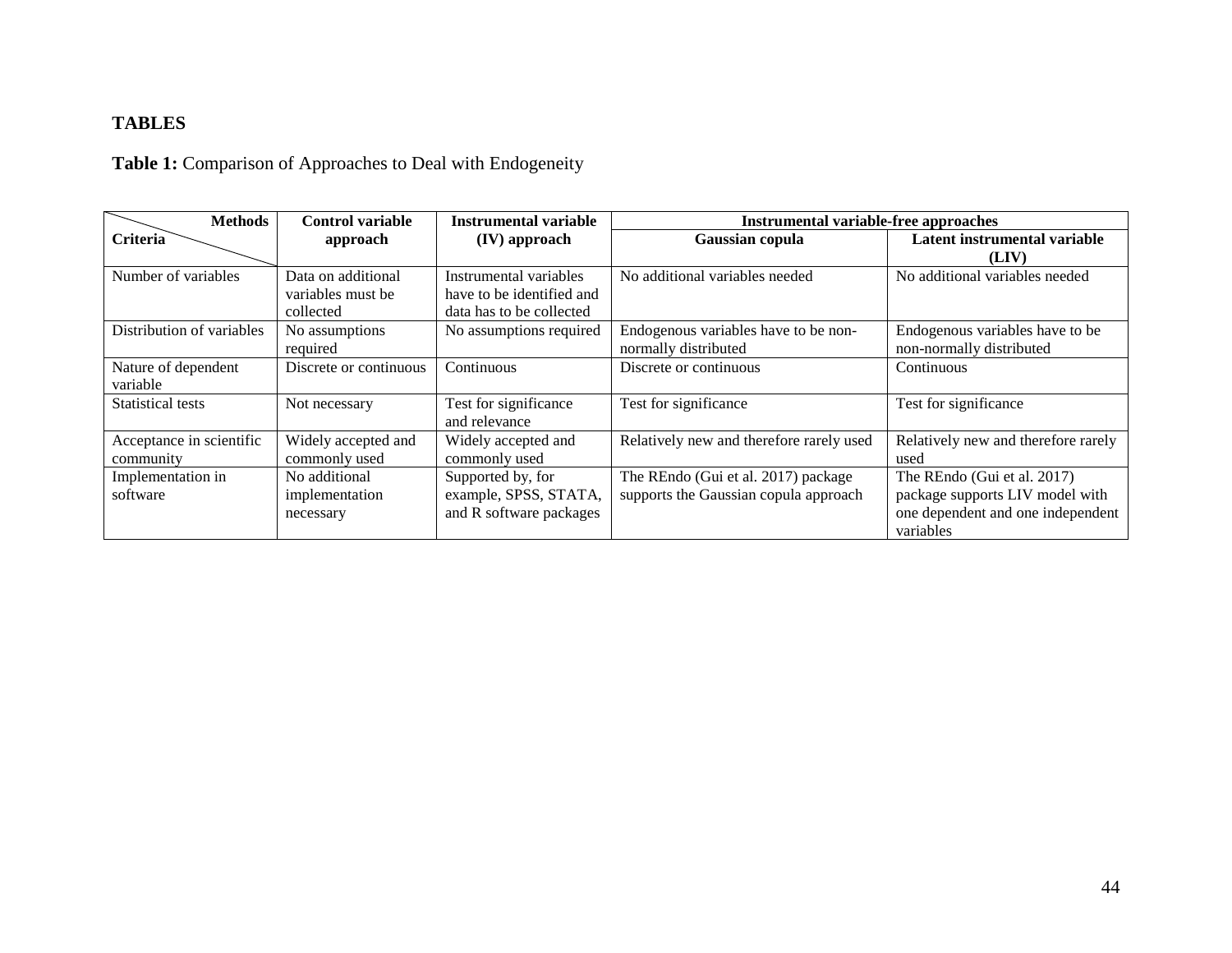|                   | <b>Original model</b>                                                  |            | Gaussian copula<br>model 1<br>(endogenous<br>variable: COMP)           |            | Gaussian copula<br>model 2<br>(endogenous<br>variable: LIKE)           |            | Gaussian copula<br>model 3<br>(endogenous<br>variable: CUSA)                    |            |
|-------------------|------------------------------------------------------------------------|------------|------------------------------------------------------------------------|------------|------------------------------------------------------------------------|------------|---------------------------------------------------------------------------------|------------|
| Variable          | Value                                                                  | $p$ -value | Value                                                                  | $p$ -value | Value                                                                  | $p$ -value | Value                                                                           | $p$ -value |
| <b>COMP</b>       | 0.016                                                                  | 0.746      | 0.014                                                                  | 0.848      | 0.017                                                                  | 0.763      | 0.021                                                                           | 0.707      |
| <b>LIKE</b>       | 0.331                                                                  | < 0.01     | 0.331                                                                  | < 0.01     | 0.370                                                                  | < 0.01     | 0.331                                                                           | < 0.01     |
| <b>CUSA</b>       | 0.509                                                                  | < 0.01     | 0.509                                                                  | < 0.01     | 0.511                                                                  | < 0.01     | 0.582                                                                           | < 0.01     |
| $C_{COMP}$        |                                                                        |            | 0.002                                                                  | 0.974      |                                                                        |            |                                                                                 |            |
| $C_{LIKE}$        |                                                                        |            |                                                                        |            | $-0.033$                                                               | 0.245      |                                                                                 |            |
| C <sub>CUSA</sub> |                                                                        |            |                                                                        |            |                                                                        |            | $-0.041$                                                                        | 0.063      |
|                   | Gaussian copula<br>model 4<br>(endogenous<br>variables:<br>LIKE, COMP) |            | Gaussian copula<br>model 5<br>(endogenous<br>variables:<br>LIKE, CUSA) |            | Gaussian copula<br>model 6<br>(endogenous<br>variables:<br>COMP, CUSA) |            | Gaussian copula<br>model 7<br>(endogenous<br>variables:<br>LIKE, COMP,<br>CUSA) |            |
| Variable          | Value                                                                  | $p$ -value | Value                                                                  | $p$ -value | Value                                                                  | $p$ -value | Value                                                                           | $p$ -value |
| <b>COMP</b>       | $-0.006$                                                               | 0.939      | 0.021                                                                  | 0.705      | $-0.027$                                                               | 0.717      | $-0.037$                                                                        | 0.653      |
| <b>LIKE</b>       | 0.381                                                                  | 0.000      | 0.341                                                                  | 0.000      | 0.333                                                                  | 0.000      | 0.362                                                                           | 0.000      |
| <b>CUSA</b>       | 0.509                                                                  | 0.000      | 0.580                                                                  | 0.000      | 0.592                                                                  | 0.000      | 0.589                                                                           | 0.000      |
| $C_{COMP}$        | 0.019                                                                  | 0.737      |                                                                        |            | 0.039                                                                  | 0.432      | 0.047                                                                           | 0.405      |
| <b>CLIKE</b>      | $-0.041$                                                               | 0.283      | $-0.008$                                                               | 0.790      |                                                                        |            | $-0.024$                                                                        | 0.509      |
| CCUSA             |                                                                        |            | $-0.039$                                                               | 0.084      | $-0.049$                                                               | 0.045      | $-0.047$                                                                        | 0.061      |

# **Table 2: Results of the Gaussian Copula Approach**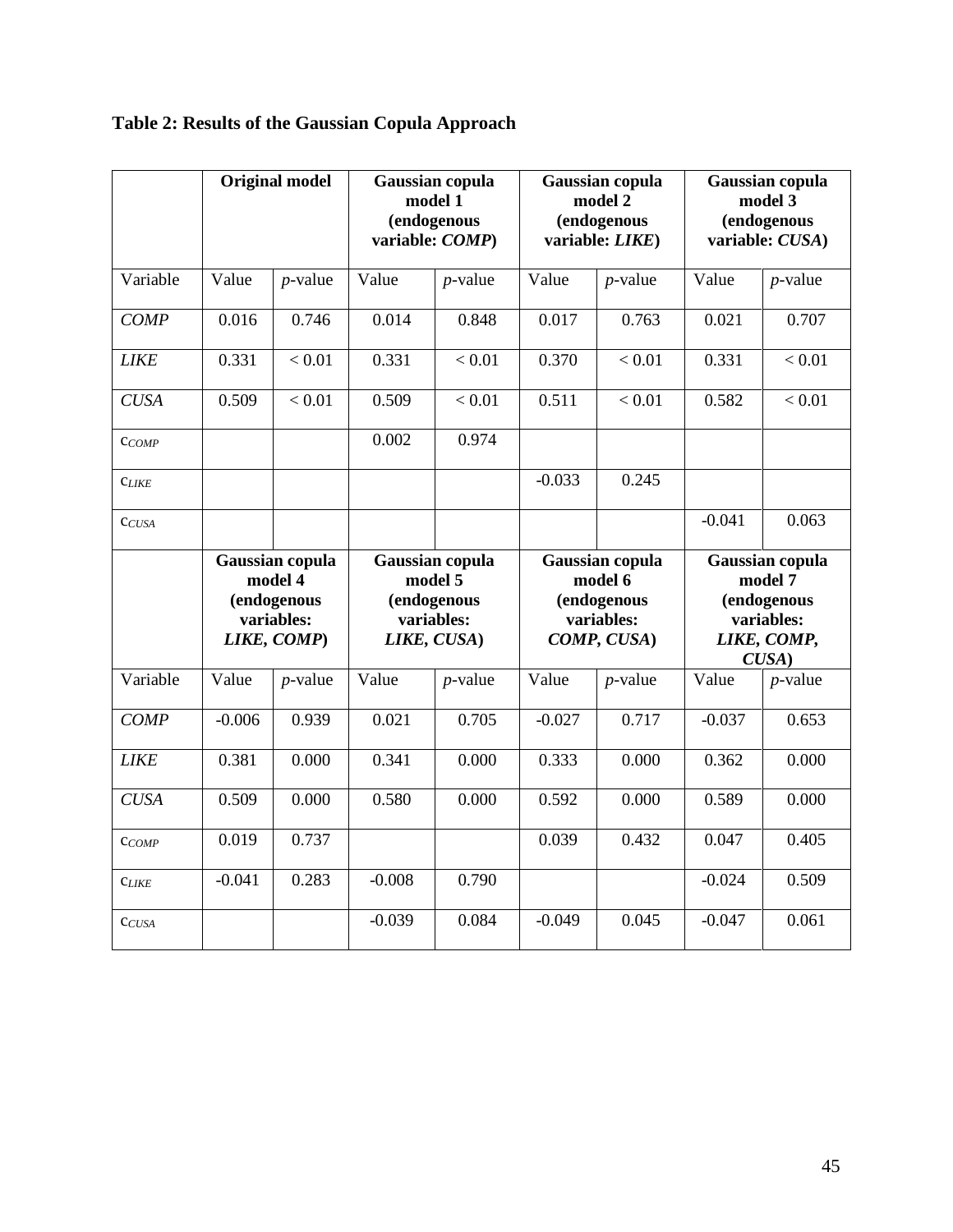| <b>Table 3: Results of the IV Approach</b> |  |  |  |  |
|--------------------------------------------|--|--|--|--|
|--------------------------------------------|--|--|--|--|

| <b>Endogenous</b> |             | <b>Coefficients</b> |             | $R^2$ values                     |                               | <b>Weakid test</b> |                | Wu-Hausman test |
|-------------------|-------------|---------------------|-------------|----------------------------------|-------------------------------|--------------------|----------------|-----------------|
| <b>Variable</b>   | <b>COMP</b> | <b>LIKE</b>         | <b>CUSA</b> | <b>First stage</b><br>without IV | <b>First stage</b><br>with IV | <i>F</i> -value    | Significant?   | <i>p</i> -value |
| <b>LIKE</b>       | $-0.075$    | 0.506               | 0.454       | 0.496                            | 0.560                         | 49.478             | <b>YES</b>     | 0.216           |
| <b>COMP</b>       | 0.120       | 0.278               | 0.490       | 0.433                            | 0.560                         | 97.647             | <b>YES</b>     | 0.216           |
| <b>CUSA</b>       | $-0.087$    | 0.081               | 1.113       | 0.295                            | 0.300                         | 2.575              | N <sub>O</sub> | 0.216           |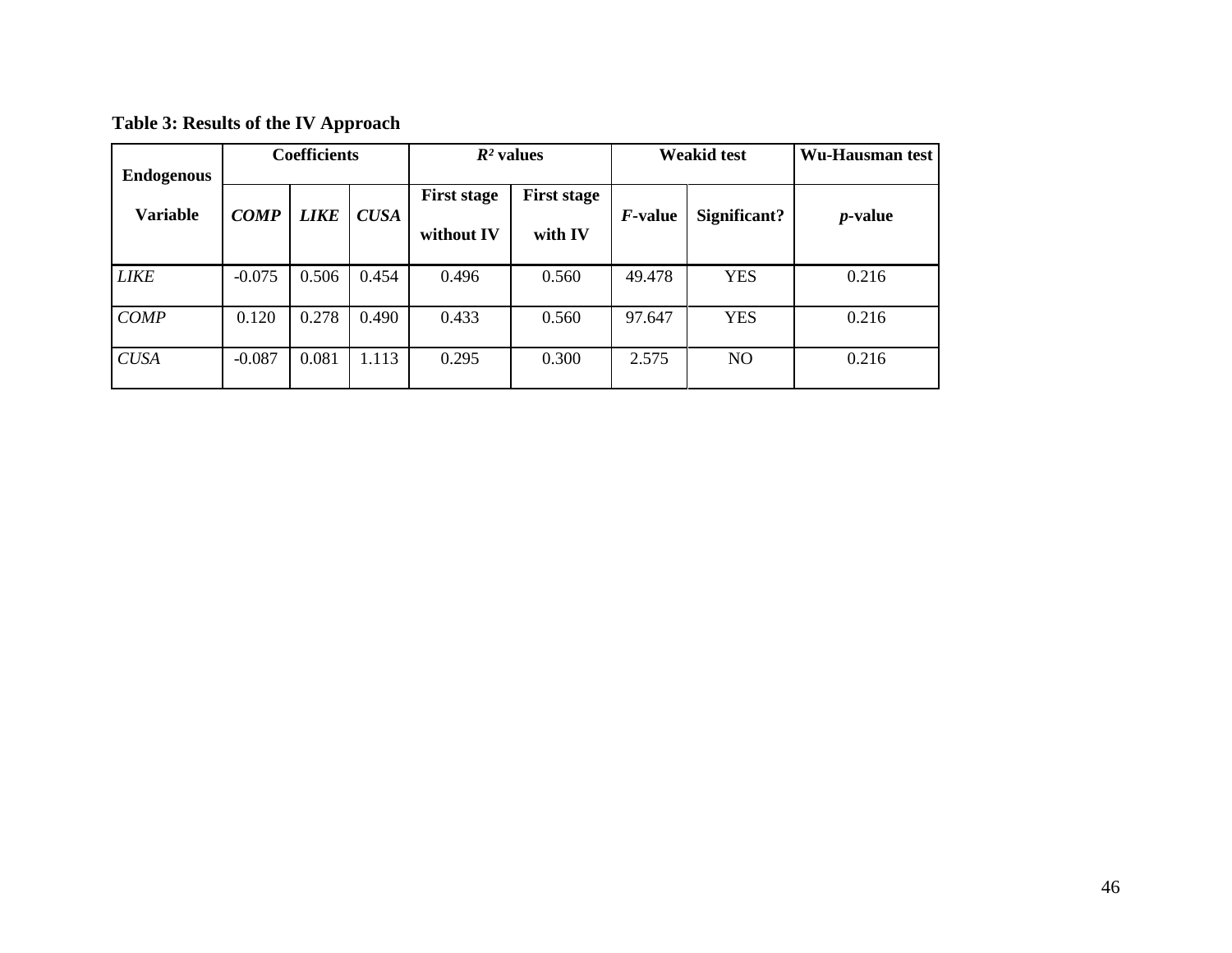| <b>Journal</b>            | <b>International Marketing Review</b>             | <b>Journal of</b>       | <b>Journal of International Marketing</b>           |  |
|---------------------------|---------------------------------------------------|-------------------------|-----------------------------------------------------|--|
|                           |                                                   | <b>International</b>    |                                                     |  |
| Year                      |                                                   | <b>Business Studies</b> |                                                     |  |
| 2017                      | Gomes et al. (2017); Moon and Oh (2017); Pinho    |                         | Ashraf et al. (2017); Obadia et al. (2017)          |  |
|                           | and Thompson $(2017)$ ; Rahman et al. $(2017)$    |                         |                                                     |  |
| 2016                      | Andéhn and L'Espoir Decosta (2016); Henseler et   |                         |                                                     |  |
|                           | al. (2016b); Jean et al. (2016); Richter et al.   | Lew et al. $(2016)$     |                                                     |  |
|                           | $(2016)$ ; Schlegelmilch et al. $(2016)$          |                         |                                                     |  |
| 2015                      | Rippé et al. (2015); Sinkovics et al. (2015)      | Khan et al. (2015);     | Griffith and Yanhui (2015); Morgeson et al. (2015); |  |
|                           |                                                   | Obadia et al. (2015)    | Sheng et al. $(2015)$                               |  |
| 2014                      | Freeman and Styles (2014); Griffith et al. (2014) |                         | Ashraf et al. (2014); Diamantopoulos et al. (2014)  |  |
| 2013                      | Sinkovics et al. (2013)                           | Schotter and            | Magnusson et al. (2013); Obadia (2013); Swoboda     |  |
|                           |                                                   | Beamish (2013)          | and Elsner (2013)                                   |  |
| 2012                      |                                                   | Lam et al. (2012)       | Hilmersson and Jansson (2012); Johnston et al.      |  |
|                           |                                                   |                         | (2012)                                              |  |
| 2011                      |                                                   |                         | Hortinha et al. (2011); Nijssen and Douglas (2011); |  |
|                           |                                                   |                         | Sichtmann et al. (2011)                             |  |
| 2010                      | Duque and Lado (2010)                             | Shi et al. (2010)       | Navarro et al. (2010); Sichtmann and von            |  |
|                           |                                                   |                         | Selasinsky (2010)                                   |  |
| 2009                      |                                                   | Fey et al. (2009)       | Lages et al. (2009); Nijssen and Herk (2009)        |  |
| 2008                      |                                                   |                         | Brettel et al. (2008); Nijssen and Douglas (2008)   |  |
| <b>Number of articles</b> | 15                                                | $\overline{7}$          | 21                                                  |  |
| $(2008-2017)$             |                                                   |                         |                                                     |  |

# **Table A1: International marketing studies that apply PLS-SEM**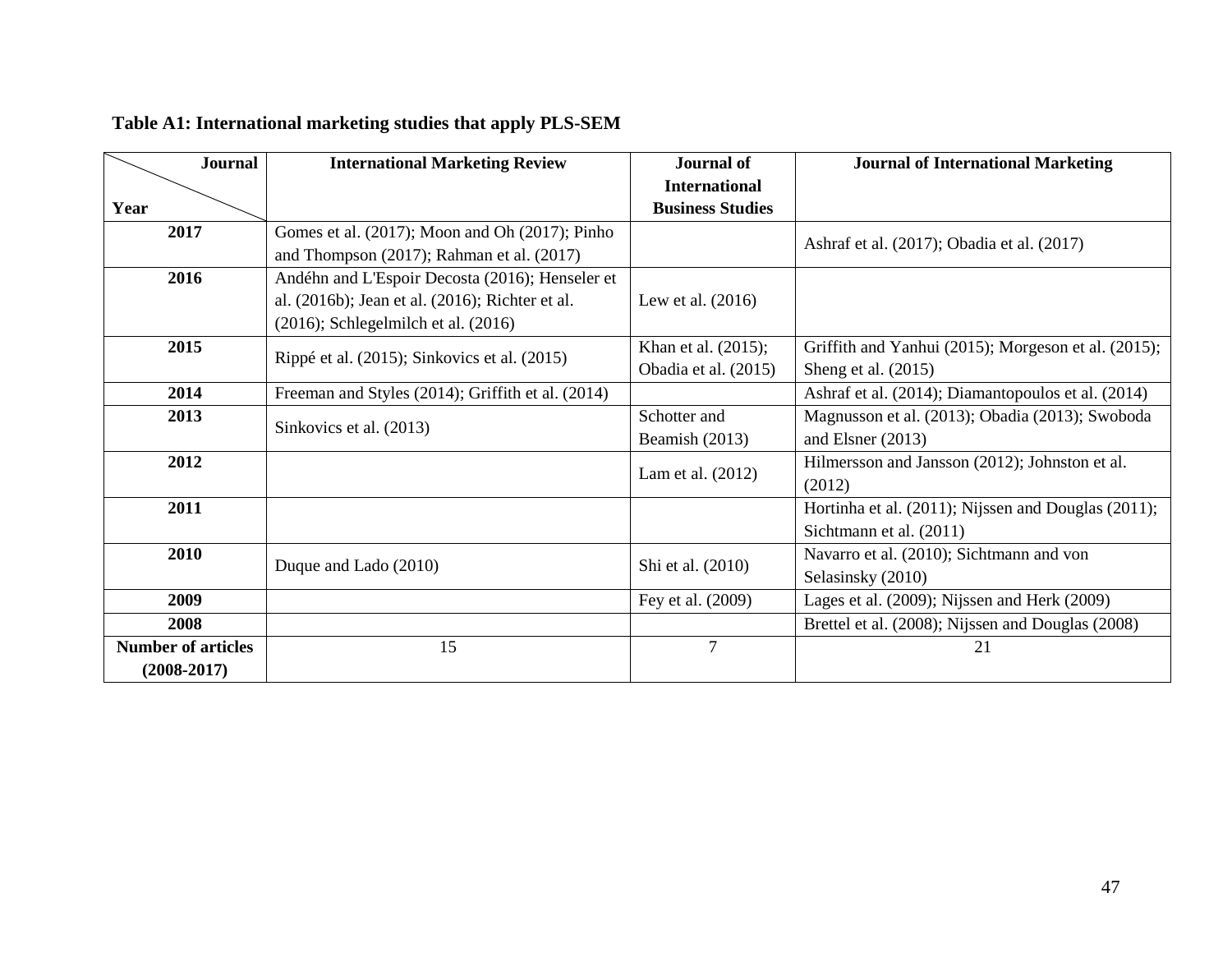# **FIGURES**



\* Consider continuing at Stage 3 and use the Gaussian copula approach to assess to what extent the endogeneity problem has been successfully addressed by the model.

# **Figure 1: Procedure to Address Endogeneity in PLS-SEM**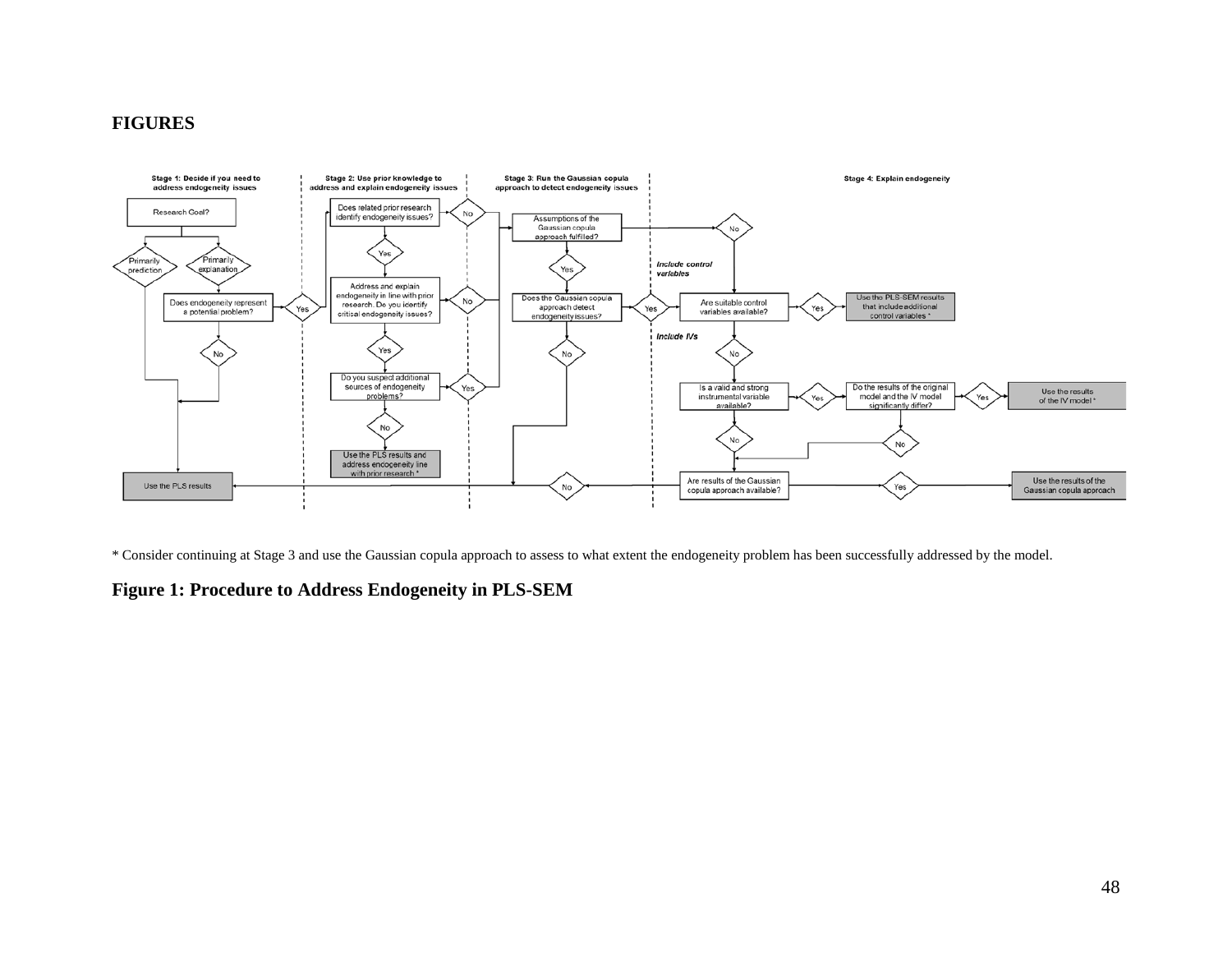

**Figure 2: Simple PLS Path Model**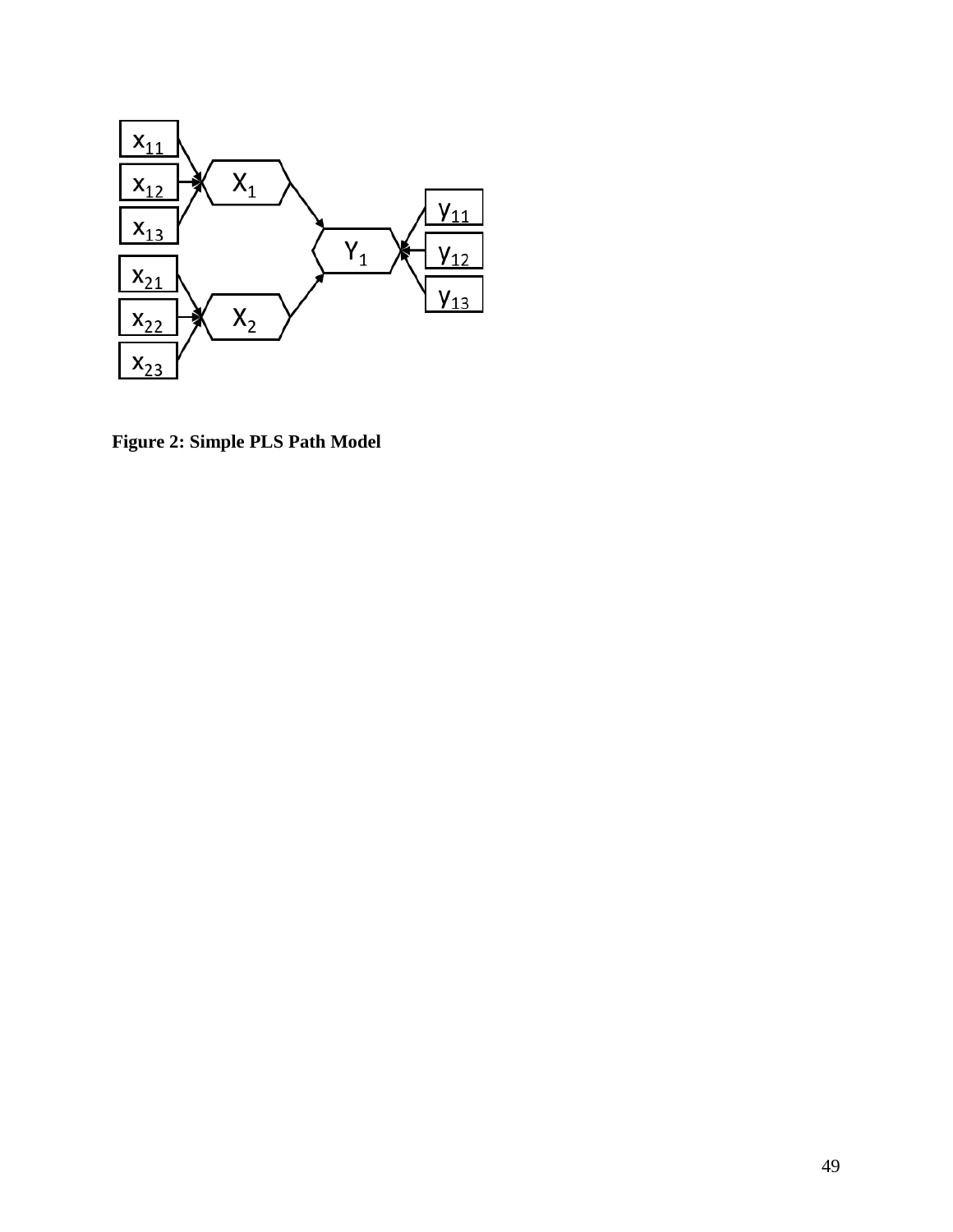

**Figure 3: First Stage of the IV Approach**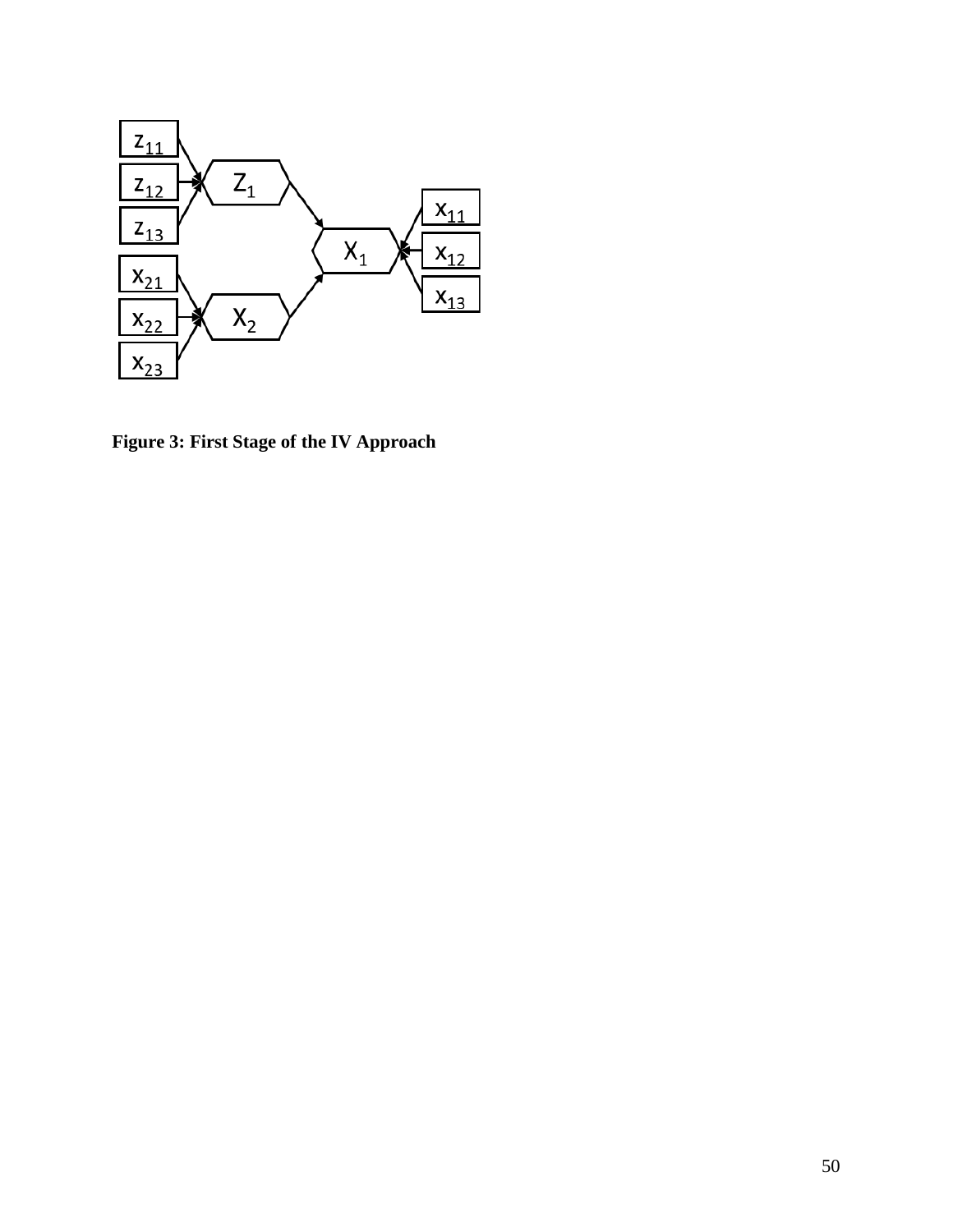<span id="page-51-0"></span>

<span id="page-51-5"></span><span id="page-51-4"></span><span id="page-51-3"></span><span id="page-51-2"></span><span id="page-51-1"></span>**Figure 4: The Simple Corporate Reputation Model**